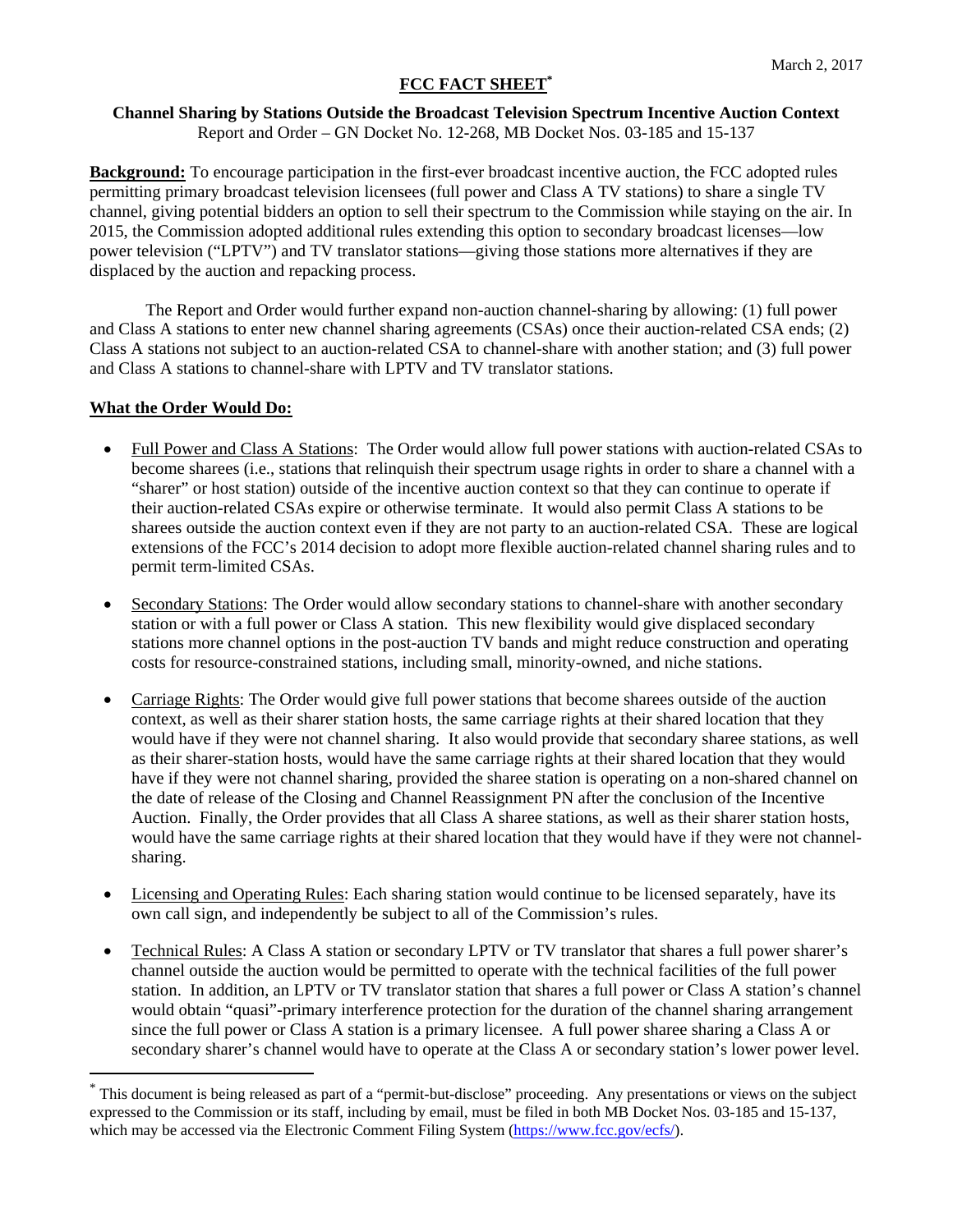## **Before the Federal Communications Commission Washington, D.C. 20554**

| In the Matter of                                                                                                                                              |                             |
|---------------------------------------------------------------------------------------------------------------------------------------------------------------|-----------------------------|
| Expanding the Economic and Innovation<br>Opportunities of Spectrum Through Incentive<br>Auctions                                                              | <b>GN Docket No. 12-268</b> |
| Amendment of Parts 73 and 74 of the<br>Commission's Rules to Establish Rules for Digital<br>Low Power Television and Television Translator<br><b>Stations</b> | MB Docket No. 03-185        |
| Channel Sharing by Full Power and Class A<br><b>Stations Outside the Broadcast Television</b><br><b>Spectrum Incentive Auction Context</b>                    | MB Docket No. 15-137        |

# **REPORT AND ORDER\***

## **Adopted: [] Released: []**

By the Commission:

# **TABLE OF CONTENTS**

-

Heading Paragraph #

<sup>\*</sup> This document has been circulated for tentative consideration by the Commission at its March open meeting. The issues referenced in this document and the Commission's ultimate resolution of those issues remain under consideration and subject to change. This document does not constitute any official action by the Commission. However, the Chairman has determined that, in the interest of promoting the public's ability to understand the nature and scope of issues under consideration by the Commission, the public interest would be served by making this document publicly available. The FCC's *ex parte* rules apply and presentations are subject to "permit-but-disclose" *ex parte* rules. *See, e.g.,* 47 C.F.R. §§ 1.1206, 1.1200(a). Participants in this proceeding should familiarize themselves with the Commission's *ex parte* rules.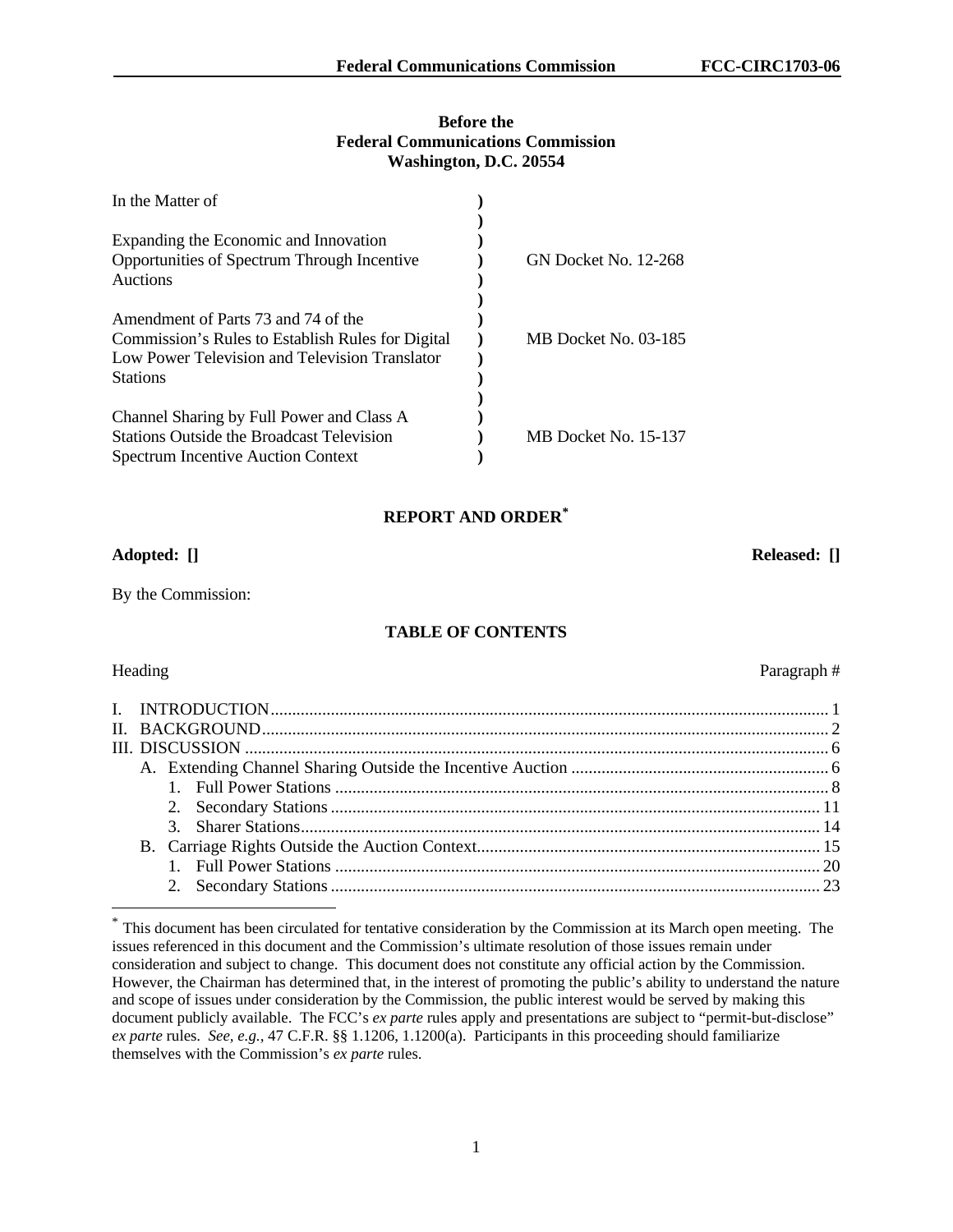|               | Licensing and Operating Rules Applicable to Channel Sharing Outside the Auction |  |
|---------------|---------------------------------------------------------------------------------|--|
|               |                                                                                 |  |
|               | 1. Licensing Rules for Primary-Primary and Primary-Secondary Channel Sharing 31 |  |
|               |                                                                                 |  |
|               |                                                                                 |  |
|               |                                                                                 |  |
|               | d.                                                                              |  |
|               |                                                                                 |  |
|               | $a_{-}$                                                                         |  |
|               | b. Termination, Assignment/Transfer, and Relinquishment of Channel Sharing      |  |
|               |                                                                                 |  |
| $\mathcal{F}$ |                                                                                 |  |
| 4.            |                                                                                 |  |
|               |                                                                                 |  |
|               |                                                                                 |  |
|               |                                                                                 |  |
|               |                                                                                 |  |
|               |                                                                                 |  |
|               |                                                                                 |  |
|               | <b>APPENDIX A – List of Commenters</b>                                          |  |
|               | $APPENDIX B - Final Rules$                                                      |  |
|               | <b>APPENDIX C</b> – Final Regulatory Flexibility Analysis                       |  |

# **I. INTRODUCTION**

1. In implementing Congress's mandate to conduct a broadcast television spectrum incentive auction, the Commission previously established rules to allow full power and Class A stations that relinquish licensed spectrum usage rights in the reverse auction to share a channel with another station. These rules, however, confine channel sharing to auction-related agreements. The Commission also authorized channel sharing between low power television (LPTV) and television translator stations (collectively, "secondary stations") to help mitigate the auction's potential to displace secondary stations. In this Report and Order, we adopt rules to allow full power and Class A stations with auction-related channel sharing agreements (CSAs) to become sharees outside of the auction context so that they can continue to operate if their auction-related CSAs expire or otherwise terminate. We also adopt rules to allow all secondary stations to share a channel with another secondary station or with a full power or Class A station. This action will assist secondary stations that are displaced by the incentive auction and the repacking process to continue to operate in the post-auction television bands. The rules we adopt in this Report and Order will enhance the benefits of channel sharing for broadcasters without imposing significant burdens on multichannel video programming distributors (MVPDs).

# **II. BACKGROUND**

l

2. Congress authorized channel sharing as a reverse auction bid option in the incentive auction.1 The Spectrum Act provides that "[a] broadcast television station that voluntarily relinquishes spectrum usage rights under this subsection in order to share a television channel and that possessed carriage rights under section 338, 614, or 615 of the Communications Act of 1934 (47 U.S.C. 338; 534;

<sup>1</sup> *See* Middle Class Tax Relief and Job Creation Act of 2012, Pub. L. No. 112-96, § 6403(a)(2) (codified at 47 U.S.C. § 1452), 126 Stat. 156 (2012) (Spectrum Act). Section 6403(a)(2) of the Spectrum Act specifies three bid options for eligible full power and Class A broadcast television licensees in the auction, including relinquishment of "usage rights in order to share a television channel with another licensee" (a channel sharing bid). 47 U.S.C. §  $1452(a)(2)$ .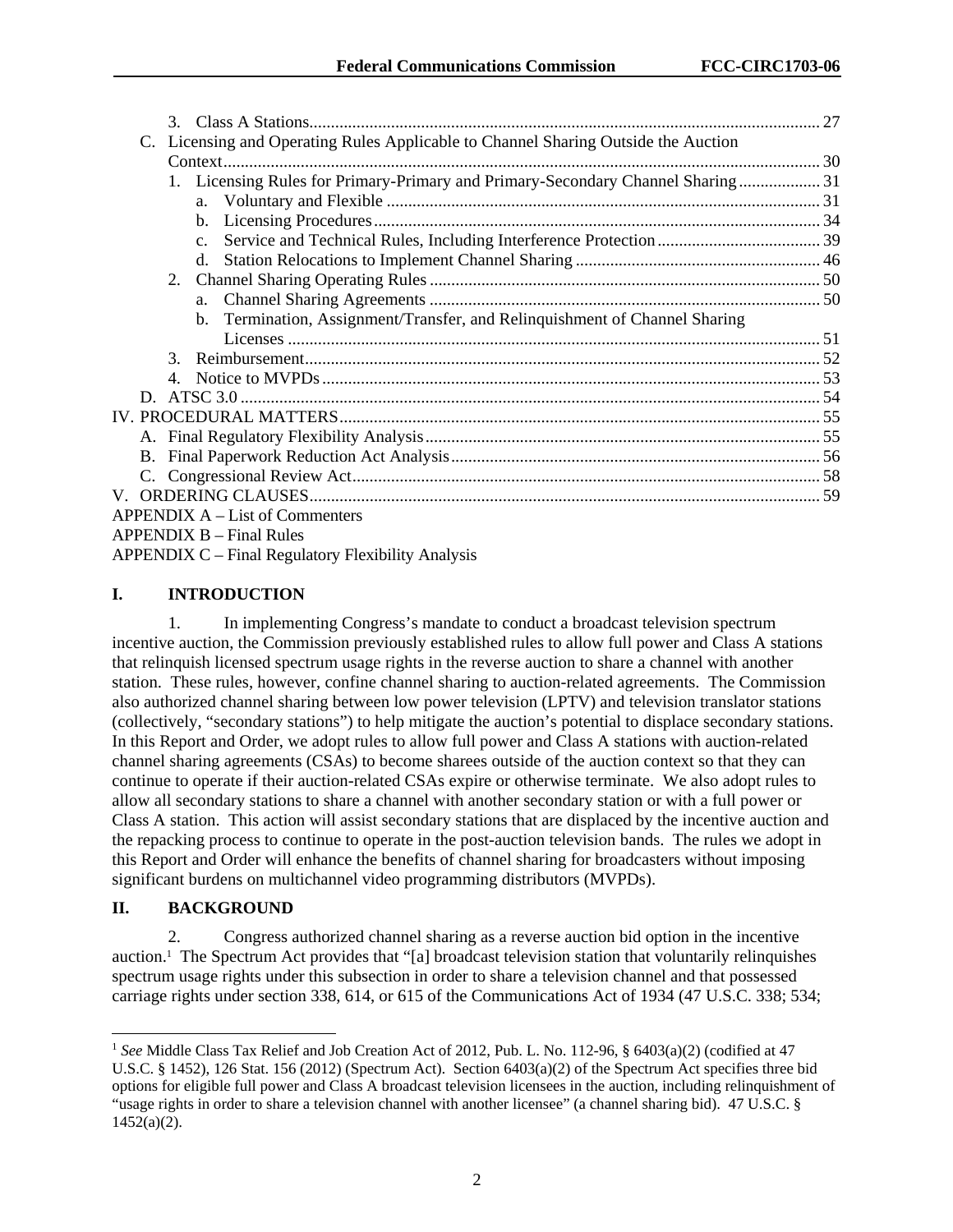535) on November 30, 2010, shall have, at its shared location, the carriage rights under such section that would apply to such station at such location if it were not sharing a channel."<sup>2</sup>

3. The Commission adopted rules for channel sharing in connection with the incentive auction in the *Channel Sharing Report and Order* and the *Incentive Auction Report and Order*. 3 Those rules effectively made channel sharing relationships permanent.<sup>4</sup> In the *Incentive Auction First Order on Reconsideration*, the Commission revised its rules to provide greater flexibility and certainty regarding CSAs.<sup>5</sup> Among other things, the modified rules allow CSA parties to choose the term length of their agreements, so that they may end the channel sharing relationship if they so choose while still having the opportunity to continue operating.6 The decision to allow term-limited CSAs raised the question of whether to authorize subsequent CSAs, outside of the auction context, when the term of an original CSA expires.<sup>7</sup> The Commission subsequently proposed in the *Channel Sharing NPRM* to authorize channel sharing by full power and Class A stations outside the incentive auction context, including by one or both parties to auction-related CSAs after the agreement terminates.<sup>8</sup>

4. In the *Digital Low Power Third NPRM*, the Commission proposed to authorize channel sharing between secondary stations and also sought comment on whether to allow secondary stations to share with full power and Class A stations outside the auction context.<sup>9</sup> In the *Digital Low Power Third Report and Order*, the Commission authorized channel sharing between secondary stations.<sup>10</sup> The Commission did not decide, however, whether to allow all secondary stations to channel share or to limit

l

<sup>4</sup> *See Incentive Auction Report and Order*, 29 FCC Rcd at 6853-54, para. 701.

<sup>5</sup> *See Incentive Auction First Order on Reconsideration*, 30 FCC Rcd 6668 (2015).

<sup>6</sup> *Id*. at 6676, para. 20.

 $<sup>7</sup>$  In this Order, we use the term "auction-related sharee" to refer to the full power and Class A station licensees that</sup> submit winning channel sharing bids and enter into "auction-related CSAs." Auction-related CSAs are not subject to the rules adopted in this Report and Order. Rather, auction-related CSAs are subject to the requirements set forth in section 73.3700(h) of the Rules and in the *Channel Sharing Report and Order*, the *Incentive Auction Report and Order*, and subsequent orders on reconsideration. *See Incentive Auction First Order on Reconsideration*, 30 FCC Rcd 6668 (2015); *Incentive Auction Second Order on Reconsideration*, 30 FCC Rcd 12016 (2015).

<sup>8</sup> *See Channel Sharing by Full Power and Class A Stations Outside the Broadcast Television Spectrum Incentive Auction Context,* Notice of Proposed Rulemaking, 30 FCC Rcd 6668 (2015) (*Channel Sharing NPRM*). The *Channel Sharing NPRM* was adopted together with the companion *Incentive Auction First Order on Reconsideration*.

<sup>9</sup> *See Amendment of Parts 73 and 74 of the Commission's Rules to Establish Rules for Digital Low Power Television, Television Translator, and Television Booster Stations,* MB Docket No. 03-185*,* Third Notice of Proposed Rulemaking, 29 FCC Rcd 12536, 12542-48, paras. 13-28 (2014) (*Third Notice*).

<sup>10</sup> *See Amendment of Parts 73 and 74 of the Commission's Rules to Establish Rules for Digital Low Power Television and Television Translator Stations*, *Expanding the Economic and Innovation Opportunities of Spectrum Through Incentive Auctions,* Third Report and Order, 30 FCC Rcd 14927, 14937-45, paras. 20-39 (2015) (*Digital Low Power Third Report and Order*). These rules are generally consistent with those proposed in the *Channel Sharing NPRM.*

 $247$  U.S.C. § 1452(a)(4).

<sup>3</sup>  *Expanding the Economic and Innovation Opportunities of Spectrum Through Incentive Auctions*, GN Docket No. 12-268, Report and Order, 29 FCC Rcd 6567, 6726-28, paras. 372-77 (2014) (*Incentive Auction Report and Order*), *subsequent history omitted*; *Innovation in the Broadcast Television Bands: Allocations, Channel Sharing and Improvements to VHF*, ET Docket No. 10-235, Report and Order, 27 FCC Rcd 4616 (2012) (*Channel Sharing Report and Order*). The Commission declined at that time to address channel sharing outside the auction context, but stated that it would consider that issue in a future proceeding. *See Channel Sharing Report and Order*, 27 FCC Rcd at 4622, para. 11 and at 4626, para. 20.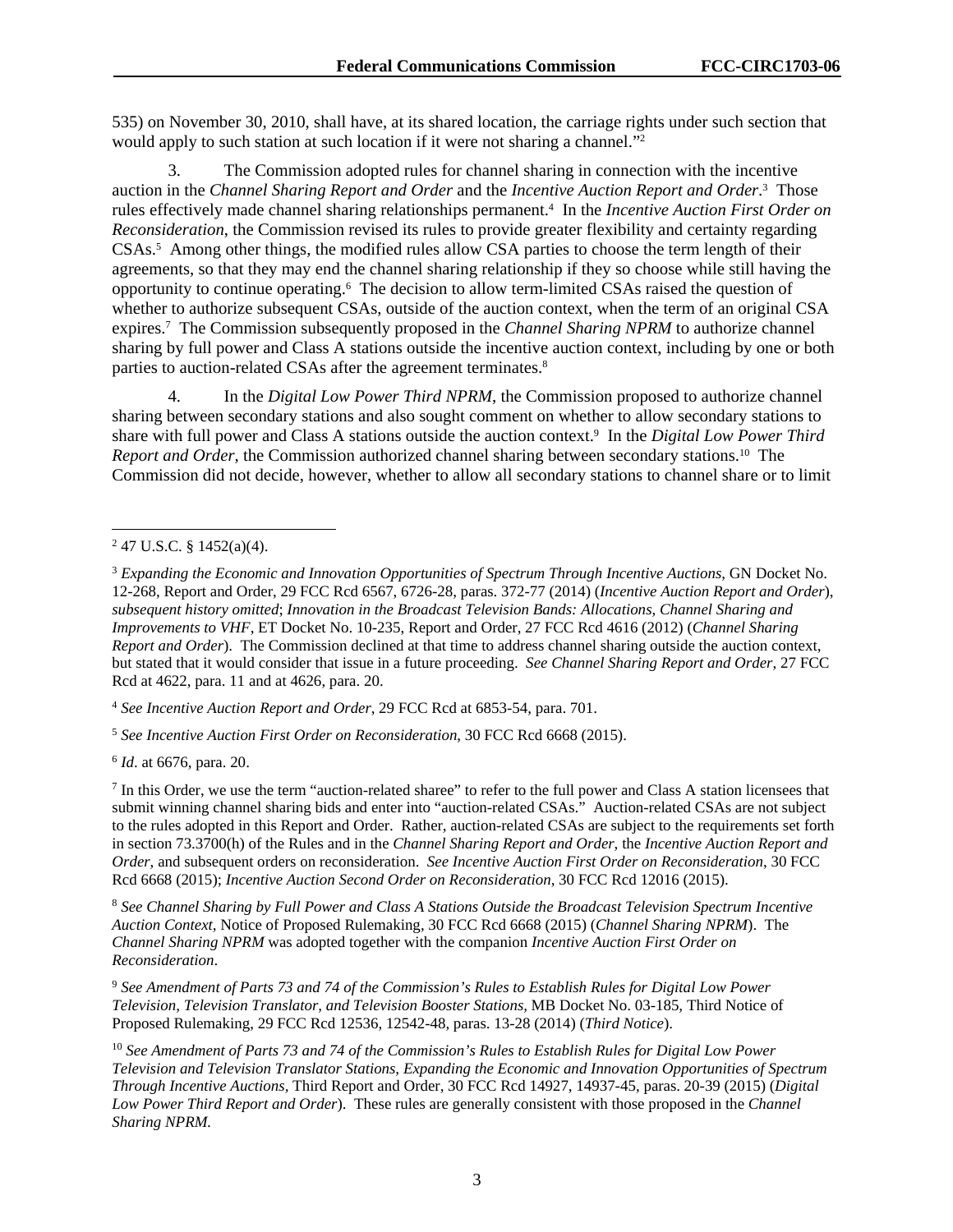the scope of secondary channel sharing.11 The Commission also deferred a decision on whether to authorize sharing between secondary stations and full power and Class A stations.12

5. Accordingly, the Commission sought further comment in the companion *Digital Low Power Fourth NPRM* on issues pertaining to full power and Class A stations sharing with secondary stations.13 The Commission also sought comment on issues pertaining to secondary sharing that were not resolved previously in the *Digital Low Power Third Report and Order*, including whether a secondary sharee station retains MVPD carriage rights.<sup>14</sup> The Commission tentatively concluded that secondary sharee stations would have their preexisting MVPD carriage rights on their new shared channels and proposed to permit secondary stations to become sharees regardless of whether they possessed carriage rights or were operating on a non-shared channel prior to entering into a CSA.<sup>15</sup> The Commission also sought comment on additional issues relating to sharing by secondary stations, including CSA term length, MVPD reimbursement for carriage expenses, and MVPD notice regarding changes in carriage obligations.16

## **III. DISCUSSION**

#### **A. Extending Channel Sharing Outside the Incentive Auction**

6. We expand our channel sharing rules to allow full power stations with auction-related CSAs to become sharees outside of the auction context.<sup>17</sup> We also permit all secondary stations to be sharee stations outside the auction context. We conclude that specific provisions of Title III of the Communications Act of 1934, as amended (the "Act"),<sup>18</sup> provide us ample authority to adopt rules to expand channel sharing outside the auction context.<sup>19</sup> Section 303(g) authorizes the Commission to "generally encourage the larger and more effective use of radio in the public interest."20 Consistent with that provision, channel sharing promotes efficient use of spectrum by allowing two or more television stations to share a single 6 MHz channel. Section 307(b) directs the Commission to make "distribution of licenses, frequencies, hours of operation, and of power among the several States and communities as to provide a fair, efficient, and equitable distribution of radio service to each of the same."<sup>21</sup> Pursuant to its

 $14$  We use the term "sharee" in this Report and Order to refer to a station that relinquishes its spectrum usage rights in order to share a channel with a "sharer" or host station. More than two stations may share a channel, so there may be multiple sharees in a channel sharing relationship, but only one sharer. *See Incentive Auction Report and Order*, 29 FCC Rcd at 6795, note 1580.

<sup>15</sup> See Digital Low Power Fourth NPRM, 30 FCC Rcd at 14964, para. 86.

 $16$  *Id.* 

1

<sup>17</sup> We discuss Class A stations in Section III.C.

18 47 U.S.C. §§ 301, *et seq.*

 $19$  We came to the same conclusion in finding that Title III of the Communications Act provided ample authority to adopt rules to permit channel sharing between secondary stations. *See Digital Low Power Third Report and Order*, 30 FCC Rcd at 14938, para. 20.

 $20$  47 U.S.C. § 303(g).

<sup>21</sup> 47 U.S.C. § 307(b).

<sup>11</sup> *See id*. at 14937, para. 20 note 56. *See also infra* note 36.

<sup>12</sup> *See Digital Low Power Third Report and Order*, 30 FCC Rcd at 14930, para. 5 and 14963-64, para. 84. The Commission stated that it would resolve that issue in conjunction with the proposal in the *Channel Sharing NPRM* to allow channel sharing by full power and Class A stations outside the auction context. *See id*. at 14964, para. 85.

<sup>13</sup> *See Amendment of Parts 73 and 74 of the Commission's Rules to Establish Rules for Digital Low Power Television and Television Translator Stations*, *Expanding the Economic and Innovation Opportunities of Spectrum Through Incentive Auctions*, Fourth Notice of Proposed Rulemaking, 30 FCC Rcd 14927, 14963-64, paras. 84-86 (2015) (*Digital Low Power Fourth NPRM*).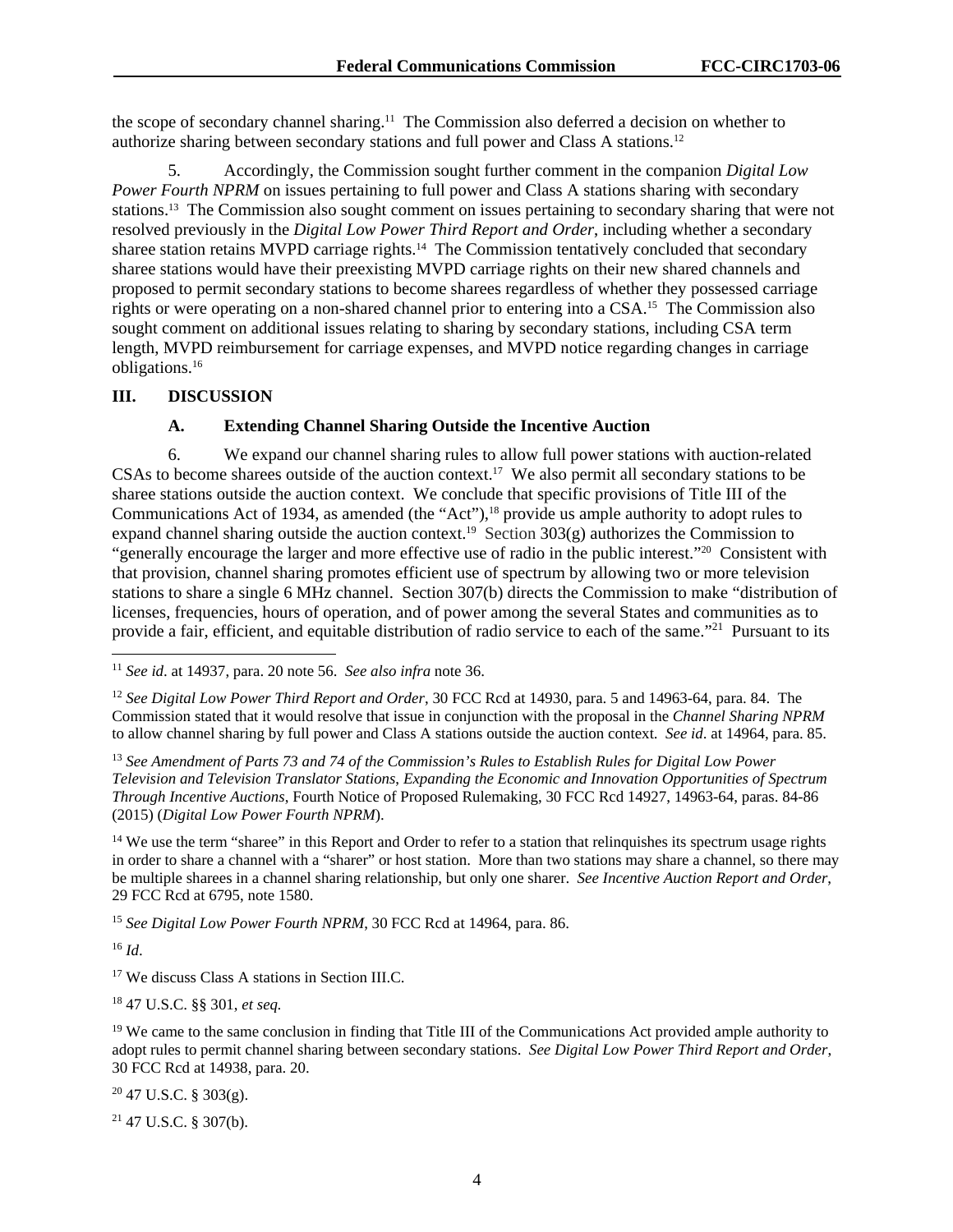mandate under section  $307(b)$ , the Commission disfavors loss of broadcast service.<sup>22</sup> Consistent with this provision, adopting channel sharing rules will help prevent loss of service by ensuring that stations that enter into CSAs in connection with the auction may continue broadcasting if and when their auctionrelated CSAs terminate or otherwise expire.<sup>23</sup> In addition, authorizing additional types of channel sharing for secondary stations, including with primary stations, will increase the opportunities for displaced secondary stations to continue broadcasting after the incentive auction and the repacking.<sup>24</sup> Section 316 gives the Commission the authority to modify licenses, including by rulemaking, if it finds that will serve the public interest.25 Consistent with this provision, we find that adopting channel sharing rules will serve the public interest by promoting the efficient use of spectrum and facilitating the continued availability of broadcast television stations.

#### **1. Full Power Stations**

7. We permit full power stations with auction-related CSAs to become sharees outside of the auction context.<sup>26</sup> Our action will ensure that full power stations with auction-related CSAs are able to enter into new CSAs outside the auction context once their auction-related CSAs expire or otherwise terminate and, therefore, are able to continue to channel share and provide service to the public.27 Permitting channel sharing outside the auction for full power stations with auction-related CSAs is a logical extension of our decision in the *Incentive Auction First Order on Reconsideration* to adopt more flexible auction-related channel sharing rules and to permit term-limited CSAs. As a number of commenters agree, for term-limited, auction-related CSAs to be practical, stations must have the option of entering into another channel sharing arrangement after the initial auction-related CSA expires or otherwise terminates, either with the same sharing partner or another (a "second-generation CSA").28 Without this flexibility, a full power station that is a party to an auction-related CSA would no longer be able to provide service to the public via channel sharing once its auction-related CSA expires or otherwise

1

<sup>24</sup> *See infra* para. 10.

25 47 U.S.C. § 316. *See Celtronix Telemetry v. FCC,* 272 F.3d 585, 589 (D.C.Cir.2001)).

<sup>26</sup> This decision encompasses a full power station with an auction-related CSA sharing a channel with another primary station (primary-primary sharing) or with a secondary station (primary-secondary sharing) outside the auction context. As the Commission explained previously, we will not accept an application from a station that submitted a winning channel sharing bid to enter into an auction-related CSA with a secondary station. *See Digital Low Power Third Report and Order*, 30 FCC Rcd at 14937, para. 20 note 55 (explaining that a "relinquishment to share with an LPTV station is not an available option in the incentive auction"). A full power station with an auction-related CSA may, however, enter into a CSA with a secondary station if its auction-related CSA expires or otherwise terminates. Authorizing both primary-primary and primary-secondary sharing outside the auction context may prove beneficial for full power stations with an auction-related CSA by expanding the number of potential stations that can be channel sharing partners if the auction-related CSA expires or otherwise terminates.

 $27$  Our decision applies to both the sharee station(s) and the sharer station that are parties to an auction-related CSA. Either type of station could become a prospective sharee station outside of the auction context. For example, based on the terms of an auction-related CSA that expires or otherwise terminates, the sharer station, rather than the auction-related sharee station, may be required to cease operation on the shared channel, thereby becoming a sharee station outside the auction context that is required to find a new sharing partner in order to be able to continue to channel share and provide service to the public.

<sup>28</sup> *See* NAB Comments, MB Docket No. 15-137, at 4; AT&T Comments, MB Docket No. 15-137, at 1; EOBC Comments, MB Docket No. 150137, at 2-3; and WPB Comments, MB Docket No. 15-137, at 4.

<sup>22</sup> *Expanding the Economic and Innovation Opportunities of Spectrum Through Incentive Auctions*, GN Docket No. 12-268, Notice of Proposed Rulemaking, 27 FCC Rcd 12357, 12375, para. 47 note 88 (2012).

<sup>23</sup> *See infra* para. 7.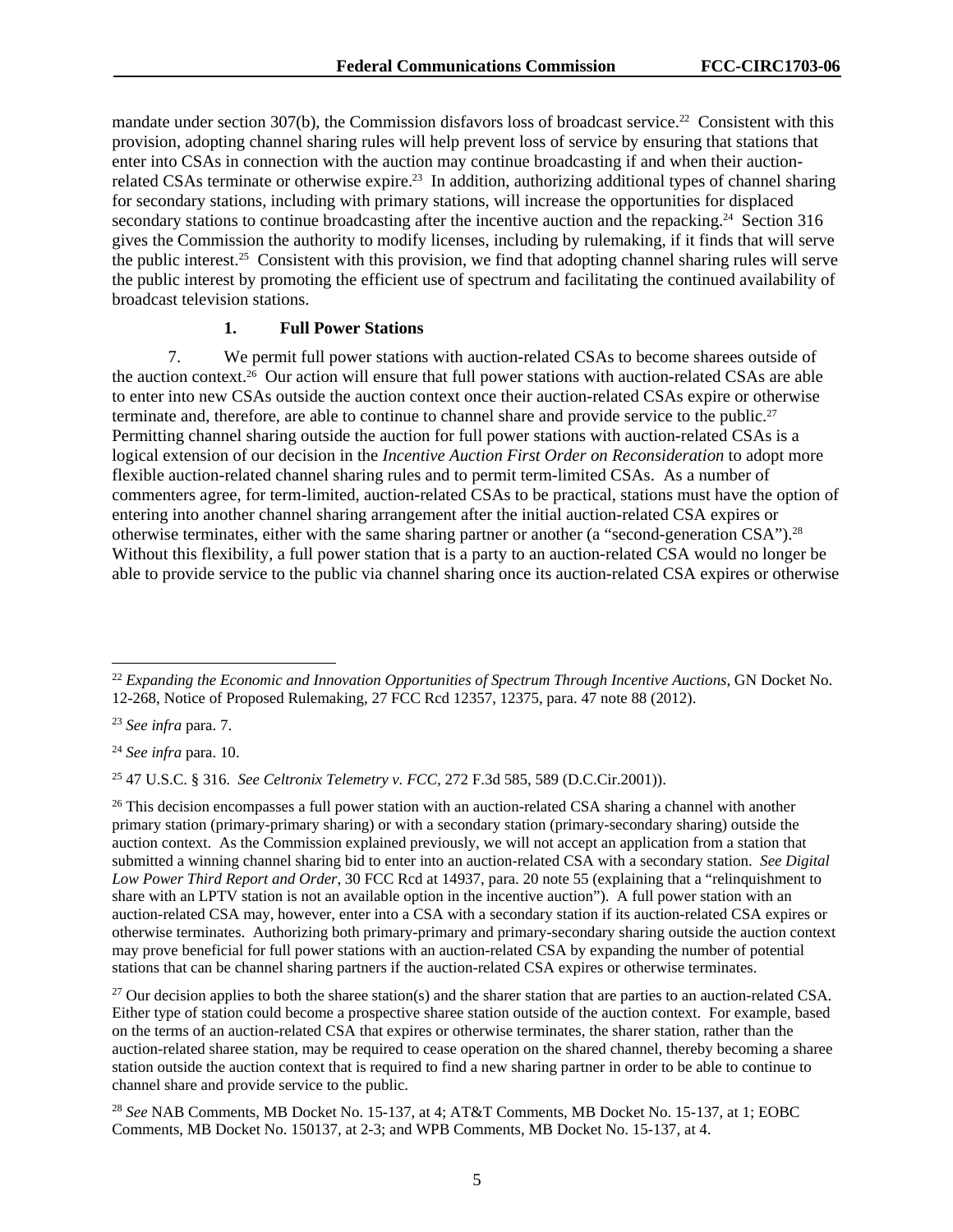terminates.29 We conclude that providing these stations with the ability to continue to share outside the auction context furthers Congress's goals in the Spectrum Act to repurpose spectrum to meet the Nation's increasing spectrum needs.

8. We will not allow full power stations without auction-related CSAs to become sharees following the auction.30 There is little evidence of demand at this time for other full power stations to become sharees.<sup>31</sup> We believe it is unlikely that a full power station that chose not to bid to channel share in the auction, when it was eligible to be compensated for the spectrum it relinquished, would elect to channel share outside the auction context and to relinquish spectrum without compensation. We also believe it is unlikely that a full power station that submitted an unsuccessful channel sharing bid in the auction would seek to relinquish its spectrum outside the auction context without compensation in order to channel share rather than choosing another option, such as selling its station. We also note that the scenario in which a full power station would give up spectrum for free in order to channel share outside the auction context was not a focus of the record in this proceeding.32

9. In addition, by declining to allow full power stations without auction-related CSAs to become sharees outside the auction context, we address concerns that full power channel sharing outside the auction context could increase the number of full power stations MVPDs are required to carry.33 First, absent this limitation, channel sharing could allow unbuilt full power stations to become sharee stations, thereby providing these stations with a shortcut to obtaining carriage and artificially increasing the

l

<sup>31</sup> *See* NAB Reply Comments, MB Docket No. 15-137, at 6 ("[I]t is unlikely that channel sharing agreements that bear no direct or indirect relationship to the auction will be common. The reality is that broadcasters even potentially interested in channel sharing may have a significant financial incentive to participate in the auction to receive a share of auction proceeds for spectrum relinquishment. Post-auction channel sharing arrangements are likely to be the result of auction-related agreements expiring and the parties electing to seek new partners."); Media General Reply Comments, MB Docket No. 15-137, at 1-2 ("Given the agency offers no incentive for a licensee to vacate a post-auction channel and voluntarily cede very valuable spectrum by entering into a CSA, Media General questions the practical utility of this rulemaking for broadcasters that did not relinquish spectrum as part of the incentive auction.").

<sup>32</sup> Commenters were focused on expanding our channel sharing rules in order to permit auction-related channel sharing stations to enter into second-generation CSAs and to allow secondary stations to channel share with primary stations as a means to mitigate the impact of the incentive auction and repacking. *See* NAB Comments, MB Docket No. 15-137, at 4; AT&T Comments, MB Docket No. 15-137, at 1; EOBC Comments, MB Docket No. 150137, at 2- 3; and WPB Comments, MB Docket No. 15-137, at 4; ICN Comments, MB Docket No. 03-185, at 2; Michiana Comments, MB Docket No. 03-185, at 2.

<sup>29</sup> A party to an auction-related CSA that expires, and that is required to cease operating on the shared channel, *see supra* note 27, must have the ability to continue to share outside the auction context with a new partner in order to continue operating.

<sup>&</sup>lt;sup>30</sup> Nothing in this Order is intended to preclude a station from requesting, or the Bureau from considering an STA for "temporary joint use of a channel." *See*, *Incentive Auction Task Force and Media Bureau Announces Procedures for the Post-Incentive Auction Broadcast Transition*, Public Notice, DA 17-106 at 16, para. 47 (rel. Jan. 27, 2017). Moreover, nothing in this Order addresses the permissibility of "local simulcasting" for purposes of transitioning to ATSC 3.0 under consideration in a separate proceeding. *See Authorizing Permissive Use of the "Next Generation" Broadcast Television Standard*, Notice of Proposed Rulemaking, GN Docket 16-142, FCC 17- 13 (Feb. 24, 2017); *see also* para. 53 and note 172 *infra*.

<sup>&</sup>lt;sup>33</sup> Full power commercial stations are entitled to assert mandatory carriage rights on cable systems throughout their DMA. *See* 47 U.S.C. §§ 534(a), (b)(1)(A)-(B), (h)(1)(A) & (C)(i); *Implementation of the Cable Television Consumer Protection and Competition Act of 1992, Broadcast Signal Carriage Issues*, MM Docket No. 92-259, Report and Order, 8 FCC Rcd 2965, 2975, para. 37 (1993) (*Must Carry Order*). *See also* 47 U.S.C. § 338 (satellite carriage of a commercial or noncommercial educational (NCE) station). An NCE station is eligible for mandatory carriage with respect to cable systems with headends located within 50 miles of its community of license or located within its noise limited service contour. *See* 47 U.S.C. §§ 535(l)(2)(A)–(B); *see also* 47 CFR §§ 76.55(b)(1)–(2).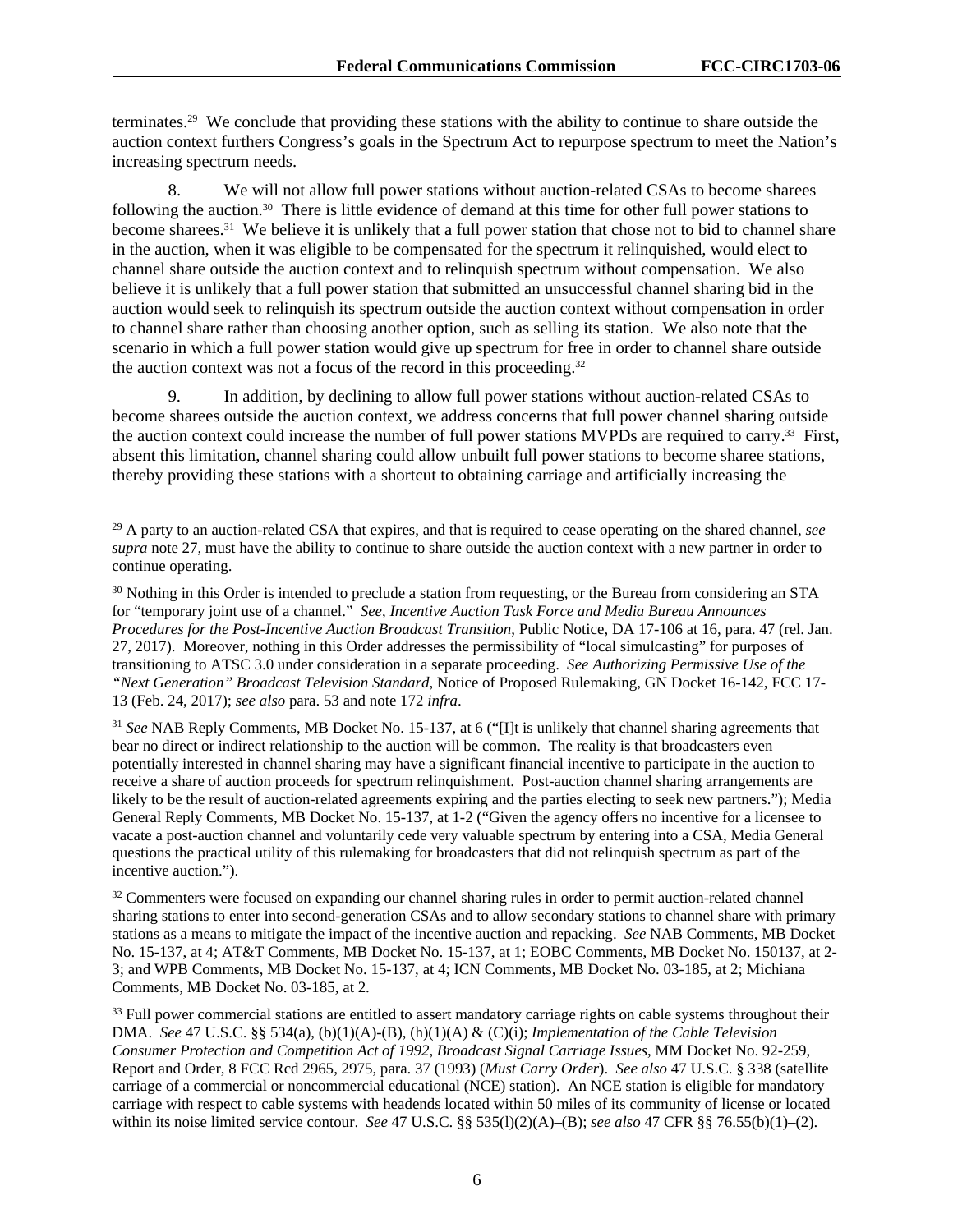number of stations MVPDs are required to carry.<sup>34</sup> Second, absent this limitation, if a full power station vacates its channel post-auction to share another station's channel, the vacated channel could be made available for licensing to a new full power station, thereby providing both the original station (now transmitting on a shared channel) and the new station with must-carry rights.35 Thus, by limiting full power sharees outside of the auction context to only those with an auction-related CSA, we avoid an increase in the number of full power stations MVPDs are required to carry under the must-carry regime.

#### **2. Secondary Stations**

1

10. We permit all secondary stations to be sharee stations outside the auction context.<sup>36</sup> As the Commission has previously explained, channel sharing outside of the auction context has the potential to increase the opportunities for displaced secondary stations to survive the impending spectrum repack and continue providing programming to the public.<sup>37</sup> Channel sharing also has the potential to reduce construction and operating costs for resource-constrained secondary stations, including small, minorityowned, and niche stations.<sup>38</sup> Primary-secondary sharing will allow secondary stations to expand their

<sup>35</sup> *See* NCTA Comments, MB Docket No. 15-137, at 7-10. *See supra* note 33 (explaining that full power commercial stations are entitled to assert mandatory carriage rights on cable systems throughout their DMA).

<sup>34</sup> *See* NCTA Comments, MB Docket No. 15-137, at 6-7. As explained in the *Channel Sharing NPRM*, this concern is reflected in the Spectrum Act. *Channel Sharing NPRM*, 30 FCC Rcd at 6684, para. 43. Congress limited the carriage rights of auction-related sharee stations to those that possessed such rights on November 30, 2010. *See* 47 U.S.C. § 1452(a)(4). The date of November 30, 2010 refers to the Commission's issuance of the *2010 Channel Sharing NPRM* proposing to allow television stations to channel share. *See Innovation in the Broadcast Television Bands: Allocations, Channel Sharing and Improvements to VHF,* ET Docket No. 10-235, Notice of Proposed Rulemaking, 25 FCC Rcd 16498 (2010). In that *NPRM*, the Commission proposed to "limit channel sharing to television stations with existing applications, construction permits or licenses as of [November 30, 2010]." *Id*. at 16506, para. 22. In response, MVPDs expressed concern that allowing new stations that have not yet built facilities to become sharee stations would be a shortcut to obtaining MVPD carriage and thereby artificially increase the number of stations MVPDs are required to carry under the must-carry regime. In the Spectrum Act, Congress required a sharee station resulting from the incentive auction to have "possessed carriage rights" on November 30, 2010 in order have carriage rights at its shared location. Consistent with the concerns expressed by MVPDs, this approach precluded stations that were not licensed as of November 30, 2010 from being entitled to carriage under Section  $1452(a)(4)$  because they did not "possess<sup>[]</sup> carriage rights" on that date.

<sup>&</sup>lt;sup>36</sup> This decision encompasses both primary-secondary sharing and secondary-secondary sharing. Although the Commission authorized secondary-secondary sharing in the *Digital Low Power Third Report and Order*, we sought comment in the *Digital Low Power Fourth NPRM* on whether to permit secondary stations to become sharees regardless of whether they possessed carriage rights or were operating on a non-shared channel prior to entering into a sharing agreement. *See Digital Low Power Fourth NPRM*, 30 FCC Rcd at 14964, para. 86. We also sought comment on whether, as an alternative to channel sharing, a primary station could instead enter into a commercial agreement to air a secondary station's programming as a multicast stream. *See id.* at 14951, para. 85. No commenter addressed this issue. Nothing in our decision today precludes stations from choosing a commercial programming agreement in lieu of a channel sharing arrangement. Stations are free to decide which option confers more benefits and is most suitable for them.

<sup>37</sup> *See Digital Low Power Third Report and Order*, 30 FCC Rcd at 14938, para. 21 ("[T]wo or more displaced LPTV or TV translator stations may file displacement applications proposing to share a single channel. Alternatively, a displaced LPTV or TV translator station could agree to share the channel of a non-displaced station."). *See also* ICN Comments, MB Docket No. 03-185, at 2 (channel sharing could "at least help to some extent to advance the Commission's stated goal of mitigating the negative impacts of the auction and repacking process on LPTV stations").

<sup>38</sup> *See Digital Low Power Third Report and Order*, 30 FCC Rcd at 14938-39, para. 22; *Channel Sharing Report and Order,* 27 FCC Rcd at 4622, para. 12. *See also* ICN Comments, MB Docket No. 03-185, at 3. Our action is consistent with previous steps taken by Congress and the Commission over the years to protect and improve low power stations. For example, Congress directed the Commission to create the Class A television service to give primary status to certain LPTV stations to both facilitate the acquisition of capital needed by these stations to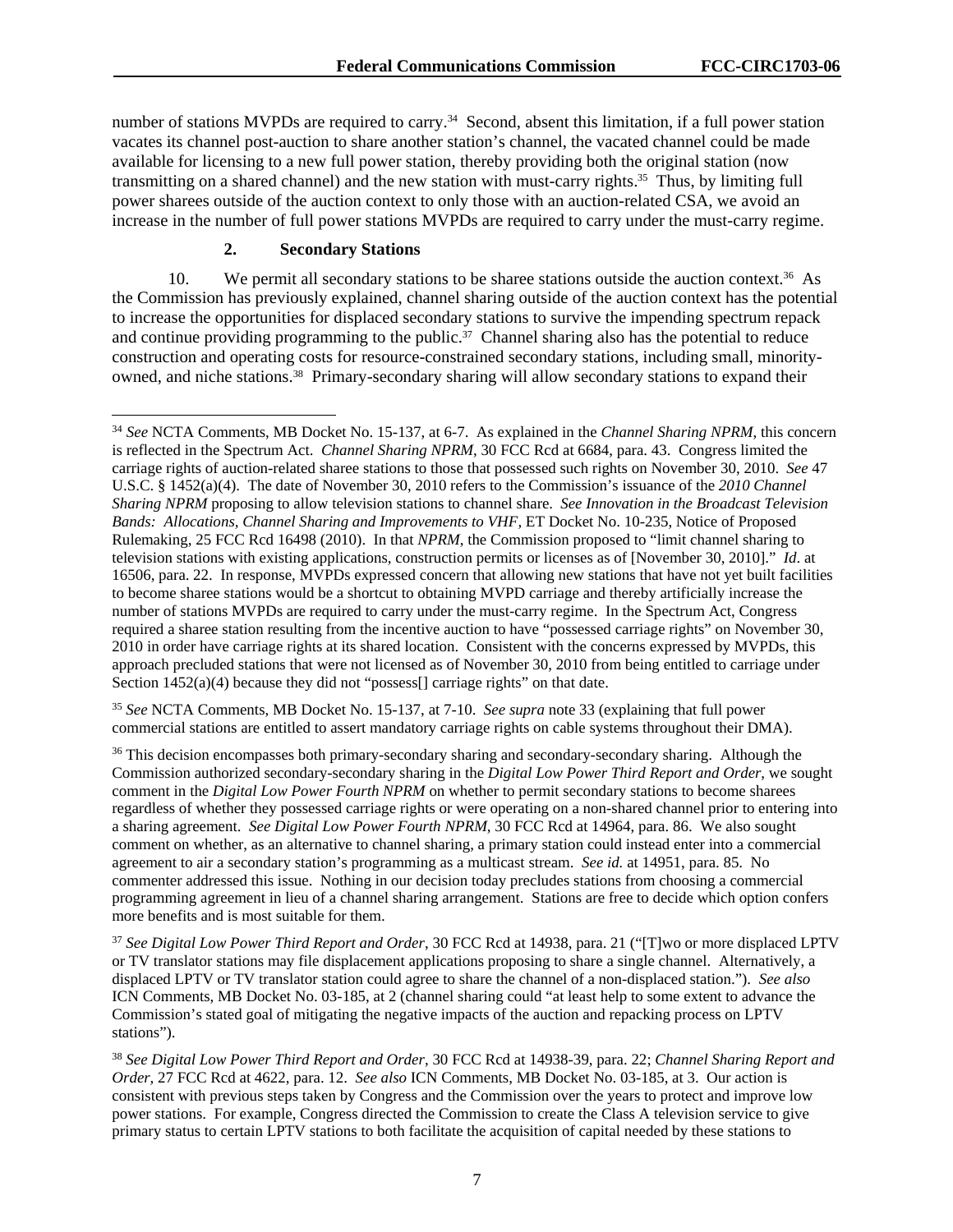coverage areas by sharing with full power sharer stations<sup>39</sup> and provide them with increased interference protection.40 This type of "quasi" interference protection may serve to promote channel sharing as an attractive option to secondary stations that are seeking a method to avoid displacement of their facilities by primary users.<sup>41</sup>

11. Our decision to allow all secondary stations to become sharee stations encompasses unbuilt secondary stations. This approach will assist permittees of secondary stations who prefer to commence service via channel sharing by allowing them to enter into a CSA without first constructing a stand-alone station.<sup>42</sup> Because sharee stations must use the same transmission facility as the sharer, an unbuilt sharee will be able to either divide initial construction costs with the sharer or avoid such costs entirely. In addition, by sharing ongoing costs like electricity and maintenance with the sharer station, the unbuilt secondary permittee can free up resources that can be devoted to improving programming services.<sup>43</sup>

12. We conclude that our action will not unduly burden cable operators.<sup>44</sup> As an initial matter, as discussed below, we interpret the must-carry provisions of the Act to deny carriage rights to secondary sharee stations that are not operating on a non-shared channel on the date of release of the

-

<sup>39</sup> As Michiana points out, "in most if not all cases, the coverage area of the shared primary channel will be greater than that of the secondary station, and the programming of the secondary station will therefore often be receivable over a larger area." Michiana Comments, MB Docket No. 03-185, at 3.

<sup>40</sup> Under the technical rules we adopt herein, in situations where a secondary station shares a channel licensed to a primary station, the secondary station will enjoy "de facto" primary status by virtue of the fact that the primary station sharer's signal will be protected. *See infra* para. 41. Thus, a secondary sharee station will be protected from future displacement by another spectrum user with higher priority at least for the duration of the CSA. *See* ICN Comments, MB Docket No. 03-185, at 2 ("[t]he prospect of a long-term spectrum home will make a major difference in the ability of [secondary] stations to attract the investment capital needed to improve their programming services").

<sup>41</sup> A full power station with an auction-related CSA could also choose to share with an LPTV or TV translator host station outside the auction context once its auction-related CSA terminates. As discussed below, a full power sharee that shares a secondary station's channel will have to operate with the lower power limits specified in Part 74 of the rules for LPTV and TV translator stations. *See infra* para. 41.

42 As discussed below, such stations will not be eligible for cable carriage rights. *See infra* paras. 22, 24.

<sup>43</sup> We decline at this time, however, to extend this same flexibility to commence operations via channel sharing to unbuilt full power, new-entrant NCE stations as proposed by APTS. *See* APTS Reply Comments, MB Docket No. 15-137, at 5. As we stated in the *Incentive Auction Report and Order*, to the extent that any loss in service results from the reverse auction, including a situation in which the last NCE station in a given community goes off the air as a result of the auction, we will consider appropriate actions to address such losses after the auction. *See Incentive Auction Report and Order*, 29 FCC Rcd at 6725, para. 368. *See also Incentive Auction Second Order on Reconsideration*, 30 FCC Rcd at 6822, para. 154.

<sup>44</sup> We limit our discussion to the burdens on cable operators because low power stations do not have DBS carriage rights. 47 U.S.C. § 338(a)(3). Thus, our decision to allow all secondary stations to become sharee stations will not burden DBS operators.

continue operating and to help preserve such stations during the digital transition*. See* Community Broadcasters Protection Act of 1999, Pub. L. No. 106-113, 113 Stat. Appendix I at pp. 1501A-594 – 1501A-598 (1999), *codified at* 47 U.S.C. § 336(f) (CBPA); *Establishment of a Class A Television Service*, Report and Order, 15 FCC Rcd 6355, 6355-58, paras. 1-5 (2000) (*Class A Report and Order*). In addition, the Commission has taken steps to mitigate the impact of the incentive auction on LPTV stations. *See Digital Low Power Third Report and Order*, 30 FCC Rcd at 14929-30, paras. 3-4. Supporting secondary stations also helps to foster the minority, female, and small business ownership of broadcasting facilities that has been cited as a hallmark of the low power television service and contributes to the dissemination of information from a multiplicity of sources. *See Class A Report and Order*, 15 FCC Rcd at 6358, para. 3.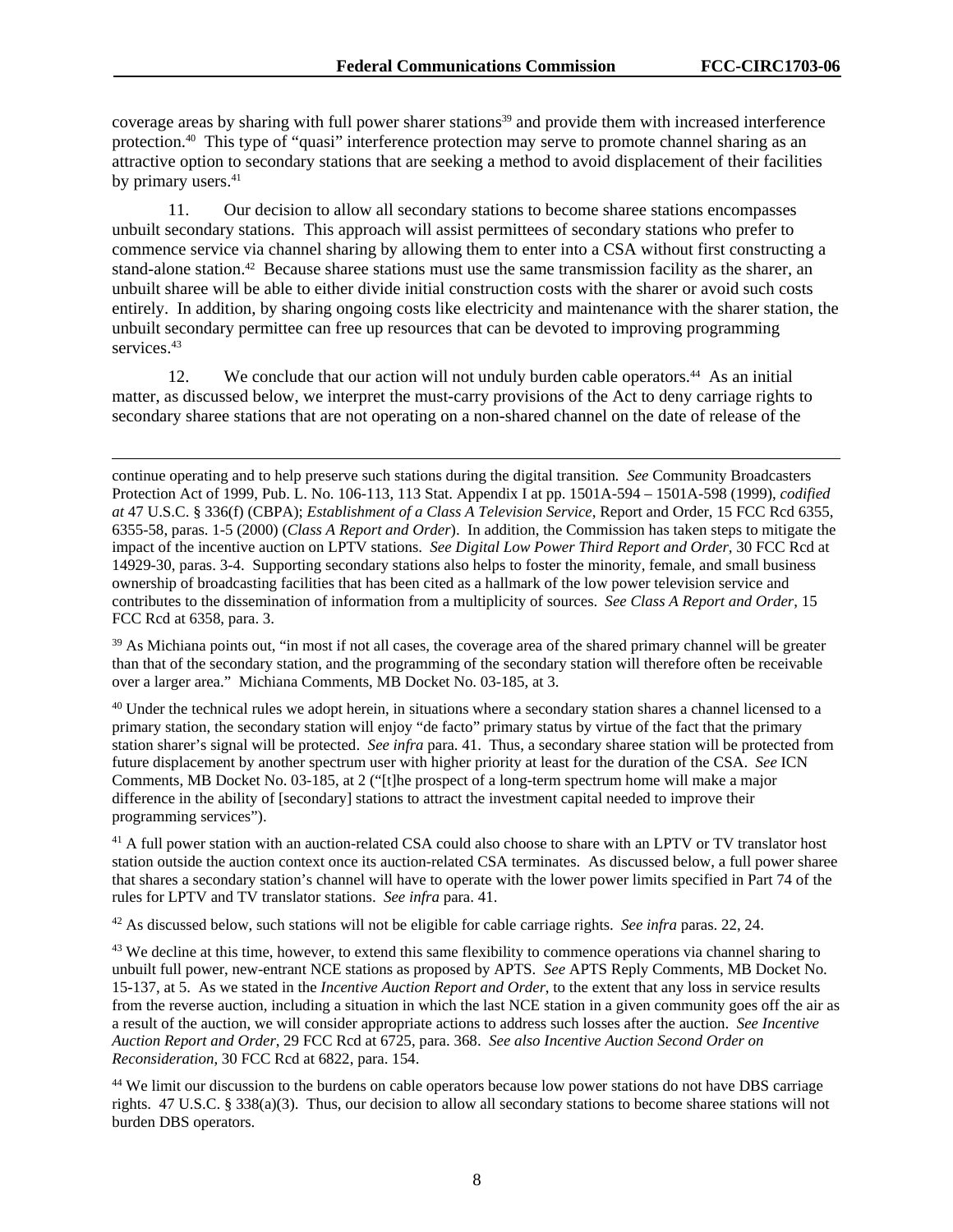*Closing and Reassignment PN*. 45 Thus, although we allow all secondary stations to become sharee stations outside the auction context, unbuilt stations cannot use sharing as a shortcut to obtaining cable carriage rights. We recognize, however, that a channel vacated by a secondary sharee station could be made available for licensing to a new secondary station, thereby theoretically providing both the original station (now transmitting on a shared channel) and the new station with must-carry rights. Unlike full power commercial stations, which are entitled to assert mandatory carriage rights on cable systems throughout their DMA,<sup>46</sup> secondary stations qualify for must-carry on cable systems only under very limited circumstances set forth in section 614 of the Act.<sup>47</sup> The strict requirements for carriage set forth in the Act will continue to apply to secondary stations.<sup>48</sup> Accordingly, we conclude that the benefits of channel sharing for secondary stations outweigh any theoretical increase in the number of secondary stations cable operators may be required to carry.

#### **3. Sharer Stations**

13. We allow all full power and secondary stations to be sharer stations outside of the auction context, including full power stations that are not a party to an auction-related CSA. In a channel sharing relationship outside the auction context, the sharee station relinquishes its licensed frequencies without compensation and compensates the sharer station for sharing its licensed frequency with the sharee. Although we conclude above that full power stations that are not a party to an auction-related CSA will

-

<sup>47</sup> First, cable systems must carry local commercial television stations up to one-third of the aggregate number of usable activated channels. 47 U.S.C. § 534(b)(1). Only if there is not a sufficient number of full power local commercial television stations to fill this channel set aside, then a cable system with a capacity of 35 or fewer usable activated channels is required to carry one "qualified low power station" and a cable system with a capacity of more than 35 usable activated channels is required to carry two "qualified low power stations." 47 U.S.C. § 534(c)(1). Second, in order to be a "qualified low power station," a secondary station must satisfy all of the following requirements: (A) such station broadcasts for at least the minimum number of hours of operation required by the Commission for television broadcast stations under part 73 of title 47, Code of Federal Regulations; (B) such station meets all obligations and requirements applicable to television broadcast stations under part 73 of title 47, Code of Federal Regulations, with respect to the broadcast of non-entertainment programming; programming and rates involving political candidates, election issues, controversial issues of public importance, editorials, and personal attacks; programming for children; and equal employment opportunity; and the Commission determines that the provision of such programming by such station would address local news and informational needs which are not being adequately served by full power television broadcast stations because of the geographic distance of such full power stations from the low power station's community of license; (C) such station complies with interference regulations consistent with its secondary status pursuant to part 74 of title 47, Code of Federal Regulations; (D) such station is located no more than 35 miles from the cable system's headend, and delivers to the principal headend of the cable system an over-the-air signal of good quality, as determined by the Commission; (E) the community of license of such station and the franchise area of the cable system are both located outside of the largest 160 Metropolitan Statistical Areas, ranked by population, as determined by the Office of Management and Budget on June 30, 1990, and the population of such community of license on such date did not exceed 35,000; and (F) there is no full power television broadcast station licensed to any community within the county or other political subdivision (of a State) served by the cable system.47 U.S.C. § 534(h)(2).

48 Based on a review of the 2015 FCC Forms 325 filed by cable systems, only approximately 20 out of 1,975 LPTV stations and 15 of 417 Class A stations are carried on cable systems pursuant to mandatory carriage. The number of LPTV and Class A stations with mandatory cable carriage is approximate, as FCC Form 325 is filed annually only by systems with 20,000 or more subscribers. *See* 47 CFR § 76.403. In addition, the Commission requires Form 325 to be filed by a sampling of cable operators with less than 20,000 subscribers, *id*., and the 2015 325 data includes information from these systems.

<sup>45</sup> *See infra* para. 23. The Media and Wireless Telecommunications Bureaus will issue this public notice upon the conclusion of the auction specifying the new channel assignments and technical parameters of any stations that are assigned new channels in the repacking process or that submit winning channel sharing bids. *See Incentive Auction Report and Order*, 29 FCC Rcd at 6789-6790, para. 544.

<sup>46</sup> *See supra* note 3.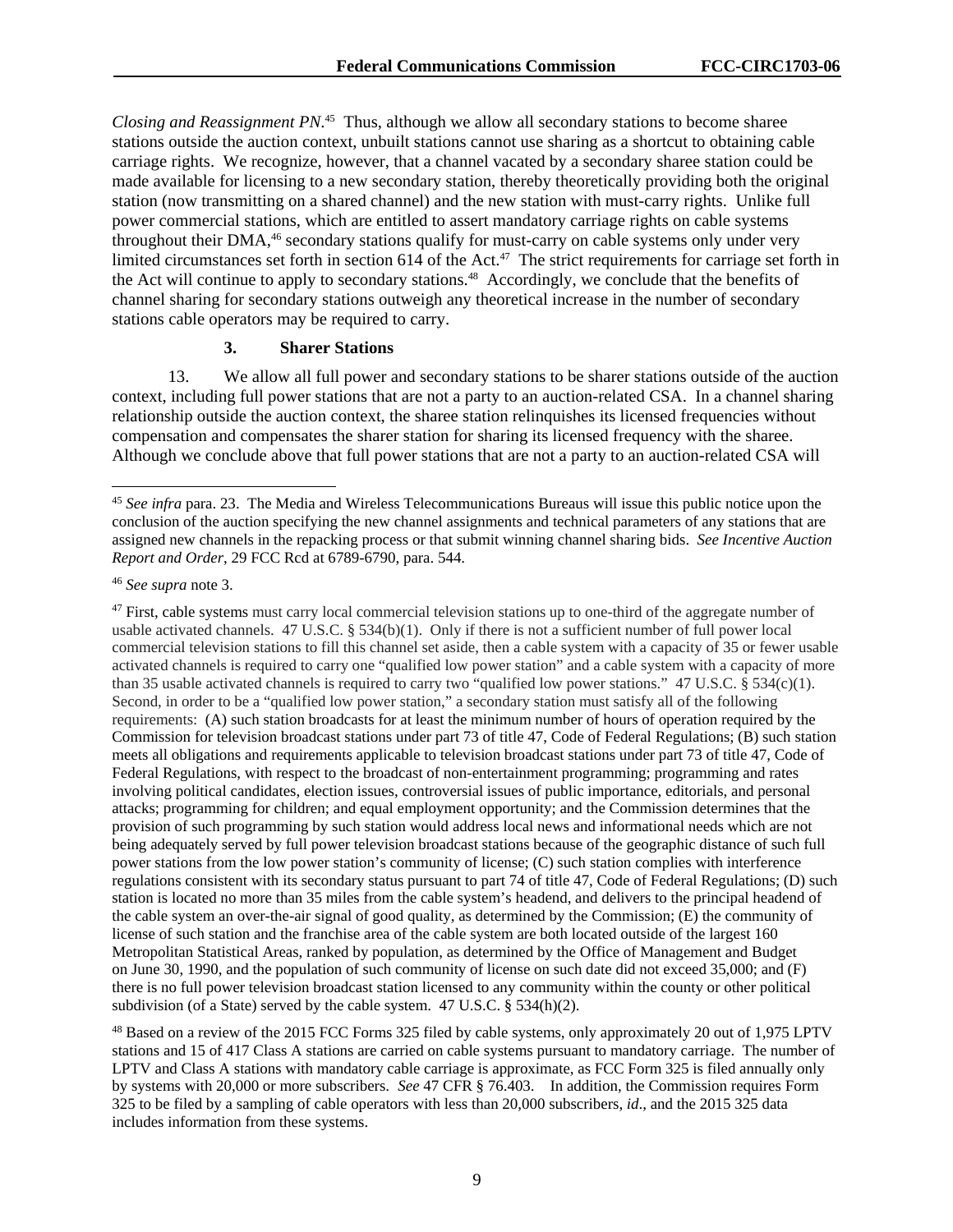likely have no incentive to enter into such an arrangement,<sup>49</sup> the same is not true for potential sharers, who stand to benefit financially through payments from sharee stations. In addition, the ability of such stations to become sharers also benefits other stations by increasing the number of potential sharers. Allowing all stations to be sharers outside the auction context will not increase carriage burdens for MVPDs. Because a sharer station necessarily will have already constructed and licensed its facilities, there is no concern that such stations might use sharing as a shortcut to obtaining MVPD carriage.<sup>50</sup> In addition, because sharer stations do not relinquish spectrum usage rights, allowing all stations to be sharers does not present concerns with vacated channels being licensed to new stations that could increase the number of stations MVPDs are required to carry.

## **B. Carriage Rights Outside the Auction Context**

**14.** We interpret the Act as providing full power stations with auction-related CSAs that subsequently become sharees outside of the auction context, as well as their sharer station hosts, with the same carriage rights at their shared location that they would have if they were not channel sharing. We also interpret the Act as providing secondary sharee stations, as well as their sharer station hosts, with the same carriage rights at their shared location that they would have if they were not channel sharing, provided the sharee station is operating on a non-shared channel on the date of release of the *Closing and Reassignment PN*. As discussed below, we find that our interpretation will effectuate the statutory purposes underlying the must-carry regime without burdening more speech than necessary to further those interests.

**15.** Under the Act, carriage rights differ depending on whether a station is full power or low power, or commercial or noncommercial, and also depending on whether carriage is sought on a cable or DBS system.51 As the Commission has previously recognized, the must-carry provisions of the Act were "written with analog technology in mind" and "do not directly translate to digital technology generally."<sup>52</sup> Similarly, we conclude that the language of the must-carry provisions is ambiguous with respect to the issue of carriage rights in the context of channel sharing. The language of these provisions does not expressly preclude channel sharing stations from retaining must-carry rights at their shared location, nor does it compel a particular result. For example, in the case of a full power commercial station asserting mandatory cable carriage rights, both before and after the CSA, the station will be a "full power television broadcast station . . . licensed and operating on a channel regularly assigned to its community by the Commission that, with respect to a particular cable system, is within the same television market as the cable system."53 Accordingly, we choose a reasonable interpretation of the statutory text that best effectuates the statutory purpose underlying the must-carry regime.<sup>54</sup>

1

<sup>49</sup> *See supra* para. 8.

<sup>50</sup> *Channel Sharing NPRM*, 30 FCC Rcd at 6685, para. 45.

<sup>51 47</sup> U.S.C. §§ 338, 534, 535. We previously recited the relevant statutory sections in the *Channel Sharing NPRM* and do not repeat it here. *Channel Sharing NPRM*, 30 FCC Rcd at 6681-85, paras. 34-45.

<sup>52</sup> *In the Matter of Carriage of Digital Television Broadcast Signals: Amendments to Part 76 of the Commission's Rules*, 20 FCC Rcd 4516, 4533, para. 34 (2005) (*Digital Must-Carry Second R&O*).

 $53$  47 U.S.C. § 534(h)(1). The same analysis applies with respect to broadcasters qualifying for cable must-carry rights as "qualified local noncommercial educational television stations" or "qualified low power stations," and to broadcasters qualifying for DBS must-carry rights as "television broadcast stations." 47 U.S.C. §§ 535(a), (b) & (l); 47 U.S.C. §§ 534(a), (c) & (h)(2); 47 U.S.C. § 338(a)(1).

<sup>54</sup> *See National Cable and Telecommunications Ass'n v. Brand X Internet Services*, 545 U.S. 967, 980 (2005) ("ambiguity in statutes within an agency's jurisdiction to administer are delegations of authority to the agency to fill the statutory gap in reasonable fashion"). In *Turner I*, the Supreme Court held that the must-carry provisions of the Act are content-neutral regulations subject to intermediate scrutiny under the First Amendment, which will be upheld if they further an important or substantial governmental interest; if the governmental interest is unrelated to the suppression of free expression; and if the incidental restriction on alleged First Amendment freedoms is no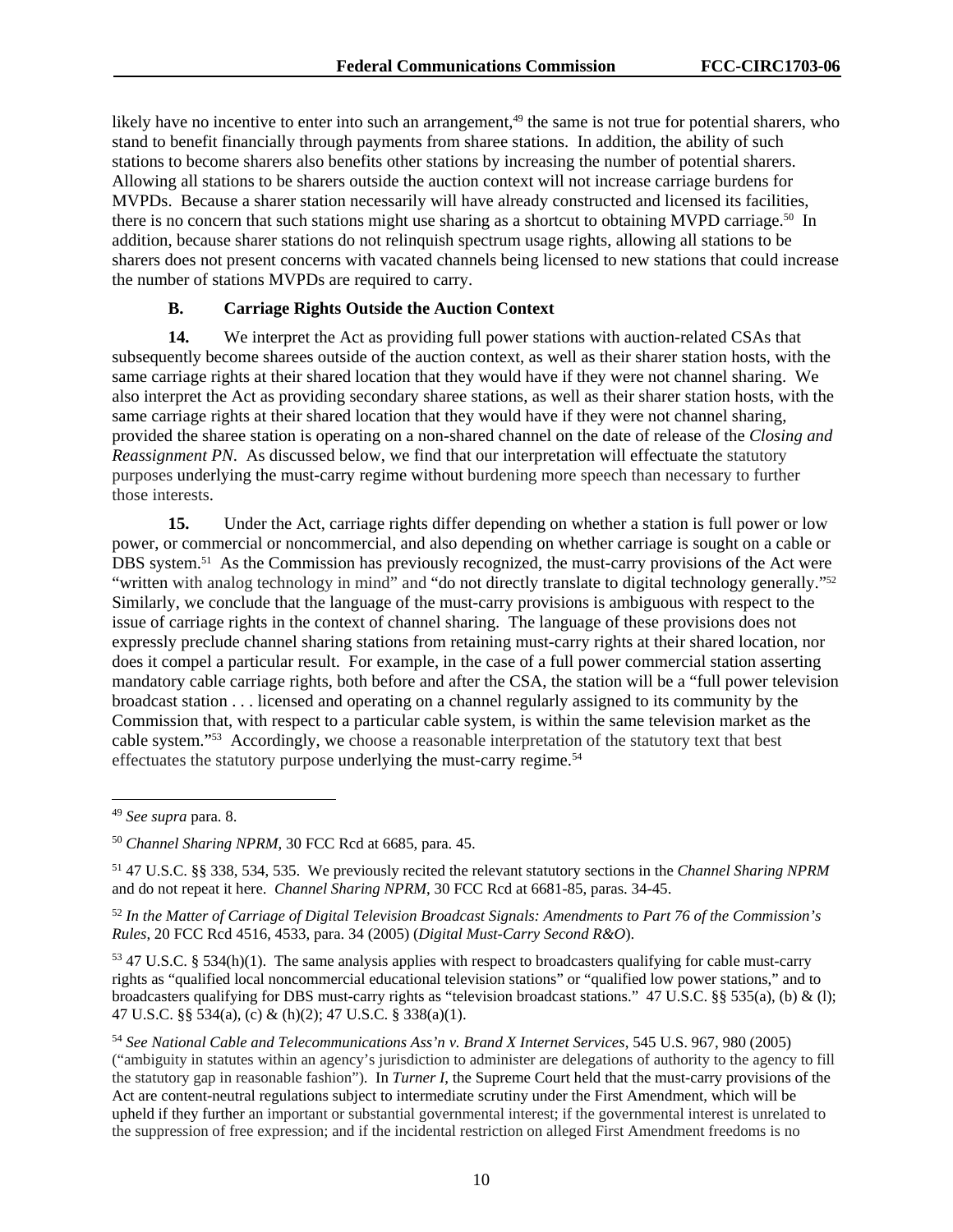16. We disagree with NCTA's claim that the must-carry provisions cannot be read to extend carriage rights to channel sharing stations. We do not agree that the definition of "a local commercial television station" is inextricably tied to its assignment to a 6 MHz channel and that, therefore, mandatory carriage obligations extend to only one programming stream per 6 MHz channel.<sup>55</sup> NCTA cites to Section 534 of the Act, which defines a "local commercial television station" as any commercial full power station "licensed and operating on *a channel regularly assigned to its community* by the Commission . . . . "<sup>56</sup> NCTA notes that our rules currently define a "channel" as 6 MHz wide.<sup>57</sup> Sections 614, 615, and 338, however, accord carriage rights to licensees without regard to whether they occupy a full 6 MHz channel or share a channel with another licensee. Nothing in the Act requires a station to occupy an entire 6 MHz channel in order to be eligible for must-carry rights; rather, the station must simply be a licensee eligible for carriage under the applicable provision of the Act. In this proceeding, the Commission is revising its rules to permit digital stations to share a 6 MHz channel and will require that channel sharing stations be separately licensed and authorized to operate on that channel. Under the rules adopted in this Report and Order, therefore, both the sharer and sharee will be "licensed and operating on a channel" that is "regularly assigned to its community" by the Commission.<sup>58</sup>

17. We also disagree with NCTA that the Act's "primary video" restriction fails to preserve the carriage rights of stations that enter into channel sharing arrangements outside the context of the auction.59 NCTA asserts that the must-carry provisions of the Act require cable operators to carry only one primary video signal per television "channel."60 In this regard, NCTA cites to Section 614 of the Act, which requires cable operators to carry only the "primary video" of "each of the local commercial

greater than is essential to the furtherance of that interest. *Turner Broadcasting System, Inc. v. FCC*, 512 U.S. 622, 662 (1994) (*Turner I*). In T*urner II*, a majority of the Supreme Court recognized that the must-carry provisions serve the important and interrelated governmental interests of: (1) "'preserving the benefits of free, over-the-air broadcast television,'" and (2) promoting "'the widespread dissemination of information from a multiplicity of sources.'" *Turner Broadcasting Systems, Inc. v. FCC*, 520 U.S. 180, 189-90 (1997) (*Turner II*) (quoting *Turner,*  512 U.S. at 662.)). NCTA claims that decision to apply intermediate rather than strict scrutiny was based on a cable operator's "bottleneck" control of broadcast stations' access to households and that such control does not exist today. *See* NCTA Comments, MB Docket No. 15-137, at 9. As an initial matter, the Court applied intermediate scrutiny based on the content-neutral character of must-carry regulation, not based on the existence of cable market power. *See Carriage of Digital Television Broadcast Signals,* CS Docket No 98-120, Third Report and Order and Third Further Notice of Proposed Rulemaking, 22 FCC Rcd 21064, 21086-87, para. 48 (2007) (citing *Turner I*, 512 U.S. at 647 and *Turner II*, 520 U.S. at 225-26 (Breyer, J., concurring in part)). In any event, courts have rejected claims that changes in cable market share have eroded the justification for regulations that may impact speech. *See Time Warner Cable Inc. v. FCC*, 729 F.3d 137, 161 (2nd Cir. 2013) ("a day may well come when the anticompetitive concerns . . . will so effectively be eliminated or reduced as to preclude government intrusion on MVPDs' carriage decisions. . . . We here conclude only that such a day has not yet arrived."); *Cablevision Sys. Corp. v. FCC,* 649 F.3d 695, 712 (D.C. Cir. 2011).

- 55 NCTA Comments, MB Docket No. 15-137, at 5.
- <sup>56</sup> *Id*. at 5-6 (*citing* 47 U.S.C. § 534(h)(1)(A) (emphasis added)).

<sup>57</sup> *Id*. at 6 (citing 47 CFR §§ 73.624(a), 73.601).

<sup>58</sup> During the post-auction transition period, channels of full-power stations will be "regularly assigned" to communities on a case-by-case basis in response to applications rather than by amending the DTV Table. The Commission authorized the Media Bureau to reissue a DTV Table in the future, but until that occurs there will be no DTV Table. *See Incentive Auction Report and Order*, 29 FCC Rcd at 6789, para. 544, note 1545. ("After the Commission completes the repacking and channel substitution process, the Media Bureau will resume using the current rulemaking process to make new channel allotments and intends to initiate a proceeding to amend § 73.622 of the rules to reflect all new full power channel assignments in a revised Table of Allotments.").

<sup>59</sup> *See* NCTA Comments, MB Docket No. 15-137, at 3-10.

<sup>60</sup> *Id*. at 4.

1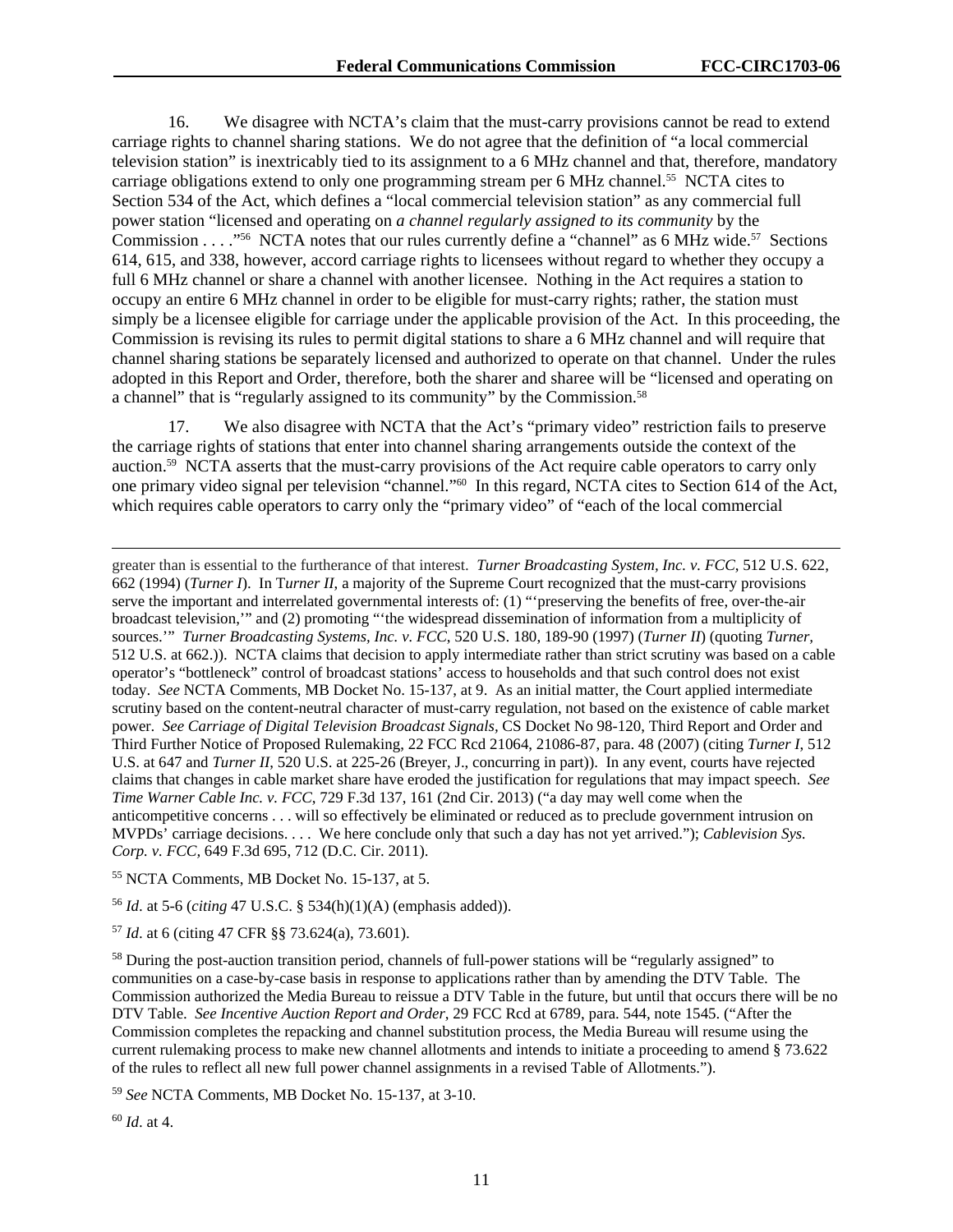television stations" carried on the cable system.<sup>61</sup> NCTA argues that a broadcaster that gives up its spectrum to transmit television programming using a portion of another broadcaster's 6 MHz channel has no greater carriage rights than those of the other broadcaster's multicast streams or the streams provided by a lessee of the broadcaster's multicast capacity.<sup>62</sup> However, the language of the primary video provision of the Act does not support NCTA's view. Section 614(b)(3)(A) requires a cable operator to carry the primary video "of each of the local commercial television *stations* carried on the cable system."<sup>63</sup> The statute, therefore, imposes a requirement to carry one primary video stream per station, not one primary video stream per channel.

**18.** We also disagree with NCTA's claim that Congress specifically addressed the carriage rights of auction-related channel sharing stations in the Spectrum Act because, absent this provision, the must-carry provisions of the Act would not afford such rights.<sup>64</sup> Rather, in light of the ambiguity in the statutory language of the Act with respect to the carriage rights of channel sharing stations, we conclude that Congress added this provision to provide certainty to potential reverse auction bidders. Moreover, as explained in the *Channel Sharing NPRM*, the Spectrum Act did not simply clarify carriage rights under the Act, it also limited the carriage rights of sharee stations in connection with the incentive auction to those that possessed such rights on November 30, 2010.<sup>65</sup>

#### **1. Full Power Stations**

**19.** We interpret the Act as providing full power stations with auction-related CSAs that become sharees outside of the auction context, as well as their sharer station hosts, with the same carriage rights at their shared location that they would have if they were not channel sharing. As an initial matter, we will continue to apply the November 30, 2010 date for possession of carriage rights to auction-related full power sharee stations entering into a second-generation CSA.<sup>66</sup> The Spectrum Act limits the carriage rights of sharee stations in connection with the incentive auction to those that possessed such rights on November 30, 2010.<sup>67</sup> If we did not extend this date to second-generation CSAs, auction-related full

l

<sup>61 47</sup> U.S.C. § 534(b)(3)(A) ("A cable operator shall carry in its entirety…the primary video, accompanying auction, and line 21 closed caption transmission of each of the local commercial television stations carried on the cable system and, to the extent technically feasible, program-related material carried in the vertical blanking interval or on subcarriers."). *See also* 47 U.S.C. § 535(g)(1); 47 U.S.C. § 338(j); 47 CFR § 76.66(j)(1). The Commission has interpreted the primary video restriction to apply not only to multiple streams of the broadcaster's own programming but also to situations in which the broadcaster leases a portion of its channel for the provision of programming by entities other than the broadcaster. *See Carriage of Digital Television Broadcast Signals: Amendments to Part 76 of the Commission's Rules; Implementation of the Satellite Home Viewer Improvement Act of 1999: Local Broadcast Signal Carriage Issues, Application of Network Non-Duplication, Syndicated Exclusivity and Sports Blackout Rules to Satellite Retransmission of Broadcast Signals*, First Report and Order and Further Notice of Proposed Rulemaking, 16 FCC Rcd 2598, 2620-21 (2001) (*Digital Must-Carry First R&O*); *Digital Must-Carry Second R&O*, 20 FCC Rcd at 4531-38.

<sup>62</sup> *See* NCTA Comments, MB Docket No. 15-137, at 5.

<sup>63 47</sup> U.S.C. § 534(b)(3)(A) (emphasis added). *See* 47 U.S.C. § 535(g)(1) ("[a] cable operator shall retransmit in its entirety the primary video . . . of each qualified local noncommercial educational television *station* whose signal is carried on the cable system") (emphasis added); 47 CFR § 76.66(j)(1) ("Each television *station* carried by a satellite carrier, pursuant to this section, shall include in its entirety the primary video . . . .") (emphasis added).

<sup>64</sup> NCTA Comments, MB Docket No. 15-137, at 4. *See* 47 U.S.C. § 1452(a)(4) (providing that sharee stations resulting from the incentive auction have the same carriage rights on the shared channel that each station would have on that channel and from that location if it were not sharing).

<sup>65</sup> *Channel Sharing NPRM*, 30 FCC Rcd at 6684, para. 43. *See also supra* note 34.

<sup>66</sup> An "auction-related sharee" is a station that submitted a winning channel sharing bid in the reverse auction and enters into an auction-related CSA with an auction-related sharer station. *See supra* note 7.

<sup>67</sup> *See* 47 U.S.C. § 1452(a)(4). *See also supra* note 34.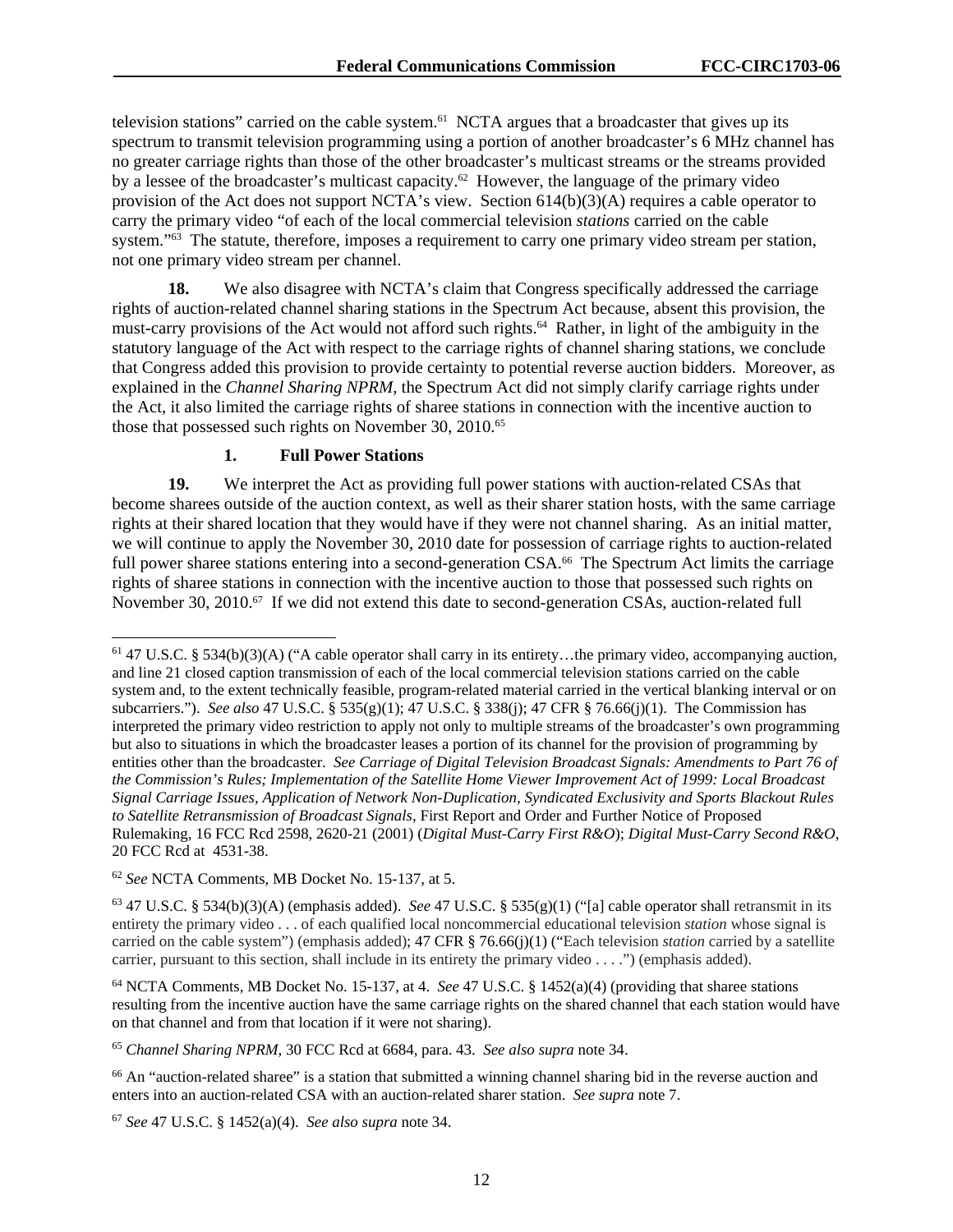power sharees that did not possess carriage rights as of November 30, 2010 could enter into a short-term auction-related CSA, during which time they would not possess carriage rights, and subsequently enter into a second-generation CSA with carriage rights at the shared location. We conclude that extending the November 30, 2010 date for possession of carriage rights to an auction-related full power sharee entering into a second-generation CSA avoids undermining the statutory objective of Section 1452(a)(4). Because Section 1452(a)(4) does not apply to auction-related sharer stations, however, we decline to apply this date restriction to auction-related sharer stations that become prospective sharee stations outside of the auction context.68

**20.** We find that our interpretation will effectuate the statutory purposes underlying the mustcarry regime without burdening more speech than necessary to further those interests. This interpretation ensures that full power stations with auction-related CSAs can continue to share outside the auction context once their auction-related CSAs expire or otherwise terminate while retaining their carriage rights. Full power stations with auction-related CSAs already possess carriage rights and will continue to possess such rights during the terms of their auction-related CSAs pursuant to Section  $1452(a)(4).<sup>69</sup>$ Continuing carriage rights during the terms of second-generation CSAs maintains these rights. If MVPDs stopped carrying the signals of full power stations with auction-related CSAs during second-generation CSAs, these broadcasters would stand to lose a significant audience and associated advertising revenues, thus jeopardizing their continued health and viability. In addition, absent mandatory carriage during the terms of second-generation CSAs, winning channel sharing bidders that indicated on their reverse auction application a present intent to enter into an auction-related CSA after the conclusion of the incentive auction might elect not to channel share post-auction and to instead relinquish their license.<sup>70</sup> Thus, continued carriage of full power stations with auction-related CSAs serves the important governmental interests of preserving the benefits of free, over-the-air broadcast television and their contribution to source diversity.<sup>71</sup>

21. We find that our interpretation will not burden more speech than necessary. First, because full power stations that are parties to auction-related CSAs have already built and licensed their stations on a non-shared channel, our action does not provide unbuilt full power stations with a shortcut to obtaining carriage rights, which would increase the number of stations MVPDs are required to carry.72 Second, our decision declining to allow full power stations without auction-related CSAs to become sharees outside the auction context mitigates NCTA's concern regarding the potential increase in MVPD carriage obligations that could result from licensing new stations on channels vacated as a result of new post-auction sharing arrangements.73 Because we permit only full power stations that are already parties

1

<sup>69</sup> *See* 47 U.S.C. § 1452(a)(4).

<sup>70</sup> *See Application Procedures PN,* 30 FCC Rcd at 11049, para. 39.

<sup>71</sup> *Turner II*, 520 U.S. at 189-90. NCTA argues that the interests served by the must-carry provisions are no longer "important" in light of the Spectrum Act, which NCTA claims "encourage[d] a substantial number of broadcasters to cease over-the-air broadcasting." *See* NCTA Comments, MB Docket No. 15-137, at 9. In fact, a broadcaster's decision to participate in the reverse auction was wholly voluntary. *See* 47 U.S.C. § 1452(a)(1); *see Incentive Auction Report and Order*, 29 FCC Rcd at 6570, para. 2. Moreover, Congress provided broadcasters with bid options that would allow broadcasters to remain on the air (channel sharing and UHF-to-VHF bids). *See* 47 U.S.C. § 1452(a)(2)(B)-(C). Far from encouraging broadcasters to cease over-the-air broadcasting, "[p]ayments to broadcasters that participate in the reverse auction can strengthen broadcasting . . . ." *Incentive Auction Report and Order*, 29 FCC Rcd at 6569-70, para. 1. *See id*. at 6850, para. 695 ("Voluntary participation in the reverse auction, via a channel sharing, UHF-to-VHF, or high-VHF-to-low-VHF bid, offers a significant and unprecedented opportunity for these owners to raise capital that may enable them to stay in the broadcasting business and strengthen their operations.").

<sup>72</sup> *See supra* para. 9.

<sup>73</sup> *See id*. *See also* NCTA Comments, MB Docket No. 15-137, at 7-10.

<sup>68</sup> *See supra* note 34.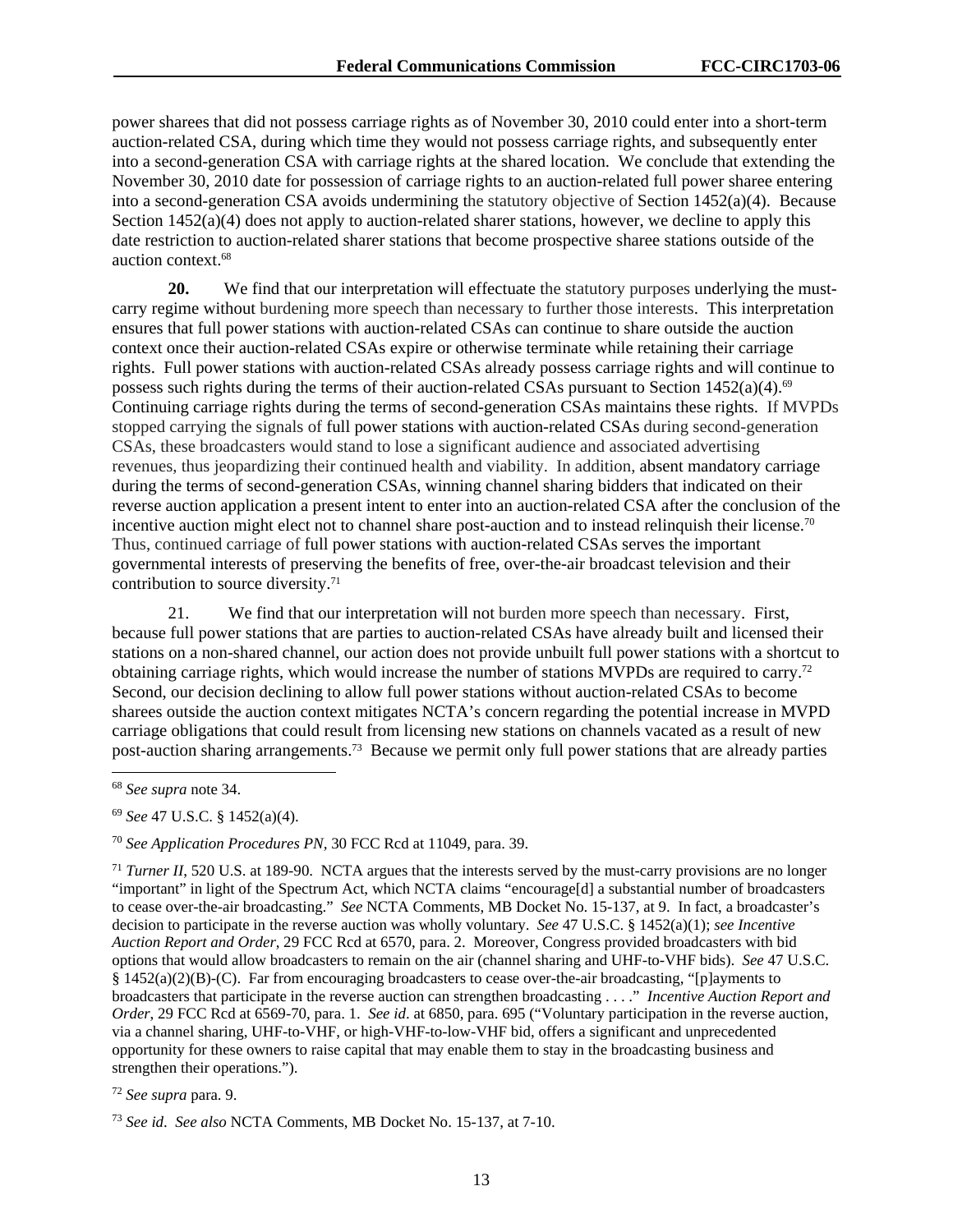to an auction-related CSA to become sharees outside of the auction context, there will be no full power channels vacated after the auction by full power stations electing to become channel sharees. Third, as discussed below, we preclude full power stations with auction-related CSAs that become sharees outside of the auction context from changing their community of license absent an amendment to the DTV Table.74 These actions will further mitigate the impact of channel sharing on MVPD carriage burdens.

## **2. Secondary Stations**

**22.** We interpret the Act as providing secondary sharee stations, as well as their sharer station hosts, with the same carriage rights at their shared location that they would have if they were not channel sharing, provided the sharee station is operating on a non-shared channel on the date of release of the *Closing and Reassignment PN*. To satisfy the latter requirement, the sharee station must either be licensed or have a license application on file with the Commission for a non-shared channel on the date of release of the *Closing and Reassignment PN*.

23. We find that our interpretation will effectuate the statutory purposes underlying the mustcarry regime without burdening more speech than necessary to further those interests. As explained above, sharing could prove beneficial for secondary stations by mitigating the impact of the incentive auction and repacking process on displaced stations.75 If cable operators did not carry the signals of secondary sharee stations and their sharer hosts that otherwise qualify for carriage under Section 614(h)(2), these broadcasters would stand to lose a significant audience and associated advertising revenues, thus jeopardizing their continued health and viability. Carriage of secondary sharees and their sharer hosts that otherwise qualify for carriage under Section 614(h)(2) serves the important governmental interests of preserving the benefits of free, over-the-air broadcast television and their contribution to source diversity.76

24. Although we allow all secondary stations to become sharee stations outside the auction context, we do not believe that extending carriage rights to unbuilt secondary sharee stations will serve the statutory purposes underlying the must carry regime. Such stations are not providing free, over-theair broadcast television and are not contributing to source diversity. We do not think the goals of the statute would be served by allowing unbuilt secondary stations to enter into a CSA, obtain a license, and thereby become eligible to assert carriage rights without ever having provided service to the public on a non-shared channel. This interpretation is consistent with Section 1452(a)(4), in which Congress provided carriage rights for auction-related sharees only if they were already in operation by a date certain on a non-shared channel.77 In order for a secondary sharee station to be considered "built" and thereby

<sup>74</sup> *See infra* para. 45. Satellite and cable carriage rights on a particular MVPD system generally depend on the station's DMA. *See* 47 U.S.C. §§ 534 (cable carriage of a commercial station), 338 (satellite carriage of a commercial or NCE station). Requiring full power sharees to continue to serve their communities of license means they will remain in the same DMA. A full power commercial station that moves within its DMA while retaining the same community of license, however, may gain or lose carriage on a cable system as a result of a market modification request or a change in the cable headends reached by the station. *See* 47 U.S.C. §§ 534(h)(1)(C)(ii)(I)—(IV). *See also Incentive Auction Report and Order*, 29 FCC Rcd at 6857-58, para. 709. An NCE station is eligible for mandatory carriage only with respect to cable systems with headends located within 50 miles of its community of license or located within its noise limited service contour. *See* 47 U.S.C. §§ 535(l)(2)(A)—(B); *see also* 47 CFR §§ 76.55(b)(1)—(2). While an NCE sharee station could not change its community of license as a result of channel sharing absent an amendment to the DTV Table, it could shift its signal contour, thereby gaining carriage on some cable systems and losing carriage on others. *See Incentive Auction Report and Order*, 29 FCC Rcd at 6858, note 1981.

<sup>75</sup> *See supra* para. 10. As noted above, sharing also presents cost savings, provides secondary stations with expanded coverage area by sharing with a full power station, and provides secondary stations with "de facto" primary status when sharing with a primary station. *See id*.

<sup>77</sup> *See supra* note 34.

1

<sup>76</sup> *Turner II*, 520 U.S. at 189-90.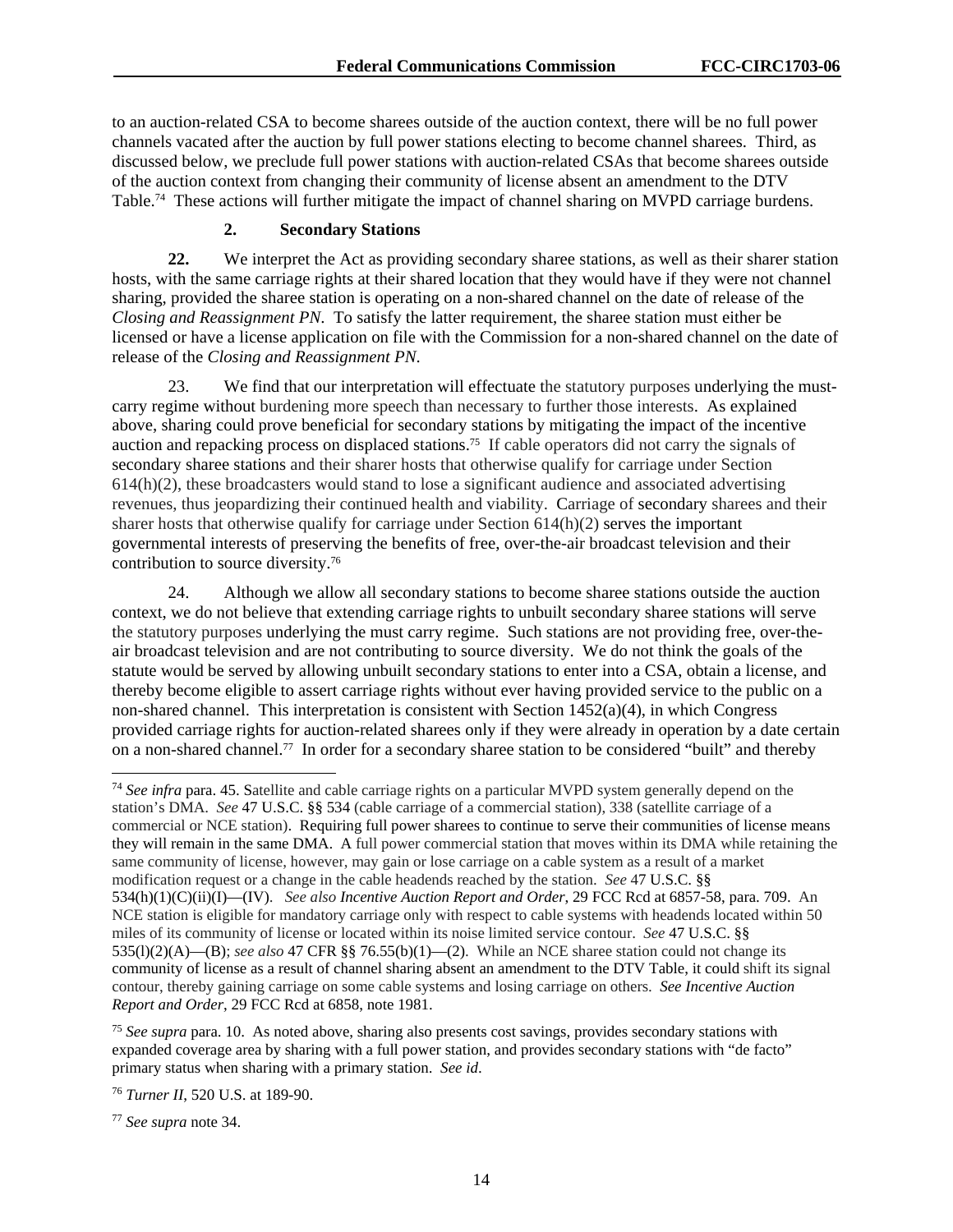eligible for carriage rights under our interpretation, it must either be licensed or have a license application on file with the Commission for a non-shared channel on the date of release of the *Closing and Reassignment PN*. We choose this date because the Media Bureau has previously notified secondary stations that they must be in operation by this date in order to be eligible for the special post-auction displacement window.78

25. We conclude that affording secondary sharees with the same carriage rights at their shared location that they would have if they were not channel sharing, provided the sharee station is operating on a non-shared channel as of the date of release of the *Closing and Reassignment PN*, will not burden more speech than necessary. 79 As noted above, secondary stations qualify for must-carry on cable systems only under very limited circumstances set forth in the Act.<sup>80</sup> Even assuming that a channel vacated by a secondary sharee is made available for licensing to a new secondary station, the strict statutory requirements for carriage make the likelihood that the new secondary station would qualify for carriage very low.81 For the same reason, is it unlikely that a secondary sharee station would qualify for carriage at a shared location if it did not qualify for carriage before the CSA. The probability that the sharee would qualify for carriage is reduced even further by two additional factors. First, as discussed below, we limit the distance of secondary sharee station moves resulting from channel sharing.<sup>82</sup> Second, a secondary station sharing the channel of a full power station would not be eligible for mandatory carriage under Section  $614(h)(2)(F)$  of the Act,<sup>83</sup> which the Commission has previously interpreted to mean that "if a full power station is located in the same county or political subdivision (of a State) as an otherwise 'qualified' low power station, the low power station will not be eligible for must-carry status."84 Channel sharing stations necessarily share the same transmission facility and, thus, are necessarily "located in the same county or political subdivision (of a State)." Thus, consistent with the Commission's previous interpretation of this statutory provision, when a secondary station shares with a full power station, the secondary station will not qualify for mandatory carriage because it will be located in the same county or political subdivision as a full power station.<sup>85</sup> Finally, even in the unlikely event a

<sup>80</sup> *See supra* para. 12.

1

<sup>81</sup> See supra note 48 (explaining that only approximately 20 out of 1,975 LPTV stations are carried on cable systems pursuant to mandatory carriage).

82 As discussed below, we apply the existing 30-mile and contour overlap restrictions to secondary sharees. *See infra* para. 46. Cable carriage of secondary stations depends on, among other things, the distance between the cable headend and the station's transmission facility. *See* 47 U.S.C. §§ 534(h)(2)(D). A secondary station may gain carriage on some cable systems, but lose carriage on other systems, as a result of a change in the location of the station's transmission facility resulting from channel sharing. *See Incentive Auction Report and Order*, 29 FCC Rcd at 6858, note1981.

# 83 47 U.S.C. § 534(h)(2)(F).

<sup>84</sup> *In the Matter of Implementation of the Cable Television Consumer Protection and Competition Act of 1992, Broadcast Signal Carriage Issues*, 8 FCC Rcd 2965, 2983, para. 67, note 211 (1993).

<sup>85</sup> This interpretation applies regardless of whether the secondary station is the sharee or sharer station. Although a full power sharee station will operate at lower Part 74 power levels and with secondary interference protection when it shares with a secondary sharer station, we nonetheless consider it to be a full power station because it will continue to be subject to the Part 73 programming and other operational obligations applicable to full power stations. *See infra* para. 39. The term "full power television broadcast station" is not defined in Section 614 or elsewhere in the Act. We do not think, however, that it is reasonable to interpret this term as including only those stations operating above a certain power level. Indeed, because a station's coverage area depends on factors in addition to power level, such as frequency and antenna height, a "full power" station could operate at a lower power level than a "low power" station. Rather, we interpret the Act as distinguishing "full power" stations from "low

<sup>78</sup> *Media Bureau Announces Date by Which LPTV and TV Translator Stations Must Be "Operating" in Order to Participate in Post-Incentive Auction Special Displacement Window, Public Notice*, 31 FCC Rcd 5383 (MB 2016).

<sup>&</sup>lt;sup>79</sup> Secondary stations do not have DBS carriage rights.  $47 \text{ U.S.C.}$  §  $338(a)(3)$ .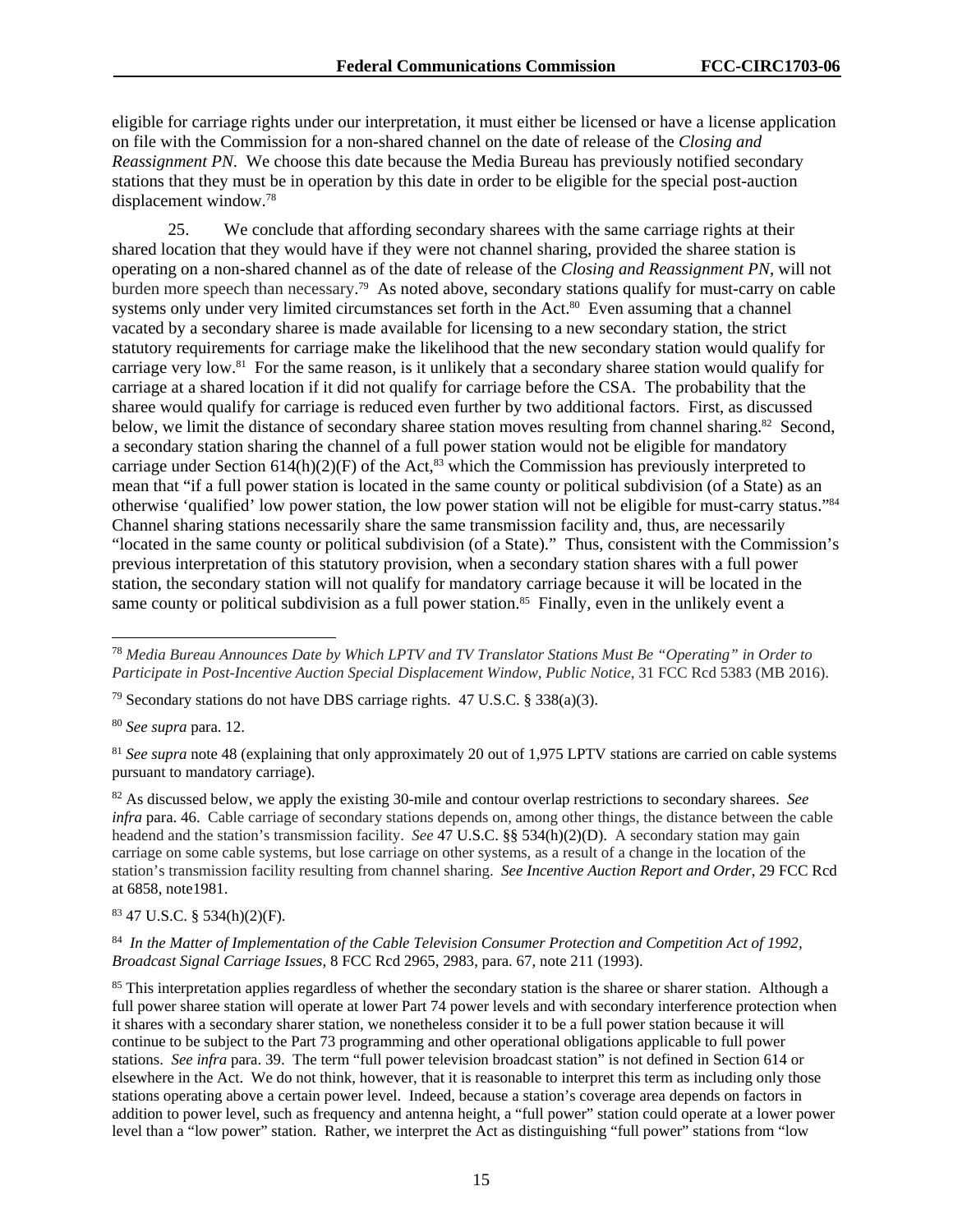secondary sharee station qualifies for carriage under section 614 at its shared location, our decision does not present concerns with unbuilt stations obtaining a shortcut to carriage through sharing arrangements because the secondary sharee station must be in operation on a non-shared channel as of the date of release of the *Closing and Reassignment PN* in order to qualify for cable carriage.

## **3. Class A Stations**

26. We permit all Class A stations to be sharee stations or sharer stations outside the auction context and interpret the Act as providing all Class A sharee stations, as well as their sharer station hosts, with the same carriage rights at their shared location that they would have if they were not channel sharing. Class A stations share certain similarities with both full power and secondary stations. Class A stations are similar to full power stations insofar as most Class A stations were eligible to participate in the reverse auction. Thus, like with full power stations, it is important for Class A stations with auctionrelated CSAs to be able to be sharees outside of the auction context so they can enter into new CSAs once their auction-related CSAs expire or otherwise terminate. Class A stations are also similar to secondary stations, however, insofar as a small number of Class A stations may be displaced by the auction and repacking process.86 Thus, as with secondary stations, channel sharing outside the auction context has the potential to increase the opportunities for displaced Class A stations to survive the impending spectrum repack and continue providing programming to the public.

27. With respect to cable carriage, however, Class A stations are treated identically to secondary stations and thus qualify for must-carry on cable systems only under very limited circumstances set forth in the Act.87 Even assuming that a channel vacated by a Class A station is made available for licensing to a new low power station, the likelihood that the new low power station would qualify for carriage is low given the very limited circumstances under which a low power station qualifies for carriage under the Act.<sup>88</sup> In addition, as with secondary stations, it is unlikely that a Class A sharee station would qualify for carriage at a shared location if it did not qualify for carriage before the CSA because of the very limited circumstances under which a Class A station qualifies for carriage under the Act,<sup>89</sup> our decision to limit the distance of Class A sharee station moves resulting from channel sharing,

l power" stations based on their programming and other operational obligations. The Part 73 programming and other operational obligations will continue to apply to full power stations even when sharing with a low power sharer station. *See id.* This is consistent with other provisions of the Act, which distinguish between full power stations and low power stations based on their programming and other operational obligations. *See* 47 U.S.C. § 534(h)(2)(A)-(B) (defining a "qualified low power station" entitled to carriage as one that broadcasts the "minimum number of hours of operation required by the Commission for television broadcast stations under part 73" and that "meets all obligations and requirements applicable to television broadcast stations under part 73, with respect to the broadcast of non-entertainment programming; programming and rates involving political candidates; . . programming for children; and equal employment opportunity"); 47 U.S.C. 336(f)(2)(A)(ii) (extending Class A status to low power stations that are "in compliance with the Commission's operating rules for full-power television stations").

<sup>86</sup> *See Expanding the Economic and Innovation Opportunities of Spectrum Through Incentive Auctions*, GN Docket No. 12-268, Second Order on Reconsideration, 30 FCC Rcd 6746, 6767-75, paras. 50-63 (2015) (discussing Class A stations that are not eligible for protection in the repacking process).

87 Class A stations and secondary stations are "low power stations" for mandatory cable carriage purposes. *See* 47 U.S.C. § 534(c)(1), (h)(2); *Establishment of a Class A Television Service*, MM Docket No. 00-10, Memorandum Opinion and Order on Reconsideration, 16 FCC Rcd 8244, 8259-60, paras. 40, 42 (2001). *See also supra* para. 12 (discussing criteria under which a cable operator is required to carry a low power station). In addition, like secondary stations, Class A stations do not have DBS carriage rights. 47 U.S.C. § 338(a)(3).

<sup>88</sup> *See supra* note 48 (explaining that only approximately 20 out of 1,975 LPTV stations are currently carried on cable systems pursuant to mandatory carriage).

<sup>89</sup> *See id.* (explaining that only approximately 15 out of 417 Class A stations are currently carried on cable systems pursuant to mandatory carriage).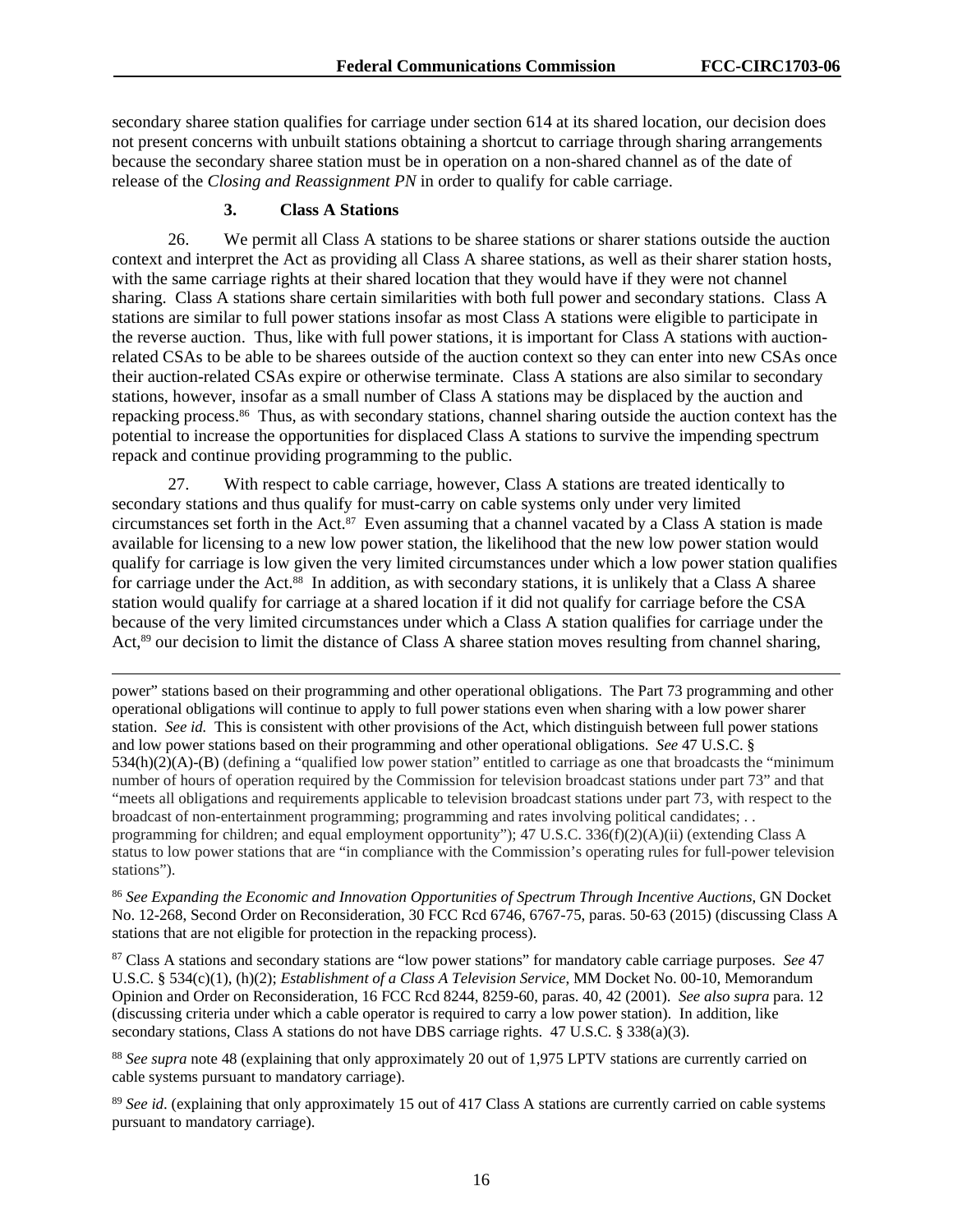and the fact that a Class A station sharing with a full power station would not be eligible for mandatory carriage under Section  $614(h)(2)(F)$  of the Act.<sup>90</sup> And, unlike with full power and secondary stations, sharing by Class A stations does not present concerns with unbuilt stations obtaining a shortcut to carriage. All Class A stations necessarily are already constructed on a non-shared channel because only LPTV stations that were operational during the 90 days preceding November 29, 1999 were eligible for Class A status under the Community Broadcasters Protection Act.<sup>91</sup>

28. Given the benefits of channel sharing for Class A stations outside the auction context and the lack of potential for such sharing to increase carriage burdens for MVPDs, we will permit all Class A stations to be sharee stations or sharer stations outside the auction context, including those that are not a party to an auction-related CSA. In addition, for the same reasons discussed above regarding secondary stations, we interpret the Act as providing Class A sharee stations, as well as their sharer station hosts, with the same carriage rights at their shared location that they would have if they were not channel sharing.<sup>92</sup> Unlike with full power or secondary stations, however, we do not require Class A sharee stations to be in operation by a certain date in order to qualify for carriage rights because such stations were necessarily operational during the 90 days preceding November 29, 1999, thus addressing any concerns with unbuilt Class A stations obtaining carriage rights.<sup>93</sup>

## **C. Licensing and Operating Rules Applicable to Channel Sharing Outside the Auction Context**

29. In this section, we discuss the licensing and operating rules applicable to primary-primary and primary-secondary sharing outside of the action context.<sup>94</sup> We note that the rules governing nonauction-related CSAs set forth below are relevant for both auction-related sharees and non-auction-related sharees. With respect to auction-related sharees, the rules we adopt here apply to their second-generation CSAs.95 With respect to non-auction-related sharees, the rules apply to their initial CSAs and secondgeneration CSAs.

# **1. Licensing Rules for Primary-Primary and Primary-Secondary Channel Sharing**

# **a. Voluntary and Flexible**

30. Consistent with the sharing rules the Commission has adopted previously, channel sharing between primary stations and between primary and secondary stations outside of the auction will be "entirely voluntary."<sup>96</sup> Stations can structure their CSAs in a manner that will allow a variety of different types of spectrum sharing to meet the individualized programming and economic needs of the

l

94 We adopt certain rules that are also applicable to secondary-secondary sharing. *See infra* para. 32 (CSA term limits), Section III.C.3 (MVPD reimbursement), and Section III.C.4 (MVPD notification).

<sup>95</sup> *See supra* para. 7.

<sup>96</sup> *See Channel Sharing Report and Order*, 27 FCC Rcd at 4621-22, para. 11; *Digital Low Power Third Report and Order*, 30 FCC Rcd at 14940-2, paras. 25-28. We do not intend to take a role in matching licensees interested in channel sharing with potential partners. *See Incentive Auction Report and Order*, 29 FCC Rcd at 6729, note 1127; *Digital Low Power Third Report and Order*, 30 FCC Rcd at 14940-2, para. 25.

<sup>90</sup> *See supra* para. 25.

<sup>91 47</sup> U.S.C. § 336(f)(2)(A)(i).

<sup>92</sup> *See supra* paras. 26-28.

<sup>93</sup> *See supra* para. 19 (applying the November 30, 2010 date for possession of carriage rights set forth in Section 1452(b)(4) to auction-related full power sharee stations entering into a second-generation CSA) and para. 22 (explaining that a secondary sharee station must be in operation on a non-shared channel as of the date of release of the *Closing and Reassignment PN* in order to qualify for cable carriage).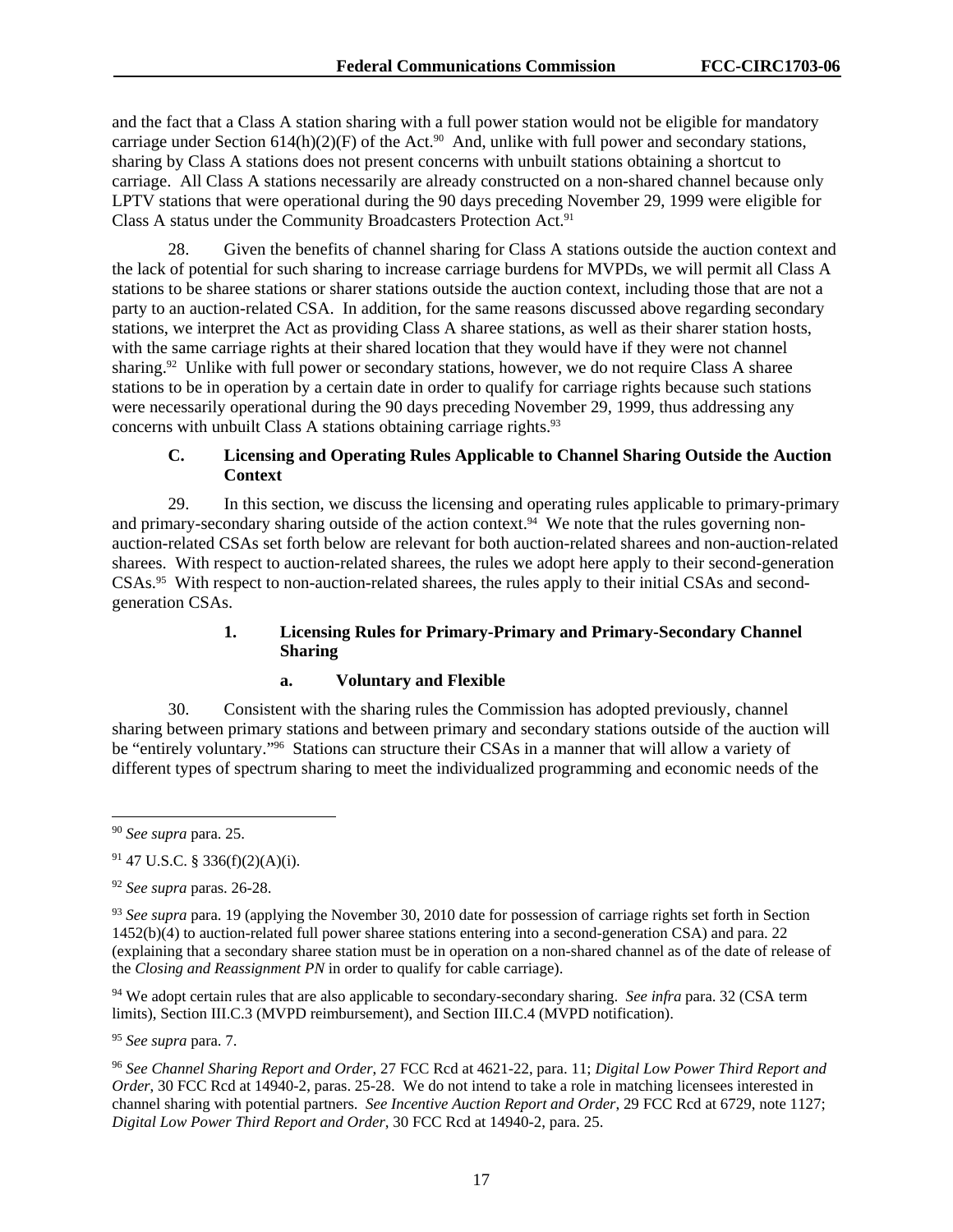parties involved.<sup>97</sup> We will, however, require each station involved in a CSA to operate in digital on the shared channel and to retain spectrum usage rights sufficient to ensure at least enough capacity to operate one standard definition (SD) programming stream at all times.98 We will not prescribe a fixed split of the capacity of the 6 MHz channel between the stations from a technological or licensing perspective. All channel sharing stations will be licensed for the entire capacity of the 6 MHz channel, and stations will be allowed to determine the manner in which that capacity will be divided among themselves subject only to the minimum capacity requirement.<sup>99</sup>

31. We apply our existing framework for channel sharing licensing and operation to sharing between primary stations and between primary and secondary stations.<sup>100</sup> Under this framework, each sharing station will continue to be licensed separately, each will have its own call sign, and each licensee will be independently subject to all of the Commission's obligations, rules, and policies.<sup>101</sup> The Commission retains the right to enforce any violation of these requirements against one or both parties to the CSA.102 As is always the case, the Commission would take into account all relevant facts and circumstances in any enforcement action, including the relevant contractual obligations of the parties involved.

32. Similar to our approach for auction-related and secondary-secondary CSAs,103 we will

1

<sup>99</sup> *See Channel Sharing Report and Order*, 27 FCC Rcd at 4624, para. 15; *Third Report and Order*, 30 FCC Rcd at 14940, paras. 26.

<sup>100</sup> *See Channel Sharing Report and Order*, 27 FCC Rcd at 4624, para. 16; *Third Report and Order*, 30 FCC Rcd at 14940, para. 27.

<sup>101</sup> *Id.*; *see also Incentive Auction Report and Order*, 29 FCC Rcd at 6854, para. 702. We reject ICN's request to provide incentives to primary stations to share channels with secondary stations, such as the ability to shift programming obligations (such as children's programming) between the sharing stations and to have one party provide main studio presence in terms of facilities and staff for the other. *See* ICN Comments, MB Docket No.03- 185, at 4 and ICN Comments, MB Docket No. 15-137, at 3. We find this suggestion to be misguided as it conflicts with our decision here and in other channel sharing orders that each licensee in a channel sharing arrangement remains separately subject to all of the Commission's obligations, rules, and policies.

<sup>102</sup> We decline APTS's requests to clarify the responsibilities of channel sharing partners; rather, we reiterate that each licensee in a CSA retains an independent obligation to comply with all pertinent statutory requirements and Commission rules. *See Incentive Auction Report and Order*, 29 FCC Rcd at 6852-53, paras. 699-700; *Digital Low Power Third Report and Order*, 30 FCC Rcd at 14944, para. 36; *Channel Sharing Report and Order*, 27 FCC Rcd at 4624, para. 15. *See also* APTS Reply Comments, MB Docket No. 15-137, at 7 (urging the Commission to clarify that it will not penalize a channel sharing partner if the other partner fails to abide by obligations required by the Commission to be embodied in a CSA and to confirm that, if the licensees have allocated certain responsibilities (such as tower maintenance) in the CSA, the Commission will respect that allocation and not seek to hold one licensee responsible for its partner's failure to carry out its responsibilities).

<sup>103</sup> *First Order on Reconsideration*, 30 FCC Rcd at 6675-76, para. 19-21; *Third Report and Order*, 30 FCC Rcd at 14940, para. 39. *See also Channel Sharing NPRM*, 30 FCC Rcd at 6685-86, para. 48; *Digital Low Power Fourth NPRM*, 30 FCC Rcd at 14951, para. 86.

<sup>97</sup> *See Channel Sharing Report and Order*, 27 FCC Rcd at 4624, para. 15; *Digital Low Power Third Report and Order*, 30 FCC Rcd at 14940, para. 26. We agree with ICN that "[i]t is . . . important that sharers have flexibility to reallocate bit capacity on a continuing dynamic basis" and that "[f]inancial arrangements should also be flexible" and that "neither revenue nor expense sharing should be restricted . . . ." ICN Comments, MB Docket No. 03-185, at 4.

<sup>98</sup> *See Channel Sharing Report and Order*, 27 FCC Rcd at 4624, para. 15; *Digital Low Power Third Report and Order*, 30 FCC Rcd at 14940, para. 26. As the Commission has explained previously, the latter requirement is necessary to ensure that each station will have sufficient channel capacity to meet our requirement to "transmit at least one over-the-air video broadcast signal provided at no direct charge to viewers . . . ." *Id*. *See* 47 CFR § 73.624(b). *See also* 47 CFR § 74.790(g)(3).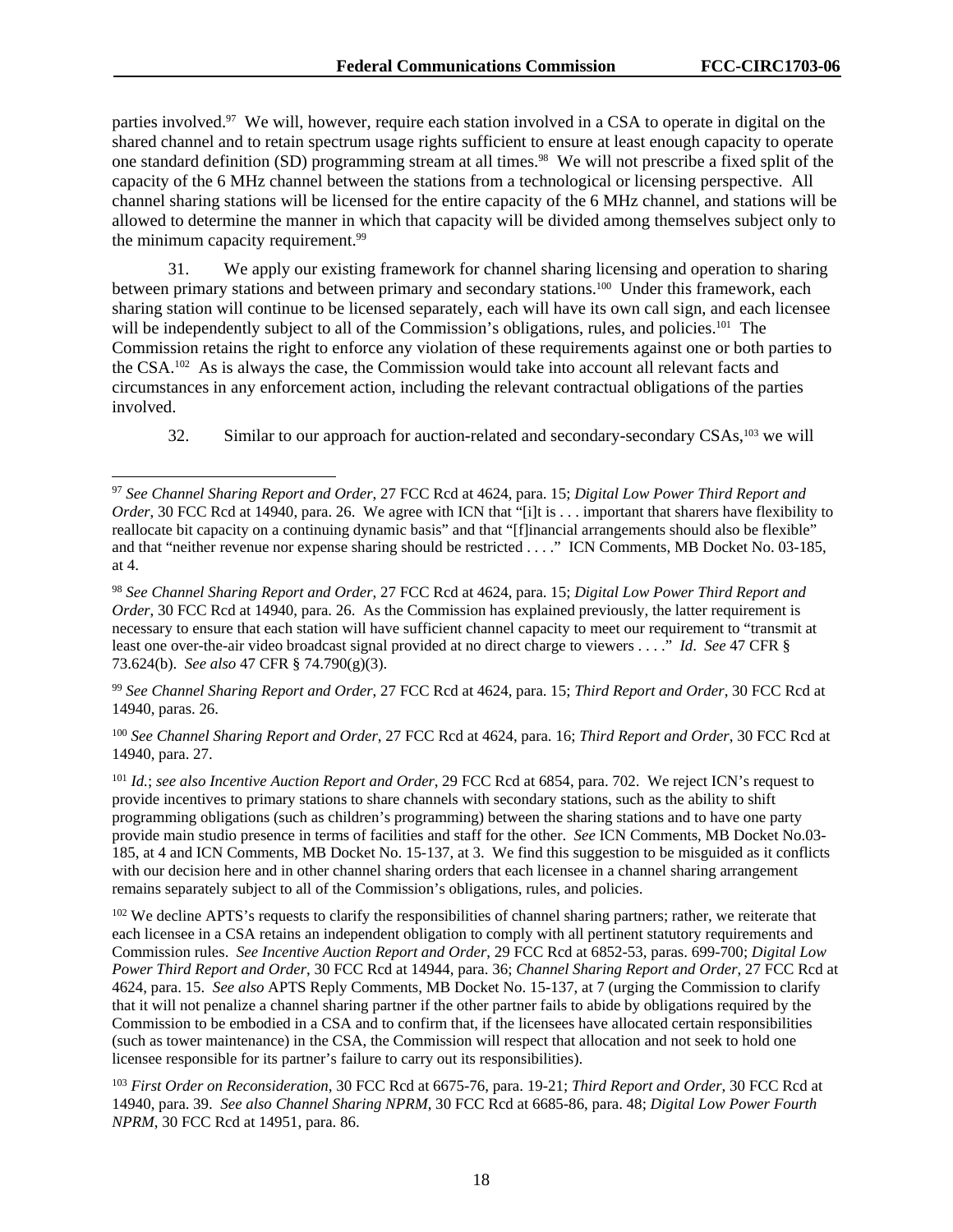permit term-limited CSAs outside the auction context for primary-primary and primary-secondary sharing. Our goal is to provide the same flexibility to broadcasters outside the auction context to determine the length of their CSAs and to end the channel sharing relationship while continuing to operate. No commenter opposed this approach. We decline to establish a minimum term for nonauction-related CSAs.104 While some commenters support requiring a three-year minimum term for CSAs outside the auction context,<sup>105</sup> we are not persuaded at this point that this step is necessary to protect viewers and MVPDs from unnecessary disruption or costs. We agree with NAB that broadcasters are aware of the risk of viewer disruption and have no desire to create unnecessary confusion.<sup>106</sup> We also agree with NAB that broadcasters should have the same flexibility to determine the length of their CSAs and to enter into shorter-term arrangements that we gave them in the auction context.<sup>107</sup> Should we become aware of issues related to short-term CSAs outside the auction context, we may reconsider this decision at a later date.

## **b. Licensing Procedures**

33. Similar to the rules we have adopted previously to implement channel sharing arrangements,<sup>108</sup> we adopt a two-step process for reviewing and licensing channel sharing arrangements that fit within the categories authorized in this Report and Order. For the first step, if no technical changes are necessary for sharing, a channel sharee station will file the appropriate schedule to FCC Form 2100 for a digital construction permit specifying the same technical facilities as the sharer station (Schedule A, C or E), include a copy of the channel sharing agreement (CSA) as an exhibit,109 and cross reference the other sharing station(s). In this case, the sharer station does not need to take action at this point. If the CSA requires technical changes to the sharer station's facilities, each sharing station will file the appropriate schedule to FCC Form 2100 to apply for a digital construction permit specifying identical technical facilities for the shared channel, along with the CSA.

34. We will treat modification applications filed to implement the additional channel sharing arrangements authorized herein as minor change applications, subject to certain exceptions.110 Although a channel sharing arrangement results in a sharee station changing channels, which is a major change under our rules,<sup>111</sup> we conclude that treating channel changes as minor when done in connection with channel sharing is appropriate because the sharee will be assuming the authorized technical facilities of the sharer

 $107$  *Id.* 

-

<sup>&</sup>lt;sup>104</sup> While we did not establish a minimum term for CSAs in the auction context, we sought comment on whether we should do so outside the auction context. *See Channel Sharing NPRM*, 30 FCC Rcd at 6685-86, para. 48; *Digital Low Power Fourth NPRM*, 30 FCC Rcd at 14951, para. 86.

<sup>105</sup> *See* AT&T Comments, MB Docket No. 15-137, at 5 and EBOC Reply Comments, MB Docket No. 15-137, at 5.

<sup>106</sup> *See* NAB Comments, MB Docket No. 15-137, at 3.

<sup>108</sup> *See Incentive Auction First Order on Reconsideration*, 30 FCC Rcd at 6678-79, paras. 26-28; *Digital Low Power Third Report and Order*, 30 FCC Rcd at 14941-42, para. 30.

<sup>109</sup> We will allow the applicant to redact confidential or proprietary terms of the CSA, consistent with our rules. *See* 47 CFR § 0.459. *See also Incentive Auction First Order on Reconsideration*, 30 FCC Rcd at 6679, para. 28 note 88; *Digital Low Power Third Report and Order*, 30 FCC Rcd at 14941, para. 30 note 96.

<sup>110 47</sup> CFR § 73.3572(a)(1),(2); 47 CFR § 74.787(b). *See Channel Sharing* NPRM, 30 FCC Rcd at 6686, para. 51. This is similar to the approach adopted for channel sharing between secondary stations and auction-related channel sharing. *See Digital Low Power Third Report and Order*, 30 FCC Rcd at 14942, note 97; *Incentive Auction Report and Order*, 29 FCC Rcd at 6795-96, para. 558 n.1584, 6789-90, para. 544. We will treat the modification as major if  $(1)$  any proposed modifications of the sharer station's facilities would qualify as a major change or  $(2)$  in the case of a Class A or secondary sharee station that is not granted a waiver, the station proposes to relocate beyond the 30 mile or contour overlap restrictions. *See infra* paras. 47- 48.

<sup>111</sup> *See* 47 CFR § 73.3572(a)(1),(2); 47 CFR § 74.787(b).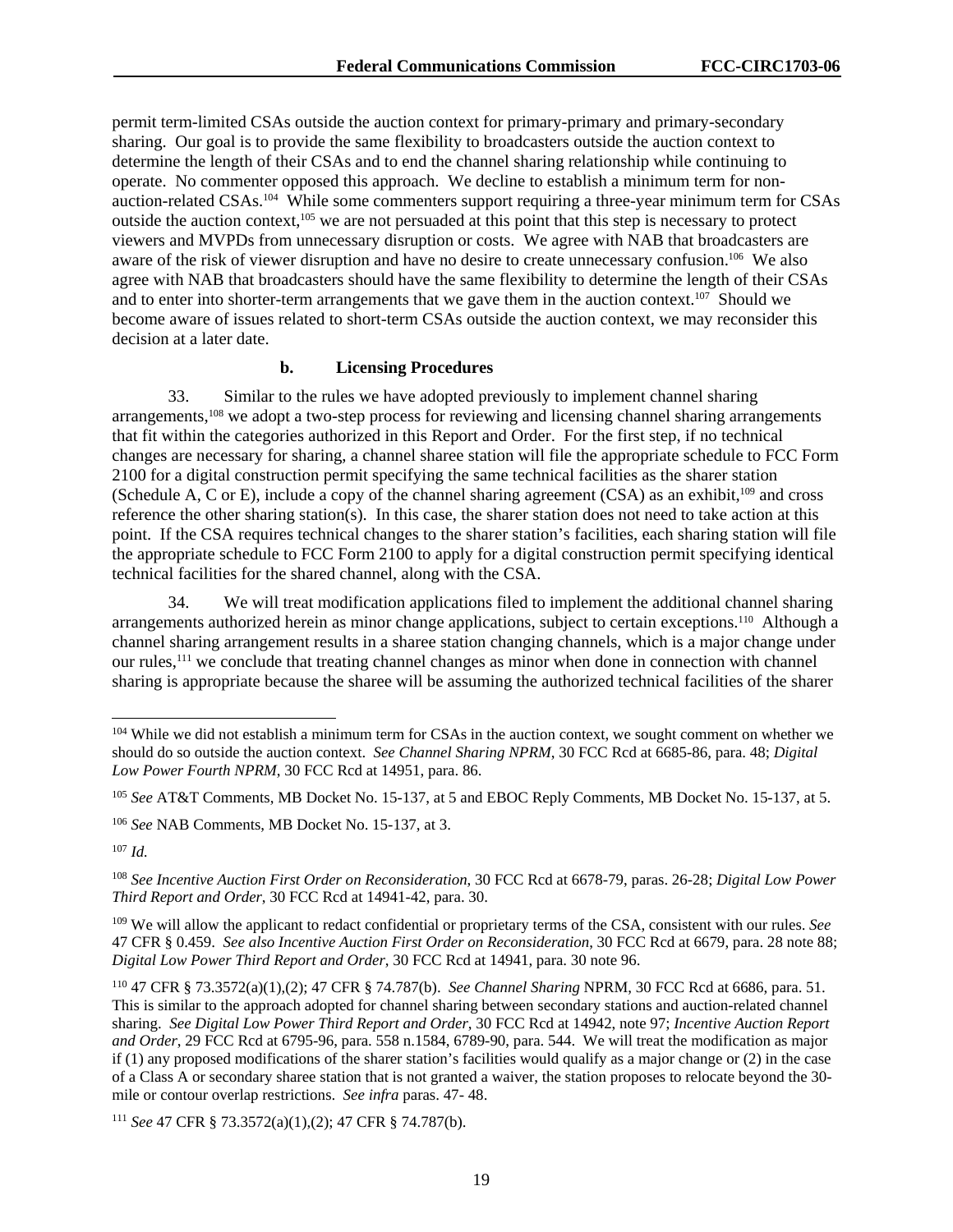station, meaning that compliance with our interference and other technical rules would have been addressed in licensing the sharer station.<sup>112</sup> In the case of a full power sharee station, we will consider any loss in service resulting from the proposed sharing arrangement at the construction permit stage in determining whether to grant the permit.<sup>113</sup> We note that, with channel sharing, service loss in one area (i.e., a portion of the area previously served by the sharee) might result in a gain in service to a different area (i.e., that served by the sharer). Moreover, absent the proposed sharing arrangement, a full power sharee station might not be able to continue to provide service, such as in the case of the expiration or termination of its current CSA. The Media Bureau will consider these and other factors in determining whether a sharing arrangement proposed by a full power sharee station is consistent with section 307(b) and serves the public interest.

35. In addition, while a full power television station seeking to change its channel normally must first submit a petition to amend the DTV Table of Allotments (Table), we will not apply this process to full power sharee stations. Rather, after the full power sharee station's construction permit is granted, the Bureau will amend the Table on its own motion to reflect the change in the channel allotted to the sharee station's community. We find that the initial step to amend the Table is unnecessary in the sharing context because issues that would be considered through the use of those procedures, such as preservation of service to existing viewers and compliance with our interference and other technical rules, will be handled through the construction permit application process.

36. We will begin accepting non-auction-related channel sharing applications on a date after the completion of the incentive auction specified by the Media Bureau.114 With respect to a full power or Class A station sharing with a secondary station, if the sharee is a secondary station that is displaced as a result of the incentive auction or repacking process, it will not have to wait for the post-incentive auction displacement window to file its displacement application to propose sharing the sharer station's facilities.115 Rather, beginning on the specified date, the secondary sharee station may file an application for a construction permit for the same technical facilities of the primary station and include a copy of the CSA as an exhibit. If the secondary station is the sharer and that station is displaced as a result of the incentive auction or repacking process, then, the secondary sharer would file during the post-incentive auction displacement window if it is eligible.<sup>116</sup> If none of the parties to a non-auction-related CSA is a

1

<sup>112</sup> *See Incentive Auction Report and Order*, 29 FCC Rcd at 6790, para. 545 (explaining that applications for permits to construct channel assignments resulting from the repacking process would be considered minor changes because, among other reasons, compliance with our interference and other technical rules would be addressed through the repacking methodology).

<sup>113</sup> Pursuant to its mandate under section 307(b), the Commission disfavors modifications of a station's facilities that would result in a loss of service. *See* 47 U.S.C. § 307(b); *Incentive Auction NPRM*, 27 FCC Rcd at 12375, para. 47 note 88 (explaining that the Commission has strongly disfavored modification of a station's facilities that would create a "white" or "gray" area (an area where the population does not receive any over-the-air television service or only one over-the-air service, respectively), or an "underserved" area (where the population in the loss area would receive less than five over-the-air television signals), but that the FCC generally regards loss of service of marginal significance if the area is "well-served" by five or more signals) (citations omitted). *See also Television Corp. of Michigan v. FCC*, 294 F.2d 730, 733 (1961) ("Neither [§ 307(b)] nor the [allotment priorities] express rigid and inflexible standards.").

 $114$  To the extent the rules we adopt in this Report and Order are not effective when the auction is complete, we will begin accepting non-auction-related channel sharing applications after the rules are effective. We delegate authority to the Media Bureau to issue a Public Notice announcing the date when it will begin accepting non-auction-related channel sharing applications.

<sup>115</sup> *See Digital Low Power Third Report and Order*, 30 FCC Rcd at 14942, para. 30 note 98.

<sup>116</sup> Only "operating" secondary stations may file displacement applications during the post-auction LPTV and TV translator displacement window. *See Incentive Auction R&O*, 29 FCC Rcd at 6835, para. 657. *See also supra* note 78.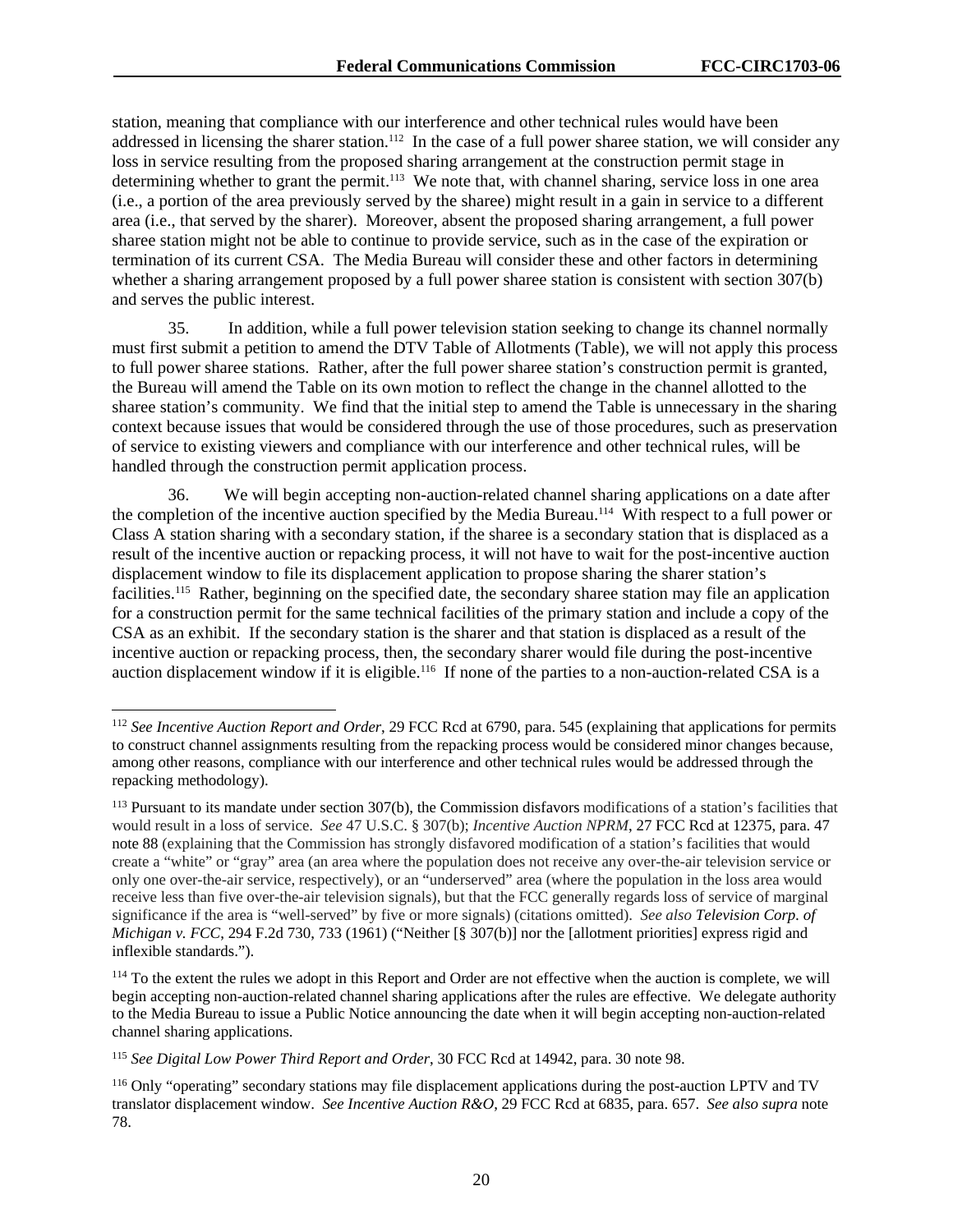station that was displaced as a result of the incentive auction or repacking process, then the sharee station(s) may file channel sharing application(s) beginning on the date after the completion of the incentive auction specified by the Media Bureau.<sup>117</sup>

37. As a second step, after the sharing stations have obtained the necessary construction permits, implemented their shared facility, and initiated shared operations, the sharee station(s) will notify the Commission that the station has terminated operation on its former channel.118 At the same time, all sharing stations will file the appropriate schedule to Form 2100 for a license in order to complete the licensing process (Schedule B, D or F). Parties to channel sharing arrangements outside of the auction context will have three years to implement their arrangements.<sup>119</sup>

## **c. Service and Technical Rules, Including Interference Protection**

38. *Primary-Primary Sharing*. We adopt technical rules that are consistent with those we previously adopted with respect to channel sharing between primary stations in the context of the incentive auction. Thus, a Class A sharee that opts to share a full power sharer's channel outside of the auction will be permitted to operate with the technical facilities of the full power station authorized under Part 73 of the rules.<sup>120</sup> Conversely, a full power sharee sharing a Class A sharer's channel will be required to operate at the Class A station's lower Part 74 power level.<sup>121</sup> As with channel sharing between full power and Class A stations in the incentive auction context, the channel of a full power sharer sharing with a Class A sharee will remain in the DTV Table. In the case of a full power sharee that chooses to share the "non-tabled" channel of a Class A station, we will amend the DTV Table to reflect the change in the channel allotted to the full power sharee station's community.

39. A full power sharee station sharing a channel with a Class A sharer station will continue to be obligated to comply with the programming and other operational obligations of a Part 73 licensee.<sup>122</sup> A Class A sharee station sharing a channel with a full power sharer station will continue to be obligated to comply with the programming and other operational obligations of a Class A licensee, including airing a minimum of 18 hours a day and an average of at least three hours per week of locally produced programming each quarter, as required by  $\S$  73.6001 of the rules.<sup>123</sup>

<sup>120</sup> *See Incentive Auction Report &Order*, 29 FCC Rcd at 6855-56, para. 705; 47 CFR § 73.622(f). In this situation, there would be no change to the stations' interference protection rights because both stations would be licensed on a primary basis. No special technical rules are necessary for channel sharing between full power stations outside of the auction context because all sharing stations would operate under the same Part 73 technical rules.

<sup>121</sup> *See* 47 CFR § 74.735(b).

l

<sup>122</sup> *See, e.g.*, 47 CFR  $\S$  73.1740(a)(2) (minimum operating requirements).

<sup>&</sup>lt;sup>117</sup>Although we will begin to accept non-auction-related channel sharing applications beginning on the date after the completion of the incentive auction specified by the Media Bureau, we will not accept an application from a station that submitted a winning channel sharing bid to enter into an auction-related CSA with a secondary station. See *Digital Low Power Third Report and Order*, 30 FCC Rcd at 14937, para. 20 note 55 (explaining that a "relinquishment to share with an LPTV station is not an available option in the incentive auction").

<sup>&</sup>lt;sup>118</sup> *See* 47 CFR § 73.1750 ("The licensee of each station shall notify by letter the FCC ... of the permanent discontinuance of operation at least two days before operation is discontinued").

<sup>&</sup>lt;sup>119</sup> APTS supports providing channel sharing stations with a full three-year construction period to implement the sharing arrangement. *See* APTS Reply Comments, MB Docket No. 15-137, at 8. A three-year time period is also consistent with the period of time adopted for secondary stations to implement secondary-secondary CSAs. *See Digital Low Power Third Report and Order*, 30 FCC Rcd at 14942, para. 31.

<sup>123</sup> *See* 47 CFR § 73.6001(b). In addition, as explained in the *Incentive Auction Report and Order*, a Class A licensee that channel shares with a full power station outside of the auction context will continue to be subject to the restrictions set forth in § 336(f)(7)(B) of the Communications Act. *See* 47 U.S.C. § 336(f)(7)(B) (requiring modifications of Class A licenses to protect certain LPTV stations); *see Incentive Auction Report and Order*, 29 FCC Rcd at 6855, note 1967.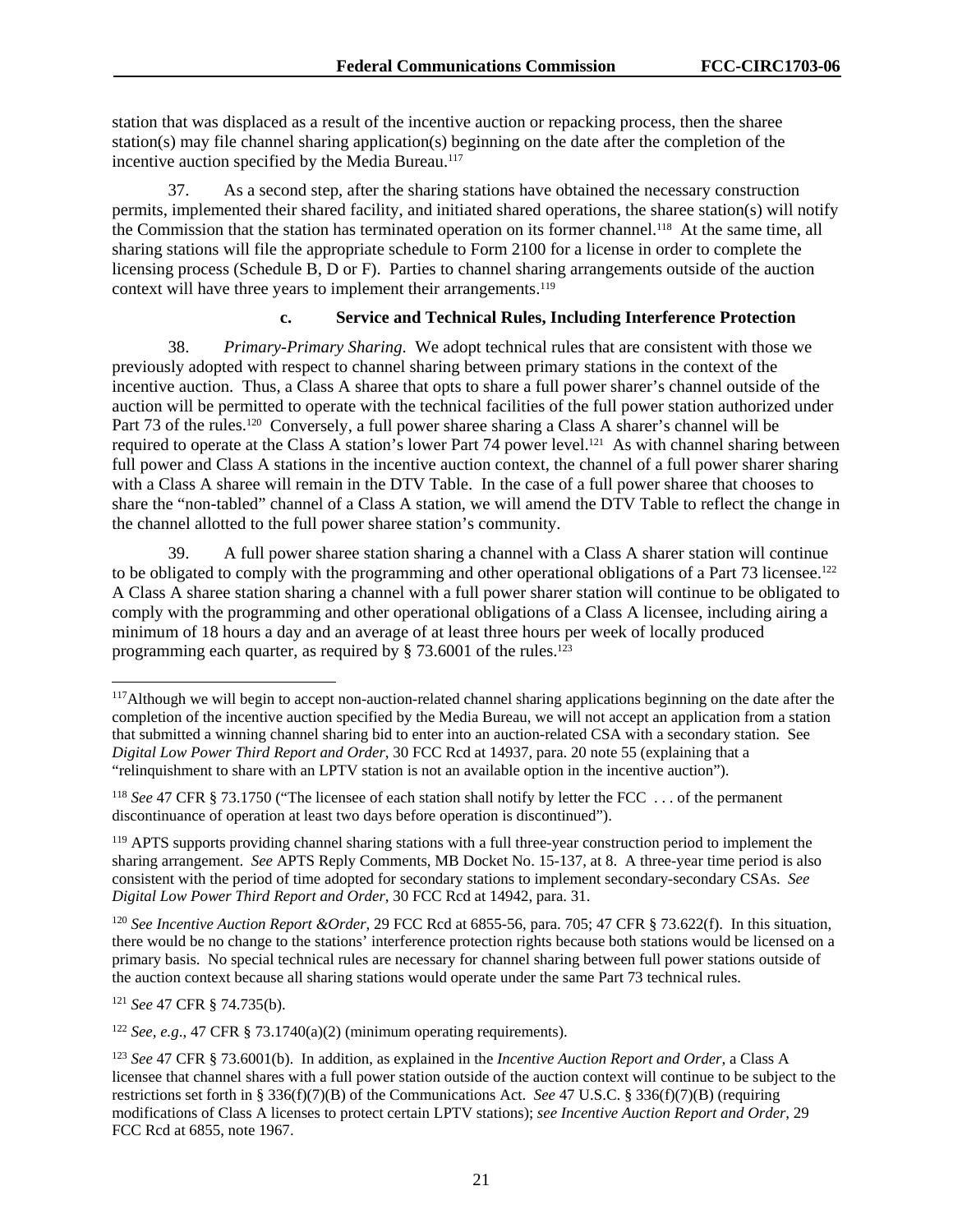40. *Primary-Secondary Sharing.* A secondary LPTV or TV translator station that shares the channel of a full power television station will be permitted to operate with the technical facilities of the full power station, including at the higher power limit specified in Part 73 of the rules.<sup>124</sup> The channel of a full power sharer station sharing with a secondary LPTV or TV translator sharee station will remain in the DTV Table. LPTV and TV translators that share the channel of a Class A station will continue to be limited to operation at the lower power specified for LPTV, TV translator, and Class A stations in Part 74 of our rules.125 An LPTV or TV translator station that shares a full power or Class A station's channel will obtain "quasi" primary interference protection for the duration of the channel sharing arrangement by virtue of the fact that the full power or Class A station is a primary licensee.<sup>126</sup> Although the secondary station will continue to be licensed with secondary interference protection status, the host full power or Class A television station's primary status protects it from interference or displacement,<sup>127</sup> and this protection will necessarily carry over to any station that is sharing its channel.

41. A full power sharee that shares a secondary station's channel will have to operate with the lower power limits specified in Part 74 of the rules for LPTV and TV translator stations.<sup>128</sup> When a full power sharee shares the "non-tabled" channel of a LPTV or TV translator station, we will amend the DTV Table to reflect the change in the channel allotted to the sharee station's community. A full power or Class A sharee sharing a channel with a secondary station sharer will be subject to displacement because it will be sharing a channel with secondary interference protection rights.

42. A full power sharee station sharing a channel with a secondary sharer station will continue to be obligated to comply with the programming and other operational obligations of a Part 73 licensee.129 Similarly, a Class A sharee station sharing a channel with a secondary sharer station will continue to be obligated to comply with the programming and other operational obligations applicable to Class A licensees.130 A secondary sharee station sharing a channel with a full power or Class A sharer station will continue to be subject to the programming and other operational obligations applicable to LPTV or translator stations and will not be subject to such obligations applicable to full power or Class A stations.

43. We decline to adopt Mayhugh's suggestions to formally relicense LPTV stations as full power stations if the LPTV station shares its channel with a full power station, or to allow a full power station sharing on a secondary station's channel to retain its primary interference protection.<sup>131</sup> This would result in the formal creation of a new class of primary stations. We do not believe it is appropriate to use this proceeding to make such extensive changes to our licensing or technical rules. We also decline

<sup>127</sup> *See* 47 CFR § 73.623.

l

<sup>128</sup> *See* 47 CFR § 74.735(b). A Class A television station that opts to share with a secondary LPTV or TV translator sharer station would not experience a change in authorized power level because Class A stations already operate under Part 74 lower power limits.

<sup>129</sup> *See, e.g.*, 47 CFR § 73.1740(a)(2) (minimum operating requirements).

<sup>124</sup> *Compare* 47 CFR § 73.622(h) with 47 CFR § 74.735(b). This approach is consistent with our rules for channel sharing between stations with differing technical rules (full power and Class A television stations) in the context of the incentive auction. *See Incentive Auction Report and Order*, 29 FCC Rcd at 6855-56, para. 705.

<sup>125</sup> Class A television stations are authorized at the same power level as LPTV and TV translators. *See* 47 CFR § 74.735(b).

<sup>&</sup>lt;sup>126</sup> We agree with ICN that "[t]he primary status of the spectrum should be determined by the status of the host sharer station." ICN Comments, MB Docket No. 03-185, at 2*.*

<sup>130</sup> *See supra* para. 39. In addition, a Class A licensee that channel shares with a secondary station outside of the auction context will continue to be subject to the restrictions set forth in § 336(f)(7)(B) of the Act. *See id. See also* 47 U.S.C. § 336(f)(7)(B).

<sup>131</sup> Mayhugh Comments, MB Docket No. 03-185, at 4.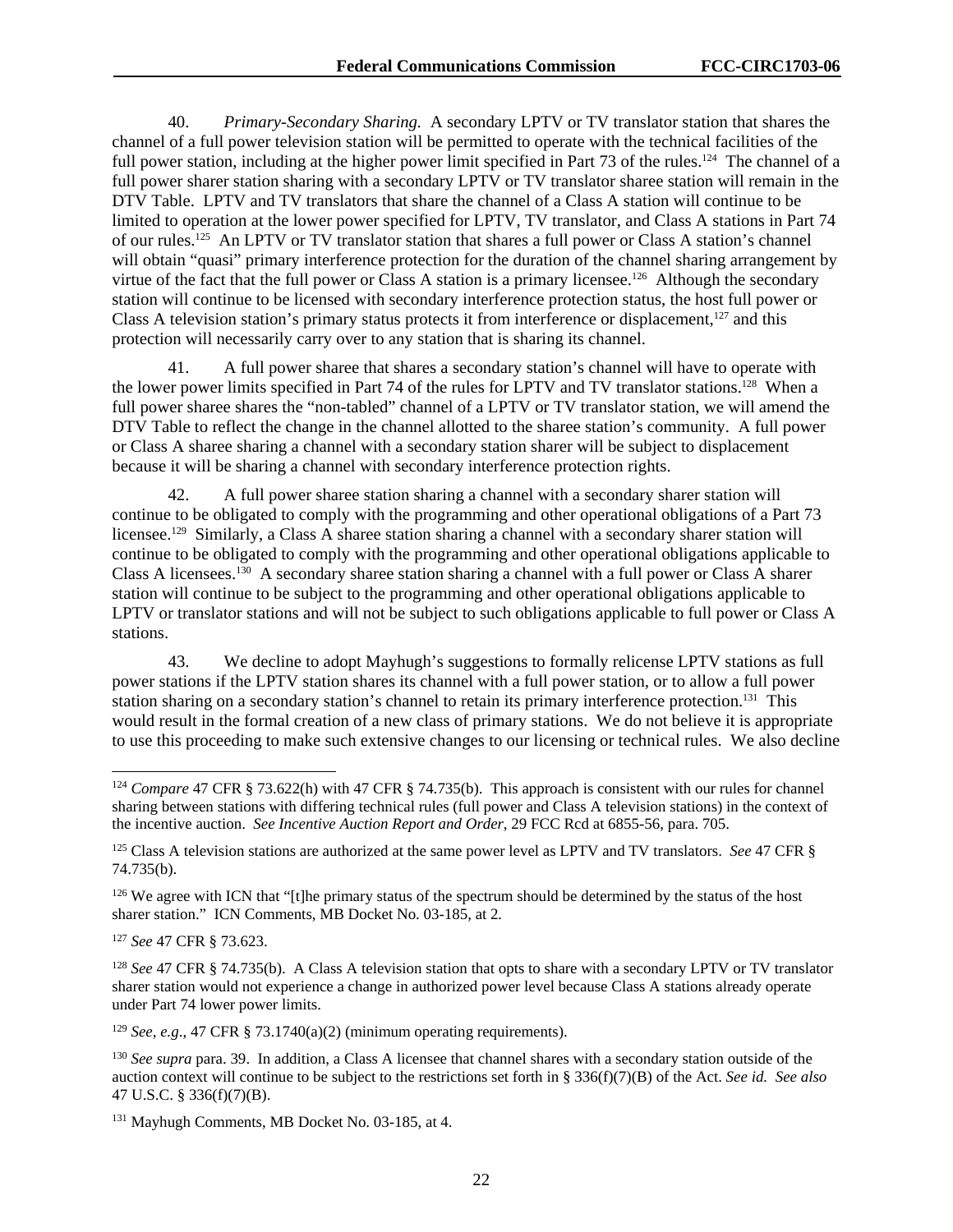to adopt ICN's proposal that primary stations be given priority access to the best remaining repacked channels in a market if they agree to share with a secondary station and grant access to at least one-third of their bandwidth.132 This proposal would have required adding constraints on the reverse auction and repacking processes that have long since been established and were utilized in the incentive auction. In addition, we reject Media General's suggestion that we exempt stations that enter into CSAs outside the auction context from the Commission's multiple ownership rules to provide an incentive for stations to enter into a non-auction-related CSA.<sup>133</sup> Media General has presented no legal or policy basis on which we should alter our multiple ownership restrictions and thereby reduce ownership and program diversity to promote CSAs outside the auction context.

44. *Reserved-Channel NCE Sharing Stations*. Consistent with our approach adopted in the auction context, a reserved-channel full power NCE licensee, whether it proposes to share a non-reserved channel or agrees to share its reserved channel with a commercial sharee station, will retain its NCE status and must continue to comply with the rules applicable to NCE licensees.<sup>134</sup> In either case, the NCE full power station's portion of the shared channel will be reserved for NCE-only use.135

## **d. Station Relocations to Implement Channel Sharing**

45. We will preclude full power stations seeking to channel share as sharee stations outside of the incentive auction from changing their community of license absent an amendment to the DTV Table.136 Absent such amendment, we will limit these stations to a CSA with a sharer from whose transmitter site the sharee will continue to meet the community of license signal requirement over its current community of license.137 This approach differs from the one the Commission took with respect to channel sharing in the auction context, where the Commission sought to facilitate broadcaster participation in the auction and to avoid any detrimental impact on the speed and certainty of the

 $\overline{a}$ 

<sup>132</sup> *See* ICN Comments, MB Docket No.03-185, at 4.

<sup>133</sup> *See* Media General Reply Comments, MB Docket No. 15-137, at 2.

<sup>134</sup> *See Incentive Auction Report and Order*, 29 FCC Rcd at 6854-55, para. 703; *Channel Sharing Report and Order*, 27 FCC Rcd at 4628–29, para. 24.

<sup>&</sup>lt;sup>135</sup> In addition, an NCE licensee sharing with a commercial licensee must continue to satisfy the obligation set forth in Section 73.621 of our rules to "be used primarily to serve the educational needs of the community; for the advancement of educational programs; and to furnish a nonprofit and noncommercial television broadcast service." *Incentive Auction Report and Order*, 29 FCC Rcd at 6854, para. 703 note 1958 (citing 47 CFR § 73.621(a)). Also, because NCE licensees are prohibited from broadcasting advertisements, NCE stations that participate in channel sharing agreements will be prohibited from broadcasting advertisements on their portion of a shared channel. *See id*. (citing 47 U.S.C. § 399b(b)(2)).

<sup>&</sup>lt;sup>136</sup> Like other full power stations, we will require a full power sharee station outside the auction context seeking to change its community of license to file a Petition for Rulemaking to amend the DTV Table. *See* 47 CFR § 1.420(i). In considering a reallotment proposal, the Commission compares the existing allotment versus the proposed allotment to determine whether the change in allotment will result in a preferential arrangement of allotments based on the Commission's television allotment priorities. *Amendment of Section 3.606 of the Commission's Rules and Regulations*, Sixth Report and Order, 41 F.C.C. 148, 167 (1952) (these allotment priorities are to: (1) provide at least one television service to all parts of the country; (2) provide each community with at least one television broadcast station; (3) provide a choice of at least two television services to all parts of the country; (4) provide each community with at least two television broadcast stations; and (5) assign any remaining channels to communities based on population, geographic location, and the number of television services available to the community from stations located in other communities).

<sup>&</sup>lt;sup>137</sup> See Channel Sharing NPRM, 30 FCC Rcd 6687, para. 53. Under the Commission's rules, a full power television station must locate its transmitter at a site from which it can place a principal community contour over its entire community of license. *See* 47 CFR § 73.625.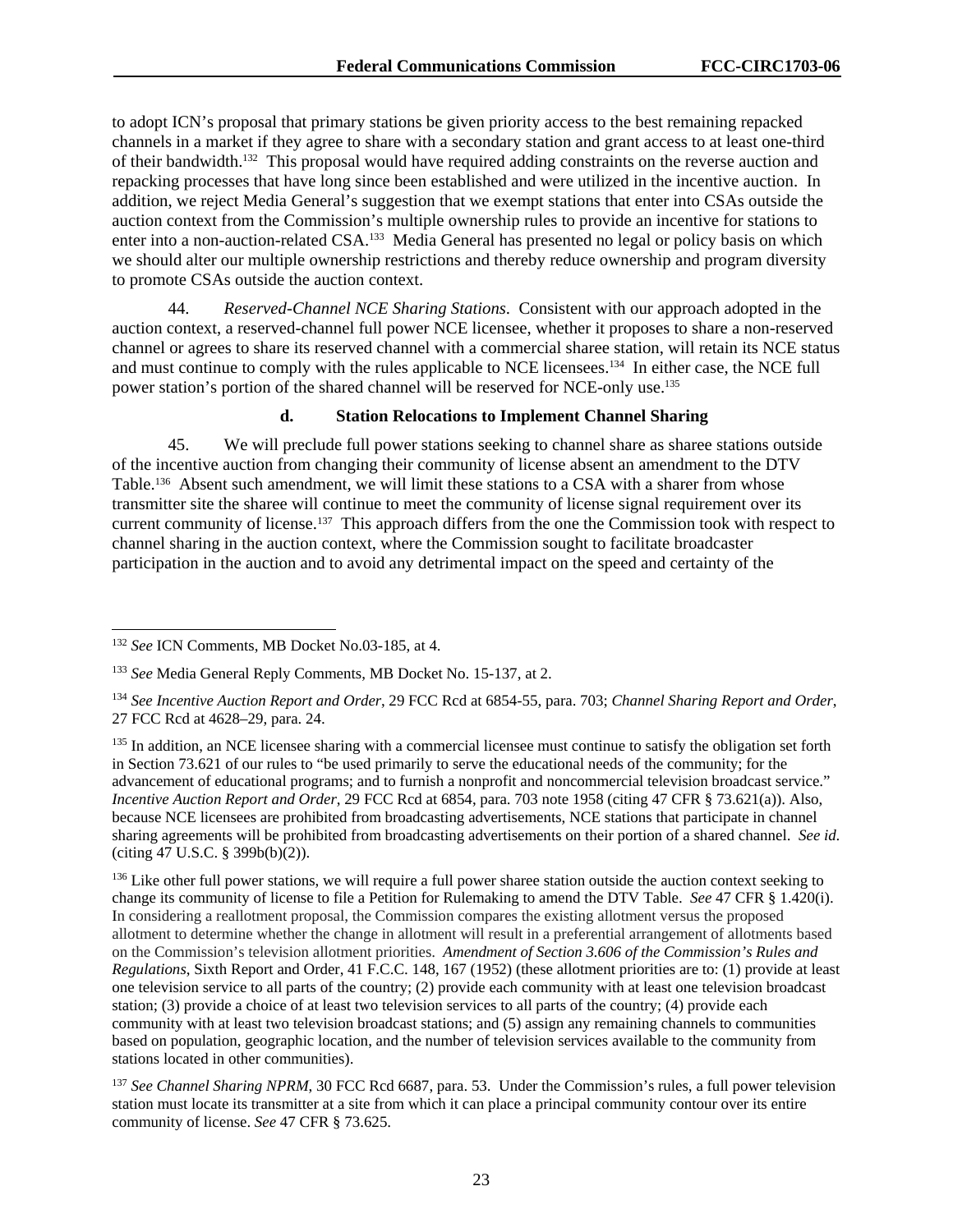auction.138 Because those considerations do not apply outside the auction context, we disagree with EBOC that we should provide the same relocation flexibility to channel sharees outside the auction.139 Precluding full power sharee stations from changing their communities of license absent an amendment to the DTV Table advances our interest in the provision of service to local communities. While our goal is to accommodate channel sharing, we also seek to ensure that stations continue to provide service to their communities of license and to avoid situations in which stations abandon their communities in order to relocate to more populated markets. In addition, this approach will help to avoid viewer disruption and any potential impact on MVPDs that might result from community of license changes.<sup>140</sup>

46. We will apply the existing 30-mile and contour overlap restrictions that apply to Class A moves to Class A sharee stations that propose to move as a result of a sharing arrangement.<sup>141</sup> In adopting rules for secondary-secondary sharing, we determined that we would apply our existing 30-mile and contour overlap restrictions to station relocations resulting from proposed CSAs.142 Specifically, if requested in conjunction with a digital displacement application, a station relocation resulting from a proposed CSA, in order to be considered a minor change, may not be greater than 30 miles from the reference coordinates of the relocating station's community of license.<sup>143</sup> In all other cases, a station relocating as a result of a proposed CSA, in order to be considered a minor change: (i) must maintain overlap between the protected contour of its existing and proposed facilities; and (ii) may not relocate

1

<sup>141</sup> We decline to adopt our proposal to preclude Class A sharee stations from changing their communities of license as a result of a sharing arrangement. *See Channel Sharing NPRM*, 30 FCC Rcd 6687, para. 53. Unlike full power television stations, low power television stations, including Class A stations, are not allocated pursuant to a Table of Allotments and are not subject to the Commission's allotment priorities. *See Amendment of Parts 73 and 74 of the Commission's Rules to Establish Rules for Digital Low Power Television*, Second Report and Order, 26 FCC Rcd 10732, 10757, para. 54 (2011). *See also Implementation of Section 309(j) of the Communications Act – Competitive Bidding for Commercial Broadcast and Instructional Television Fixed Service Licenses*, First Report and Order, 13 FCC Rcd 15920, ¶ 115 n.109 (1998). Moreover, Class A television stations do not have a community of license signal requirement. *Class A Report and Order*, 15 FCC Rcd at 6367, para. 28. Thus, a rule restricting Class A sharees from entering into a CSA with a sharer from whose transmitter site the sharee could not meet its community of license signal requirement would be meaningless.

<sup>142</sup> *Digital Low Power Third Report and Order*, 30 FCC Rcd at 14943, para. 33.

<sup>143</sup> *See* 47 CFR § 74.787(a)(4). Changes greater than 30 miles will be considered a "major change" and the filing of applications for major change is currently frozen.

<sup>138</sup> In the *Incentive Auction Report and Order*, we allowed an auction-related sharee to change its community of license if the sharee could not meet its community of license signal requirements operating from the sharer's transmission site, provided that that the sharee chose a new community of license that was in its current DMA and, at a minimum, met the same allotment priorities as its current community. *See Incentive Auction R&O*, 29 FCC Rcd at 6727, para. 374. The Commission explained that a prohibition on changes in communities of license would severely constrain a broadcaster's ability to find a channel sharing partner, thereby undermining the goals of the reverse auction. *See id*. at 6727, para. 375. Moreover, the Commission explained that its approach would promote the goals of section 307(b) while avoiding any detrimental impact on the speed and certainty of the auction or discouraging reverse auction participation. *See id*. at 6727-28, para. 376.

<sup>139</sup> *See* EBOC Comments, MB Docket Nos. 15-137 and 03-185, at 6-8.

<sup>&</sup>lt;sup>140</sup> NCTA supports precluding prospective channel sharees outside the auction context from moving outside their assigned community of license. *See* NCTA Reply Comments, MB Docket No. 15-137, at 5. We decline to adopt Venture's proposal that we allow a full power station to change its community of license to a location within its existing DMA or within an adjacent DMA, provided that the existing transmitter site of the station is within that adjacent DMA. *See* Venture Comments, MB Docket No. 15-137, at 4. This proposal would allow even more latitude to relocate than we provided to channel sharing stations in the context of the incentive auction. *See Incentive Auction Report and Order*, 29 FCC Rcd at 6727, para. 374. As discussed above, outside the context of the incentive auction, we are not persuaded that the public interest would be served by providing this degree of flexibility to potential sharee stations. *Id*.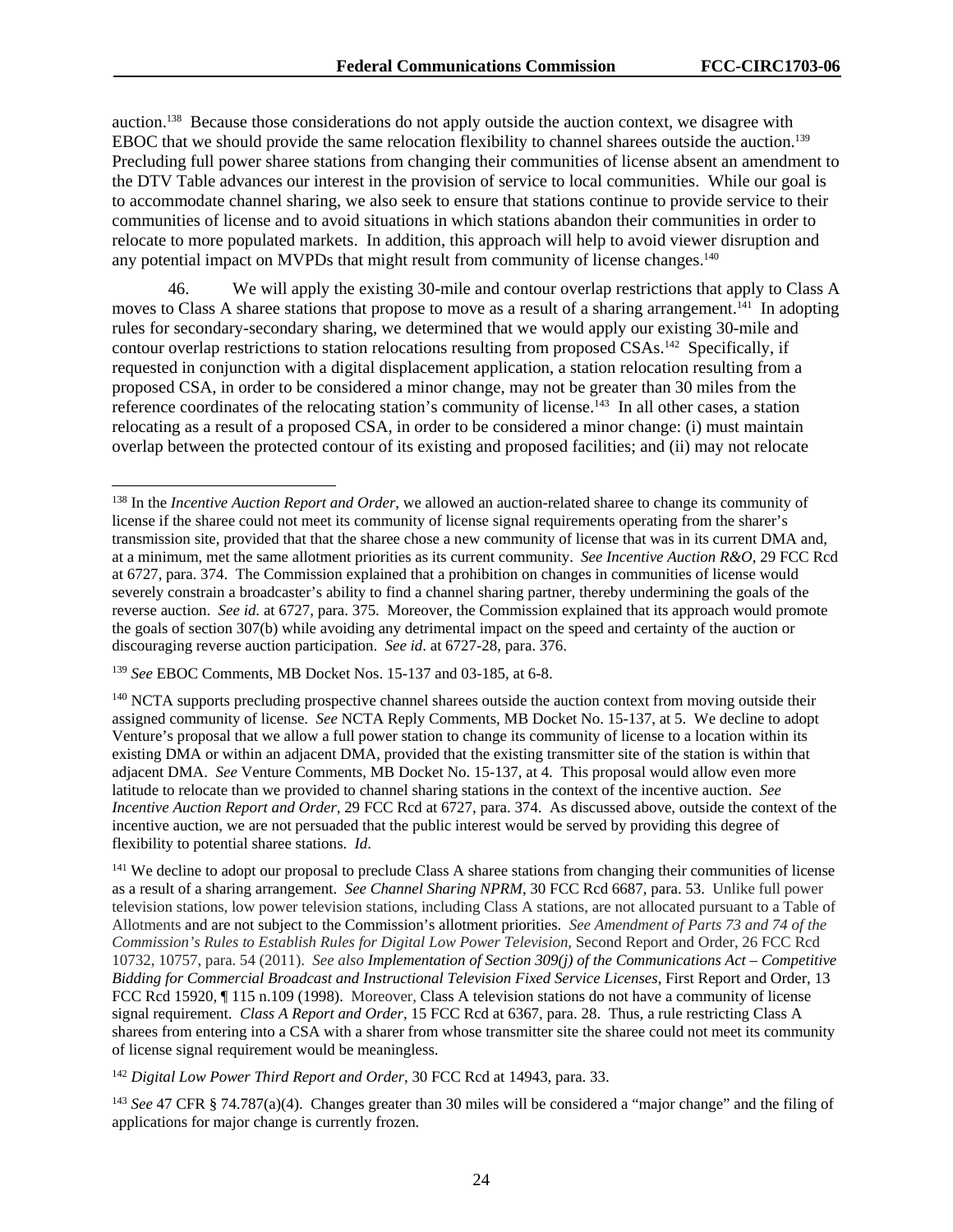more than 30 miles from the reference coordinates of the relocating station's antenna location.<sup>144</sup> We concluded that continued application of these restrictions was necessary to curtail abuse of the Commission's policies by stations seeking to relocate large distances in order to move to more populated markets under the cover of needing to implement a channel sharing arrangement.<sup>145</sup> At the same time, we stated that we would consider waivers for secondary stations to allow channel sharing modifications that do not comply with these limits.146 We extend these same restrictions to Class A sharee stations and secondary sharee stations that move as a result of a primary-primary or primary-secondary sharing arrangement outside the auction context.

47. We will consider waivers of our Part 74 modification restrictions based on the same criteria we adopted in the *Digital Low Power Third Report and Order*. 147 A displaced LPTV or TV translator station (or auction ineligible Class A station displaced by the incentive auction or repacking) proposing to channel share with a station located more than 30 miles from the reference coordinates of the displaced station's community of license will have to show: (i) that there are no channels available that comply with section  $74.787(a)(4)$  of the rules; and (ii) that the proposed sharer station is the station closest to the reference coordinates of the displaced station's community of license that is available for channel sharing. We will apply a stricter standard for requests for waiver of our relocation rules with respect to non-displaced Class A, LPTV, and TV translator stations because the proposed modification would be voluntary. In such cases, we will consider a waiver if the station seeking to relocate demonstrates: (i) that there is no other channel sharing partner that operates with a location that would comply with the contour overlap and 30-mile restrictions on the station seeking the waiver; and (ii) the population in the relocating station's loss area is *de minimis*, and/or well-served, and/or would continue to receive the programming aired by the relocating station from another station.

48. For any CSA that involves licensing both a full power sharee and Class A, LPTV, or TV translator sharer, we will combine the above outlined restriction on full power sharees changing their community of license with the limits on modifications to Class A, LPTV and TV translator station facilities outlined in the rules.<sup>148</sup> Thus, a full power sharee station seeking to implement a CSA with a Class A, LPTV or TV translator station will not be permitted to change its community of license. A Class A, LPTV, or TV translator sharee station seeking to implement a CSA with a full power station will be subject to the 30-mile and contour overlap restrictions described above.

# **2. Channel Sharing Operating Rules**

#### **a. Channel Sharing Agreements**

49. We will require that all CSAs entered into pursuant to the rules we adopt herein include provisions outlining each licensee's rights and responsibilities in the following areas: (i) access to facilities, including whether each licensee will have unrestricted access to the shared transmission facilities; (ii) allocation of bandwidth within the shared channel; (iii) operation, maintenance, repair, and modification of facilities, including a list of all relevant equipment, a description of each party's financial obligations, and any relevant notice provisions; (iv) transfer/assignment of a shared license, including the ability of a new licensee to assume the existing CSA; and (v) termination of the license of a party to the CSA, including reversion of spectrum usage rights to the remaining parties to the CSA.149 Channel

1

<sup>144</sup> *See* 47 CFR § 74.787(b)(1).

<sup>145</sup> *Digital Low Power Third Report and Order*, 30 FCC Rcd at 14943, para. 33.

<sup>146</sup> *Id.* at 14943-44, para. 34.

<sup>147</sup> *See id.*

<sup>148</sup> For Class A-Class A CSAs, the 30-mile and contour overlap restrictions will apply.

<sup>&</sup>lt;sup>149</sup> We adopted these provisions for full power and Class A television channel sharing arrangements entered into in conjunction with the incentive auction, and for secondary-secondary CSAs. *See Incentive Auction Report and Order*, 29 FCC Rcd at 6852-53, paras. 699-700; *First Order on Reconsideration*, 30 FCC Rcd at 6677-78, paras. 24-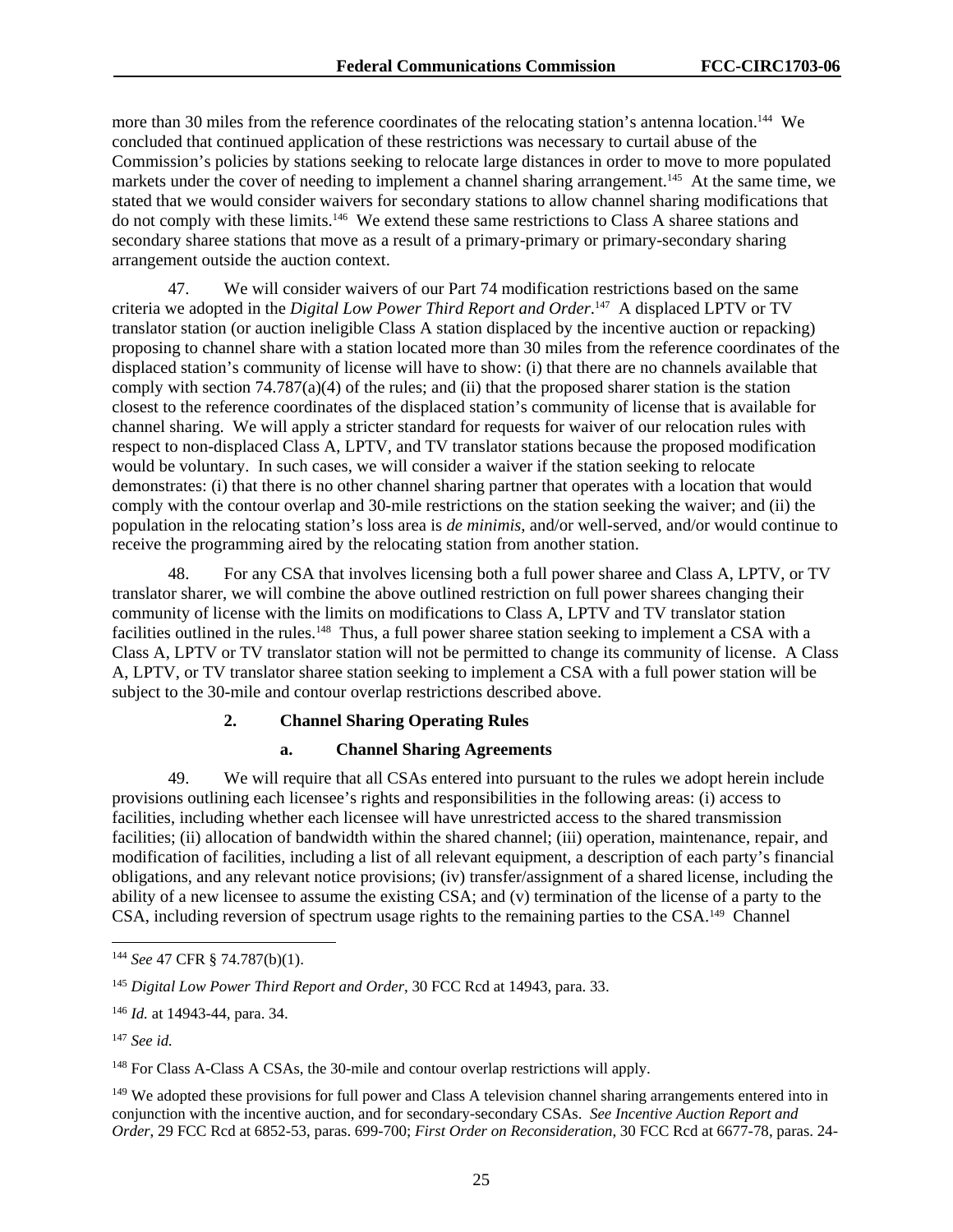sharing partners may craft provisions as they choose, based on marketplace negotiations, subject to pertinent statutory requirements and the Commission's rules and regulations. By requiring that such provisions be reduced to writing, we seek to avoid disputes that could lead to a disruption in service to the public and to ensure that each licensee will be able to fulfill its independent obligation to comply with all pertinent statutory requirements and our rules.<sup>150</sup> A station seeking approval to channel share must submit a copy of its CSA along with its application for a digital construction permit.151 The Commission will review the CSA to ensure compliance with our rules and policies. We will limit our review to confirming that the CSA contains the required provisions and that any terms beyond those related to sharing of bitstream and related technical facilities comport with our general rules and policies regarding license agreements.152 We reserve the right to require modification of a CSA that does not comply with our rules or policies.153

#### **b. Termination, Assignment/Transfer, and Relinquishment of Channel Sharing Licenses**

50. We will allow rights under a CSA to be assigned or transferred, subject to the limits we adopt herein, the requirements of Section 310 of the Communications Act,154 our rules, and the requirement that the assignee or transferee comply with the applicable CSA.155 When a primary or secondary sharing station's license is terminated due to voluntary relinquishment, revocation, failure to renew, or any other circumstance, its spectrum usage rights (but not its license) may revert to the remaining sharing partner(s) if the partner(s) so agree and this provision is set forth in the CSA.156 In the event that only one station remains on the shared channel, that station may apply to change its license to non-shared status using FCC Form 2100 — Schedule B (for a full power station), Schedule D (for an

25; *Digital Low Power Third Report and Order*, 30 FCC Rcd at 14963, para. 36.

<sup>150</sup> *See Incentive Auction Report and Order*, 29 FCC Rcd at 6852-53, para. 700. As noted in the *Incentive Auction R&O*, we do not anticipate being involved in any disputes between channel sharing stations to the extent that such disputes are not directly related to compliance with the Communications Act or applicable Commission policies and rules. We expect that any disputes concerning the terms and conditions of the CSA, including those that are directly related to compliance with the Communications Act or our rules, would be handled in the first instance by the channel sharing stations as a private contractual enforcement matter and that we would independently determine if additional regulatory enforcement steps would be warranted. *See Incentive Auction R&O*, 29 FCC Rcd at 6853-54, para. 699 note 1944. *See also Digital Low Power Third Report and Order*, 30 FCC Rcd at 14944, para. 36 note 119.

<sup>151</sup> *See supra* para. 33.

l

<sup>152</sup> *Incentive Auction First Order on Reconsideration*, 30 FCC Rcd at 6678-79, para. 28; *Incentive Auction Report and Order*, 29 FCC Rcd at 6852-53, para. 700; *Digital Low Power Third Report and Order*, 30 FCC Rcd at 14939, para. 37.

<sup>153</sup> *See Digital Low Power Third Report and Order*, 30 FCC Rcd at 14939, para. 37.

154 47 U.S.C. § 310.

<sup>155</sup> Consistent with the approach adopted in connection with the incentive auction, the assignee or transferee will have to agree to the terms of the CSA in existence at the time of the transfer or assignment, unless the assignee/transferee and the remaining sharing station(s) agree to amend the CSA and the amendment is approved by the Commission. *See Incentive Auction R&O*, 29 FCC Rcd at 6853-54, para. 701 note 1952. A reserved-channel NCE sharing station may assign its license only to a qualified NCE entity. *Id*. at 6854-55, para. 703 (citing 47 CFR  $§ 73.621$ .

<sup>156</sup> Alternatively, the station may enter into a CSA with another station subject to the limitations adopted herein and to prior Commission approval. These two alternative approaches are consistent with our proposal in the *Channel Sharing NPRM*, our decision on reconsideration with respect to the loss of a channel sharing station in the context of the auction, and our decision with respect to secondary sharing arrangements outside the auction context. *See Channel Sharing NPRM*, 30 FCC Rcd at 6688, para. 56; *Incentive Auction First Order on Reconsideration*, 30 FCC Rcd at 6676-78, paras. 22-25; *Digital Low Power Third Report and Order*, 30 FCC Rcd at 14939, para. 38.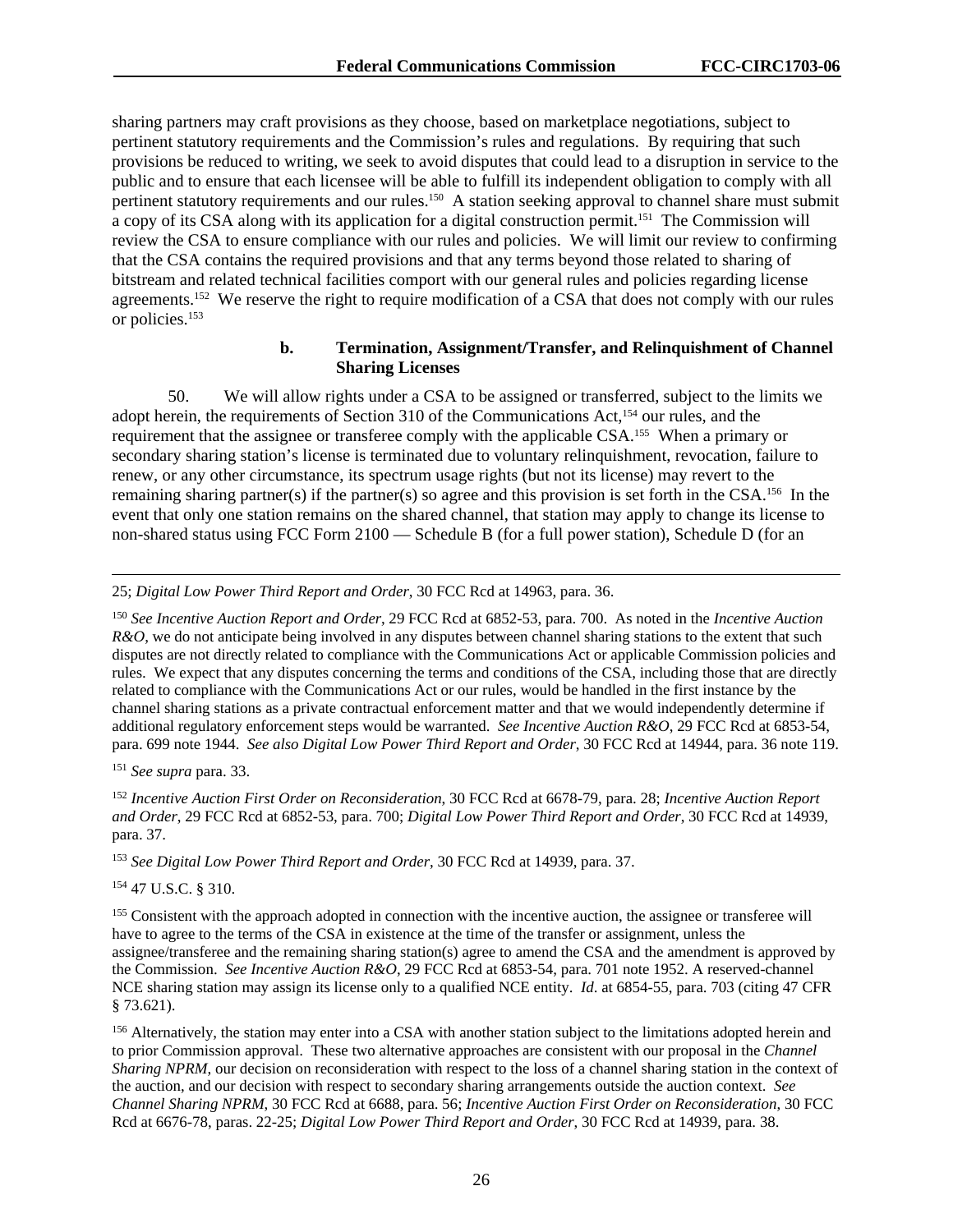LPTV/translator station), or Schedule F (for a Class A station).<sup>157</sup> If a full power station that is sharing with a Class A, LPTV, or TV translator station relinquishes its license, then the Class A, LPTV, or TV translator station would operate under the rules governing their particular service (Class A, LPTV, or TV translator).158 Similarly, if a Class A station that is sharing with a LPTV or TV translator station relinquishes its license, then the LPTV or TV translator station would operate under the rules governing their particular service. If the sharing partner is an NCE station operating on a reserved channel, its portion of the shared channel must continue to be reserved for NCE-only use.159 As stated previously, we recognize the important public service mission of NCE stations, and we disfavor dereserving NCE-only channels.160 Thus, in the unlikely event that a reserved-channel NCE station that shares with a commercial station faces involuntary license termination, creating a risk of dereservation, the Commission will exercise its broad discretion to ensure that the public interest is served.<sup>161</sup>

#### **3. Reimbursement**

51. We will not require reimbursement of costs imposed on MVPDs as a result of CSAs entered into outside the context of the incentive auction, including costs resulting from second-generation CSAs of auction-related sharees.162 Our current rules do not require reimbursement of MVPD costs in connection with channel changes or other changes that modify carriage obligations outside the auction context. Further, the reimbursement provisions of the Spectrum Act apply only to CSAs made in connection with winning channel sharing bids in the incentive auction.<sup>163</sup> Accordingly, costs associated with channel sharing outside the auction will be borne by broadcasters and MVPDs in the same manner as they are for other channel moves.<sup>164</sup> While we have explained previously that channel sharing may impose some costs on MVPDs,<sup>165</sup> there is no record evidence to suggest that the cost to MVPDs of accommodating channel sharing outside the auction context will impose an undue burden. We retain the right to reconsider our decision in this regard should we receive future evidence to the contrary.

l

<sup>157</sup> *See* 47 CFR § 74.800(e).

<sup>158</sup> *See Incentive Auction First Order on Reconsideration*, 30 FCC Rcd at 6677-78, para. 25.

<sup>159</sup> *Incentive Auction Report and Order*, 29 FCC Rcd at 6854-55, para. 703.

<sup>160</sup> *Incentive Auction First Order on Reconsideration*, 30 FCC Rcd at 6677-78, para. 25.

<sup>161</sup> *Id*.

<sup>162</sup> *See Channel Sharing NPRM*, 30 FCC Rcd at 6689, paras. 58-59; *Digital Low Power Fourth NPRM*, 30 FCC Rcd at 14964, para. 86.

<sup>&</sup>lt;sup>163</sup> The Spectrum Act requires the Commission to reimburse broadcast television licensees for costs "reasonably incurred" by an MVPD in order to continue to carry the signal of a broadcast television licensee that "voluntarily relinquishes spectrum usage rights under subsection (a) to share a television channel with another licensee  $\dots$ ." 47 U.S.C. § 1452(b)(4)(A)(ii)(III). Subsection (a) of Section 1452 authorizes the Commission to conduct an incentive auction and identifies the types of bids to be accepted in connection with the auction, including channel sharing bids*. Id.* § 1452(b)(4)(A)(ii)(III).

<sup>164</sup> NAB supports this approach. *See* NAB Reply Comments, MB Docket No. 15-137, at 6. For example, to obtain carriage, a local commercial television station must be capable of delivering a good quality signal to a cable system headend or bear responsibility for the cost of delivering such a good quality signal. A television station that cannot deliver a good quality signal to a cable system headend it previously could reach with its over-the-air signal may bear costs associated with use of alternative means, such as fiber or microwave, to deliver a good quality signal to the headend. *See* 47 U.S.C. § 534(h)(1)(B)(iii); 47 CFR § 76.55(c)(3). *See also* 47 U.S.C. § 535(i)(l).

<sup>165</sup> *Incentive Auction Report and Order*, 29 FCC Rcd at 6814, para. 603 (explaining that in most channel sharing arrangements the MVPD likely already carries the sharer station, so the MVPD's costs will be relatively inexpensive because it will not be required to accommodate a new channel assignment, but there may be situations in which an MVPD incurs a new carriage obligation due to the relocation of a sharee station).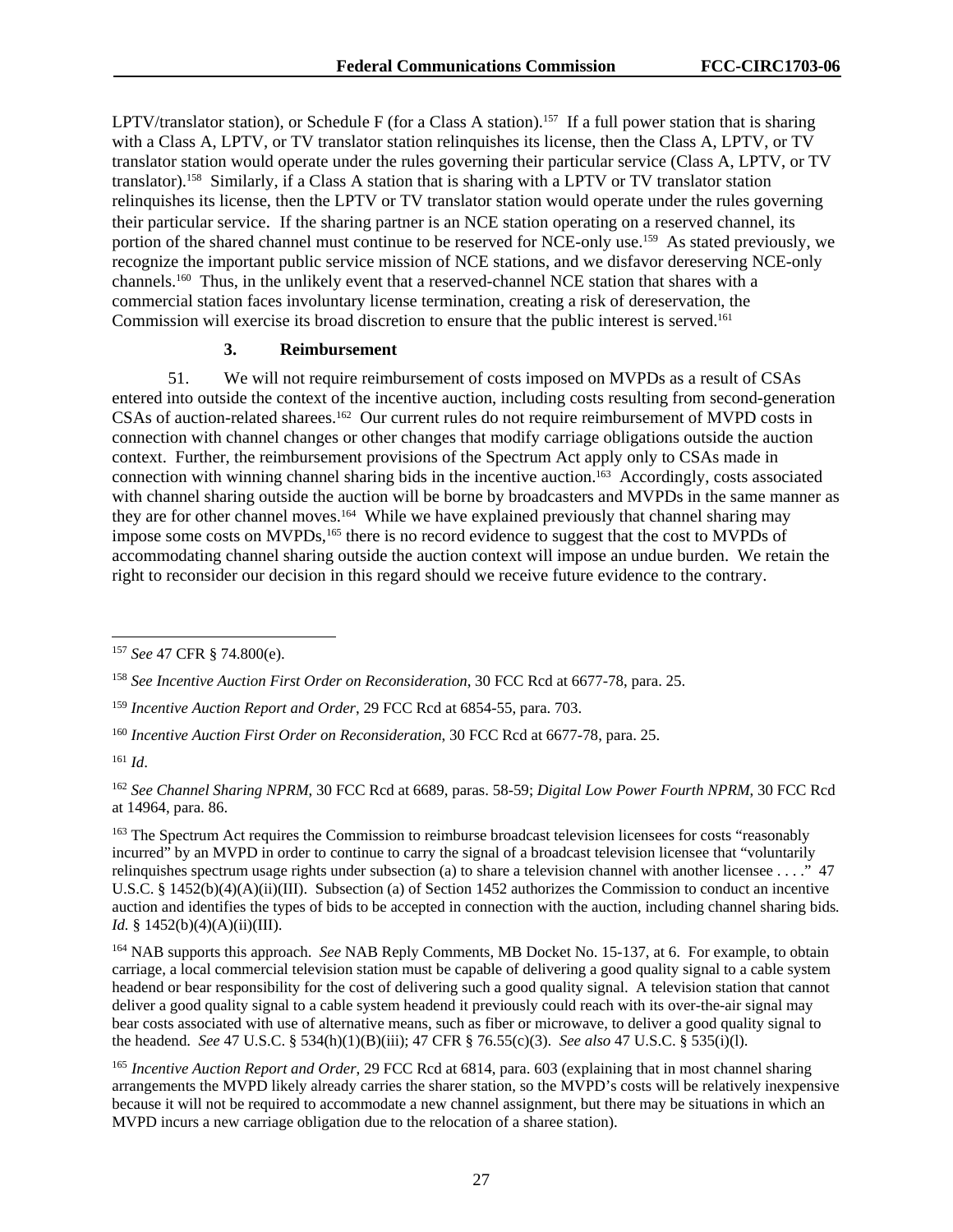#### **4. Notice to MVPDs**

52. Similar to the rules we adopted in the *Incentive Auction Report and Order*,<sup>166</sup> we will require stations participating in CSAs outside the auction context to provide notice to those MVPDs that: (i) no longer will be required to carry the station because of the relocation of the station; (ii) currently carry and will continue to be obligated to carry a station that will change channels; or (iii) will become obligated to carry the station due to a channel sharing relocation.167 The notice must contain the following information: (i) date and time of any channel changes; (ii) the channel occupied by the station before and after implementation of the CSA; (iii) modification, if any, to antenna position, location, or power levels; (iv) stream identification information; and (v) engineering staff contact information.168 Stations may elect whether to provide notice via a letter notification<sup>169</sup> or electronically, if pre-arranged with the relevant MVPD. As suggested by AT&T, we will require that sharee stations provide notice at least 90 days prior to terminating operations on the sharee's channel and that both sharer and sharee stations provide notice at least 90 days prior to initiation of operations on the sharer channel.170 Should the anticipated date to either cease operations or commence channel sharing operation change, the station(s) must send a further notice to affected MVPDs informing them of the new anticipated date(s). Finally, we expect that, during the 90-day notice period, the parties to the CSA will continue to coordinate the implementation of the CSA with each MVPD that they seek to carry their transmissions.<sup>171</sup>

#### **D. ATSC 3.0**

l

53. The conclusions we reach herein regarding channel sharing outside the context of the incentive auction, including our interpretation of the Communications Act's must-carry provisions with respect to channel sharing stations, apply to situations in which one station relinquishes a channel in order to channel share. They are not intended to prejudge issues regarding "local simulcasting" that are raised in the pending proceeding regarding the ATSC 3.0 broadcast transmission standard.<sup>172</sup>

<sup>166</sup> *See Incentive Auction Report and Order*, 29 FCC Rcd at 6810-11, para. 594.

<sup>&</sup>lt;sup>167</sup> Although their carriage rights are limited, we impose these notice provisions on Class A, LPTV and TV translator stations, including those carried by a cable system, that seek to modify their facilities or change their channel in conjunction with a channel sharing arrangement. *See* 47 U.S.C. § 534(c) (low power station carriage obligations).

<sup>168</sup> *See Incentive Auction Report and Order*, 29 FCC Rcd at 6811, para. 595. AT&T supports these content requirements. *See* AT&T Comments, MB Docket No. 15-137, at 6.

<sup>169</sup> As we stated in the *Incentive Auction R&O*, the letter must be addressed to the system's official address of record provided in the cable system's most recent filing on the Cable Operations and Licensing Systems (COALS) Form 322. For all MVPDs that do not file the Form 322, the letter must be addressed to the official corporate address registered with their State of incorporation. *Incentive Auction Report and Order*, 29 FCC Rcd at 6811, para. 595*.*

<sup>&</sup>lt;sup>170</sup> We recognize the concerns raised by AT&T that providing only 30-day notice as we originally proposed may be inadequate in some circumstances. AT&T Comments, MB Docket No. 15-137, at 6-7. We agree that, outside the context of the incentive auction, a 90-day notice provision will help to avoid possible disruptions in service. A 30 day notice period remains appropriate, however, for incentive auction channel sharing stations. Unlike channel sharing outside of the auction, where parties will have three years to implement their arrangements and thus a 90 day notice period should not interfere with their plans, incentive auction channel sharing stations must terminate operations within six months of receiving their auction proceeds. *See* 47 CFR §73.3700(b)(4)(ii). Thus, incentive auction channel sharing stations may not be able to wait out a 90-day MVPD notice period before terminating operations on the sharee channel and initiating operations on the shared channel.

<sup>171</sup> AT&T Comments, in MB Docket No. 15-137, at 7.

<sup>172</sup> *See* GN Docket No. 16-142.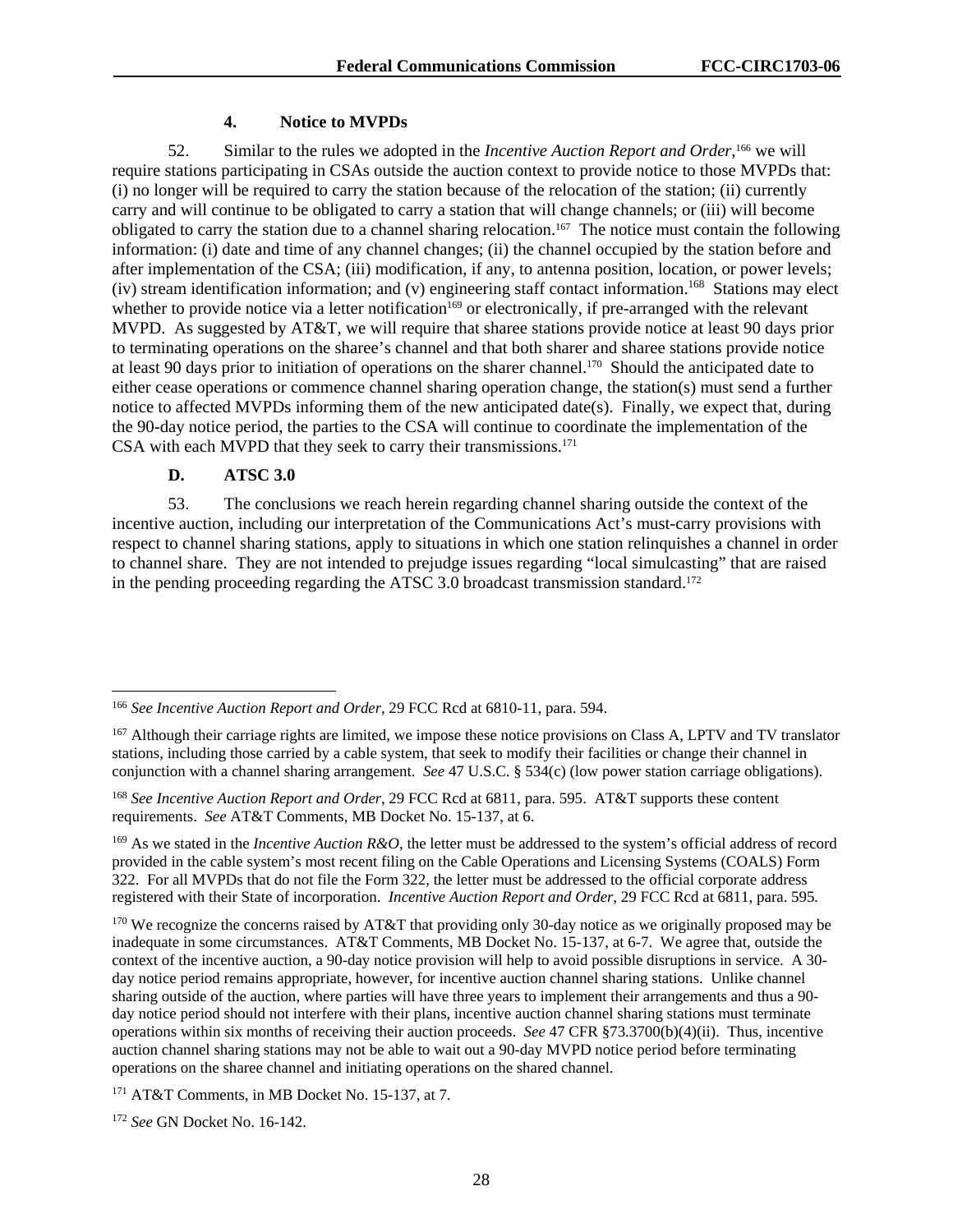# **IV. PROCEDURAL MATTERS**

# **A. Final Regulatory Flexibility Analysis**

54. Pursuant to the Regulatory Flexibility Act of 1980 ("RFA"), as amended,<sup>173</sup> the Commission's Final Regulatory Flexibility Analysis ("FRFA") relating to this Report and Order is attached as Appendix C.

# **B. Final Paperwork Reduction Act Analysis**

55. This document contains new or modified information collection requirements subject to the Paperwork Reduction Act of 1995 ("PRA"), Public Law 104-13. It will be submitted to the Office of Management and Budget ("OMB") for review under section 3507(d) of the PRA. OMB, the general public, and other Federal agencies are invited to comment on the new or modified information collection requirements contained in this proceeding. In addition, we note that pursuant to the Small Business Paperwork Relief Act of 2002, Public Law 107-198, see 44 U.S.C. 3506(c)(4), we previously sought specific comment on how the Commission might further reduce the information collection burden for small business concerns with fewer than 25 employees.

56. We have assessed the effects of the policies adopted in this Report and Order with regard to information collection burdens on small business concerns, and find that these policies will benefit many companies with fewer than 25 employees by permitting broadcast television stations to channel share outside the auction context, which could reduce operating costs and provide broadcasters with additional net income to strengthen operations and improve programming. In addition, the Report and Order will mitigate the potential impact of the broadcast television spectrum incentive auction and repacking process on LPTV and TV translator stations and help preserve the important services they provide. In addition, we have described impacts that might affect small businesses, which includes most businesses with fewer than 25 employees, in the FRFA in Appendix C.

# **C. Congressional Review Act**

57. The Commission will send a copy of this Report and Order to Congress and the Government Accountability Office pursuant to the Congressional Review Act.

# **V. ORDERING CLAUSES**

l

58. **IT IS ORDERED** that, pursuant to the authority contained in Sections 1, 4, 301, 303, 307, 308, 309, 310, 316, 319, 338, 403, 614, and 615 of the Communications Act of 1934, as amended, 47 U.S.C. §§ 151, 154, 301, 303, 307, 308, 309, 310, 316, 319, 338, 403, 534, and 535, this Report and Order **IS ADOPTED**.

59. **IT IS FURTHER ORDERED** that the Commission's rules **ARE HEREBY AMENDED** as set forth in the Appendix B.

60. **IT IS FURTHER ORDERED** that the rules adopted herein **WILL BECOME EFFECTIVE** 30 days after the date of publication in the *Federal Register*, except for sections 73.3800, 73.6028, and 74.799(h) which contain new or modified information collection requirements that require approval by the OMB under the PRA and **WILL BECOME EFFECTIVE** after the Commission publishes a notice in the *Federal Register* announcing such approval and the relevant effective date.

61. **IT IS FURTHER ORDERED** that the Commission's Consumer and Governmental Affairs Bureau, Reference Information Center, **SHALL SEND** a copy of this Report and Order, including the Final Regulatory Flexibility Analysis, to the Chief Counsel for Advocacy of the Small Business Administration.

<sup>173</sup> The RFA, *see* 5 U.S.C. § 601 *et. seq*., has been amended by the Contract With America Advancement Act of 1996, Pub. L. No. 104-121, 110 Stat. 847 (1996) (CWAAA). Title II of the CWAAA is the Small Business Regulatory Enforcement Fairness Act of 1996 (SBREFA).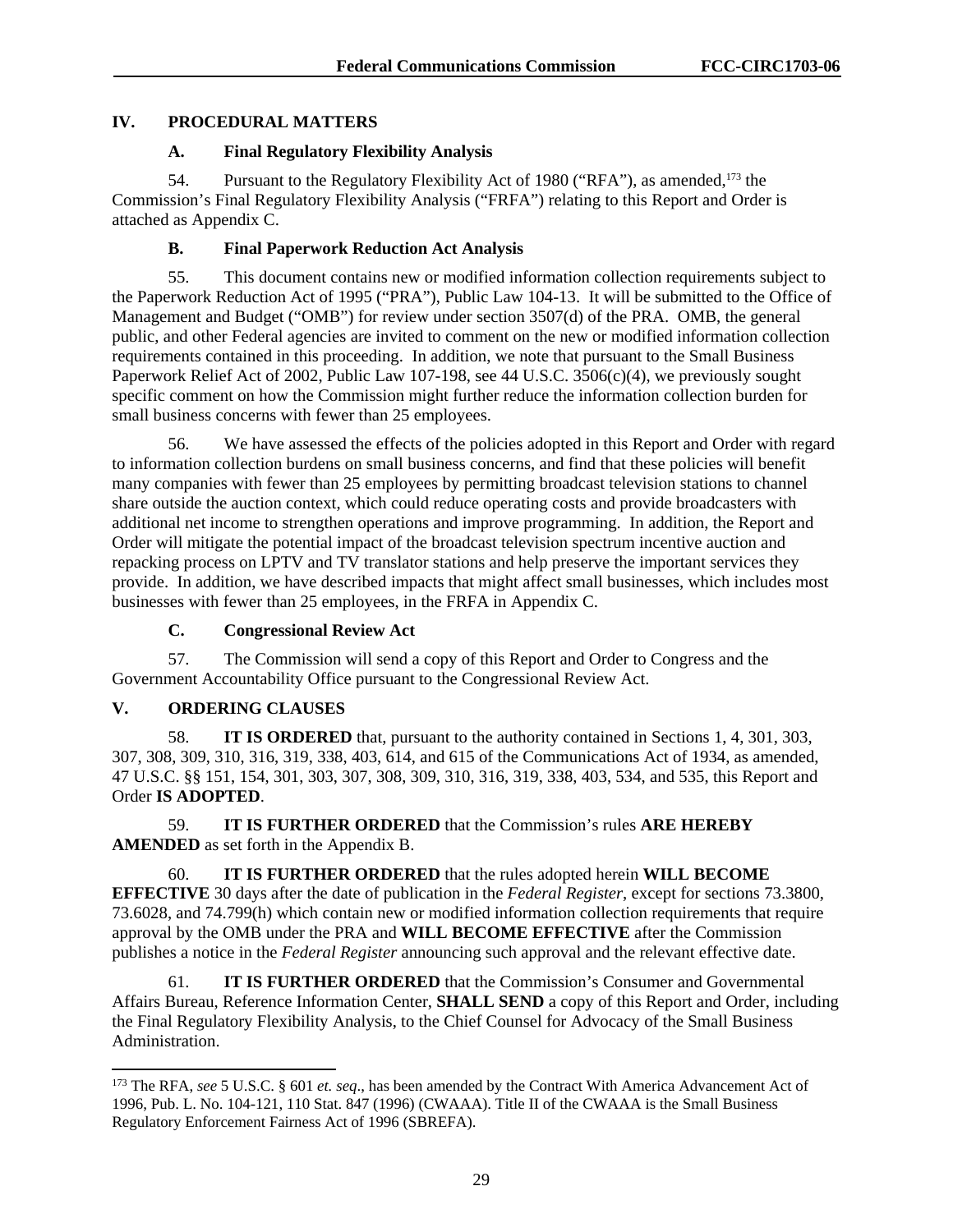62. **IT IS FURTHER ORDERED** that the Commission SHALL SEND a copy of this Report and Order in a report to be sent to Congress and the Government Accountability Office pursuant to the Congressional Review Act, see 5 U.S.C. §801(a)(1)(A).

## FEDERAL COMMUNICATIONS COMMISSION

 Marlene H. Dortch Secretary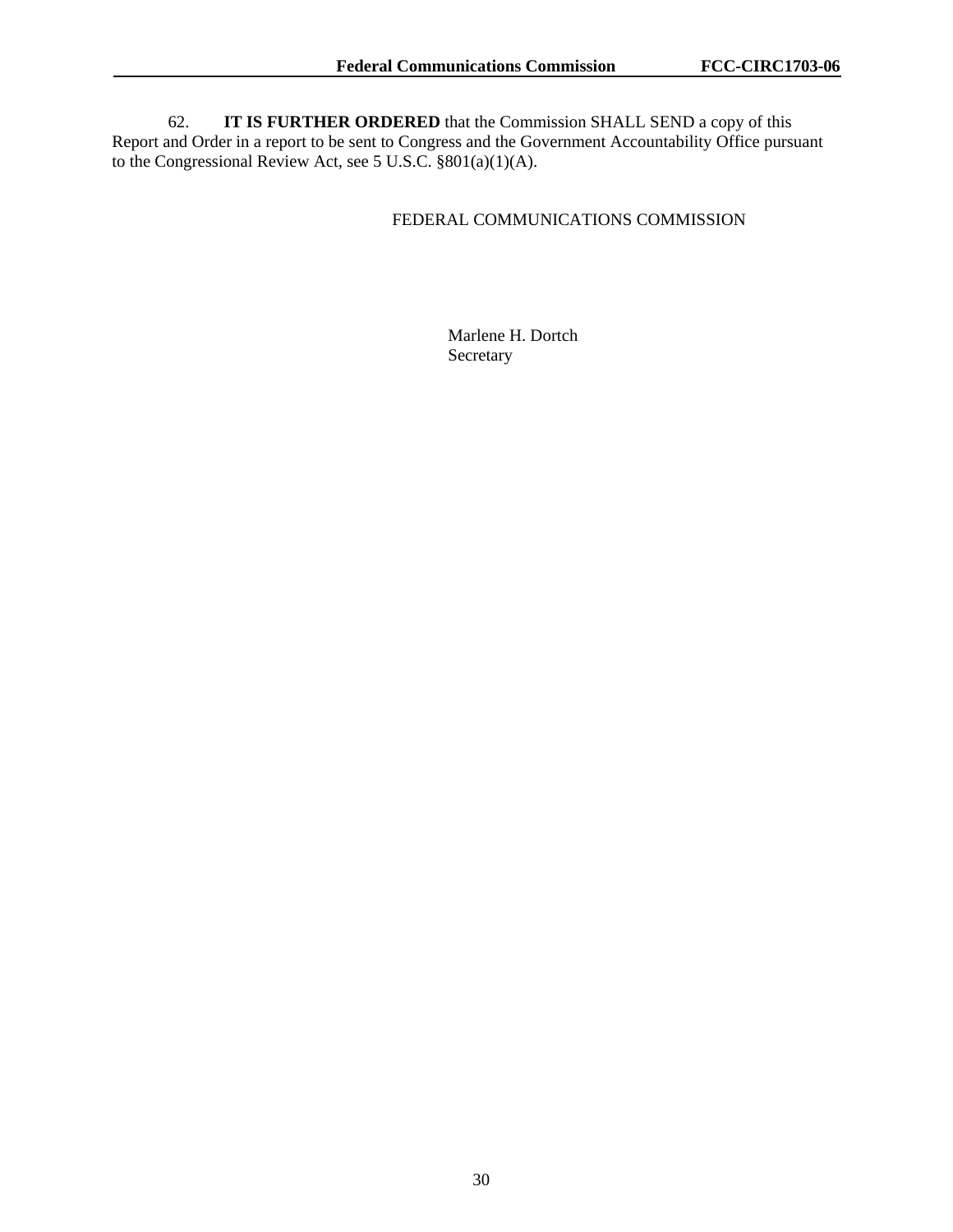# **APPENDIX A**

## **List of Commenters**

# **MB Docket No. 15-137**

# **Commenters**

AT&T and DIRECTV (AT&T) Expanding Opportunities for Broadcasters Coalition (EOBC) International Communications Network, Inc. (ICN) National Association of Broadcasters (NAB) National Cable & Telecommunications Association (NCTA) Venture Technologies Group, LLC (Venture) Western Pacific Broadcast, LLC (Western)

# **Reply Commenters**

EOBC Media General, Inc. (Media General) NAB **NCTA** Public Broadcasting Service, Association of Public Television Stations, and Corporation for Public Broadcasting (PTV)

# *Ex Parte Filings*

ICN filed January 27, 2016 Pearl TV filed July 30, 2015 NCTA filed June 15, 2016

# **MB Docket No. 03-185**

# **Commenters**

ICN Michiana Public Broadcasting Corporation (Michiana) NCTA Roy William Mayhugh (Mayhugh)

# **Reply Commenters**

None

# *Ex Parte Filings*

ICN filed January 27, 2016 LPTV Spectrum Rights Coalition filed February 3, 2016 Free Access & Telemedia, LLC filed February 5, 2016 NCTA filed June 15, 2016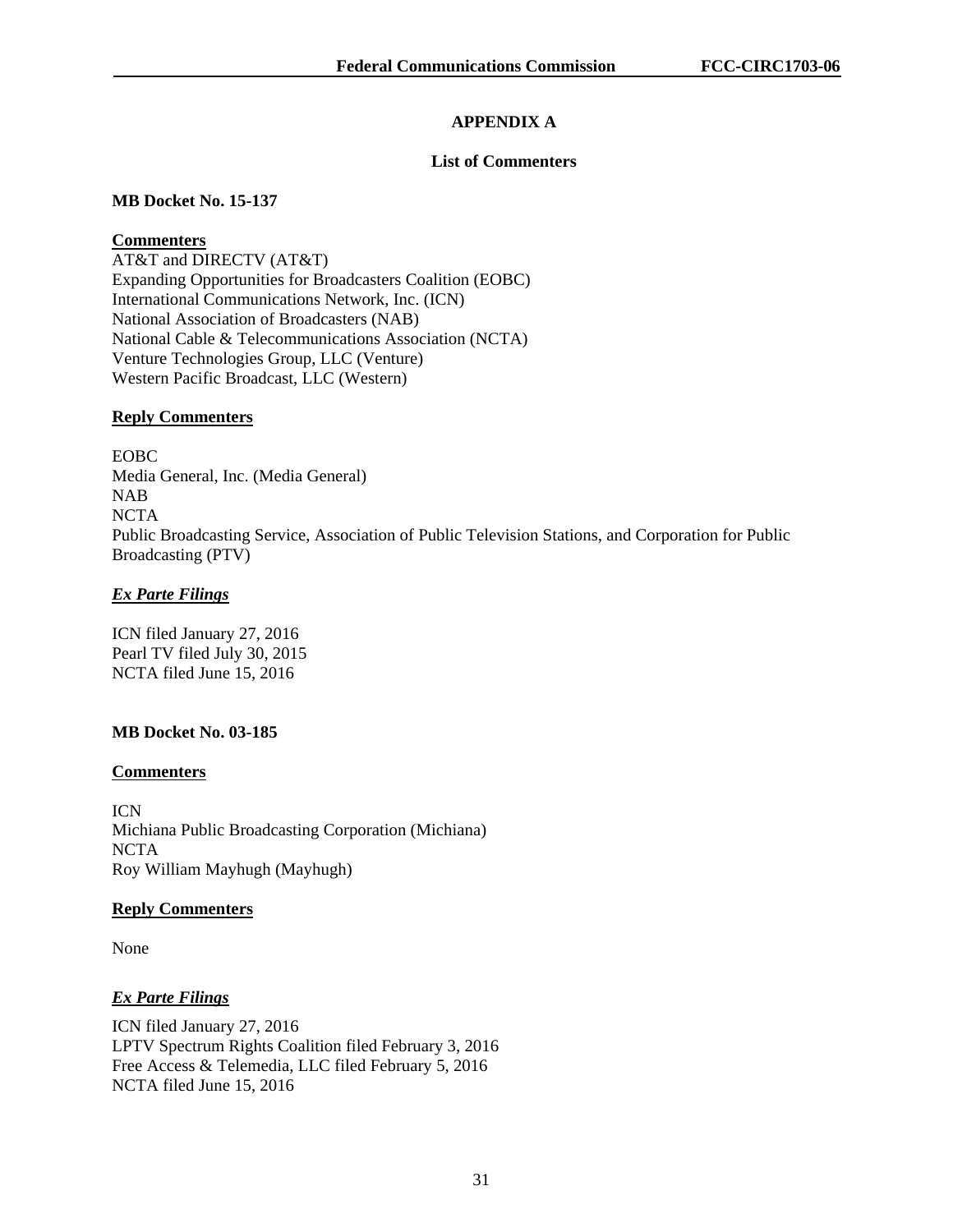## **APPENDIX B**

#### **Final Rules**

#### PART 73 – RADIO BROADCAST SERVICES

1. The authority citation for Part 73 continues to read as follows:

Authority: 47 U.S.C. 154, 303, 334, 336 and 339

2. Section 73.3572 is revised as follows:

§ 73.3572 Processing of TV broadcast, Class A TV broadcast, low power TV, TV translators, and TV booster applications.

(a) Applications for TV stations are divided into two groups:

\* \* \* \*

(3) Other changes will be considered minor including changes made to implement a channel sharing arrangement provided they comply with the other provisions of this section and provided, until October 1, 2000, proposed changes to the facilities of Class A TV, low power TV, TV translator and TV booster stations, other than a change in frequency, will be considered minor only if the change(s) will not increase the signal range of the Class A TV, low power TV or TV booster in any horizontal direction.

2. Section 73.3800 is added to read as follows:

§ 73.3800 Full Power Television Channel Sharing Outside the Incentive Auction

(a) Eligibility. Subject to the provisions of this section, a full power television station with an auctionrelated Channel Sharing Agreement (CSA) may voluntarily seek Commission approval to relinquish its channel to share a single six megahertz channel with a full power, Class A, low power, or TV translator television station. An auction-related CSA is a CSA filed with and approved by the Commission pursuant 47 C.F.R. 73.3700(b)(vii).

(b) Licensing of Channel Sharing Stations.

(1) Each station sharing a single channel pursuant to this section shall continue to be licensed and operated separately, have its own call sign, and be separately subject to all applicable Commission obligations, rules, and policies.

(2) A full power television channel sharing station relinquishing its channel must file an application for a construction permit (FCC Form 2100), include a copy of the CSA as an exhibit, and cross reference the other sharing station(s). Any engineering changes necessitated by the CSA may be included in the station's application. Upon initiation of shared operations, the station relinquishing its channel must notify the Commission that it has terminated operation pursuant to 47 C.F.R. 73.1750 and each sharing station must file an application for license (FCC Form 2100).

(c) Channel Sharing Between Full Power Television Stations and Class A, Low Power Television, or TV Translator Stations.

(1) A full power television sharee station (defined as a station relinquishing a channel in order to share) that is a party to a CSA with a Class A sharer station (defined as the station hosting a sharee pursuant to a CSA) must comply with the rules governing power levels and interference applicable to Class A stations, and must comply in all other respects with the rules and policies applicable to full power television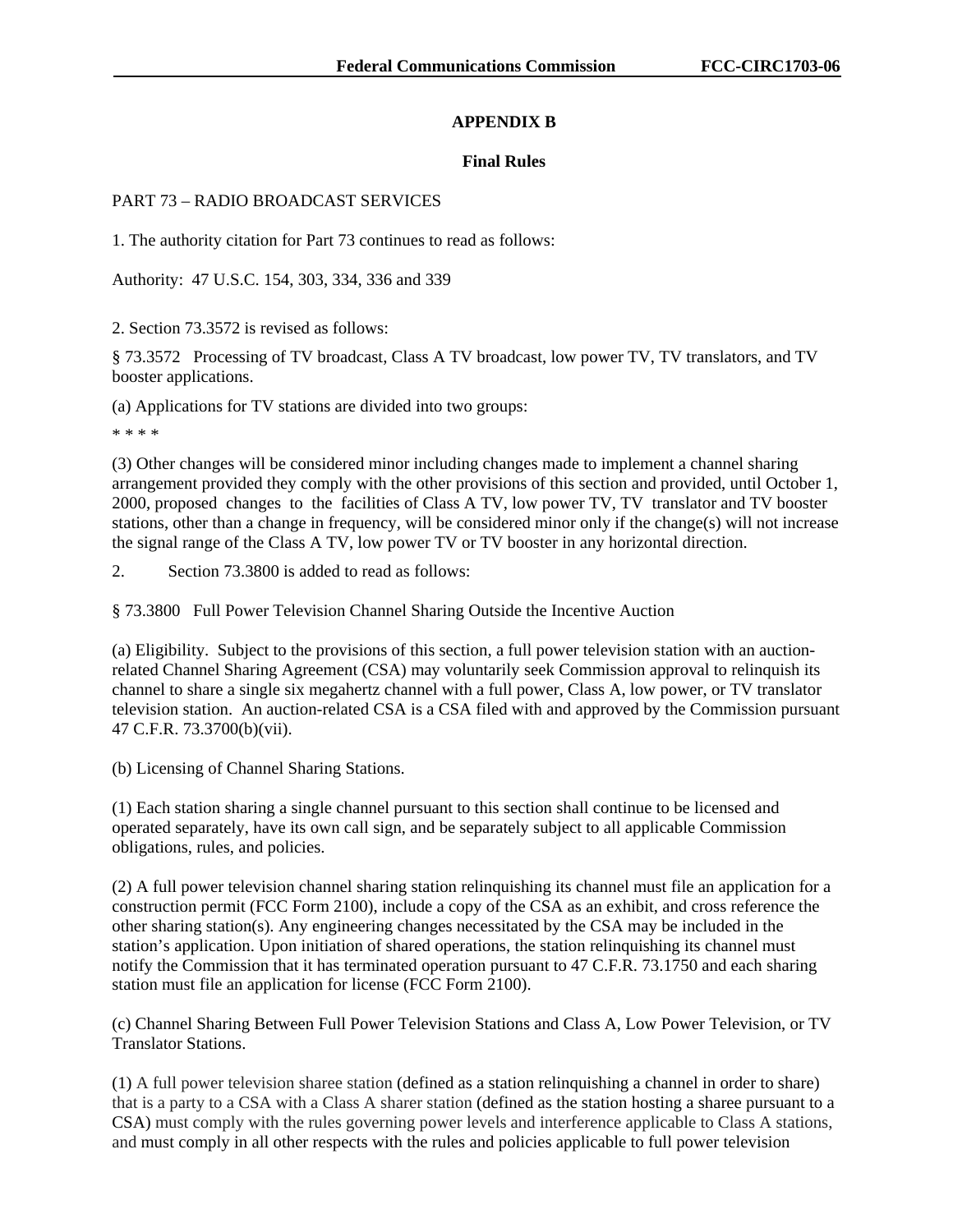stations set forth in part 73 of this chapter.

(2) A full power television sharee station that is a party to a CSA with a low power television or TV translator sharer station must comply with the rules of part 74 of this chapter governing power levels and interference applicable to low power television or TV translator stations, and must comply in all other respects with the rules and policies applicable to full power television stations set forth in part 73 of this chapter.

(d) Channel Sharing Between Commercial and Noncommercial Educational Television Stations.

(1) A CSA may be executed between commercial and NCE broadcast television station licensees.

(2) The licensee of an NCE station operating on a reserved channel under § 73.621 that becomes a party to a CSA, either as a channel sharee station or as a channel sharer station, will retain its NCE status and must continue to comply with § 73.621.

(3) If the licensee of an NCE station operating on a reserved channel under § 73.621 becomes a party to a CSA, either as a channel sharee station or as a channel sharer station, the portion of the shared television channel on which the NCE station operates shall be reserved for NCE–only use.

(4) The licensee of an NCE station operating on a reserved channel under § 73.621 that becomes a party to a CSA may assign or transfer its shared license only to an entity qualified under § 73.621 as an NCE television licensee.

(e) Deadline For Implementing CSAs. CSAs submitted pursuant to this section must be implemented within three years of the grant of the channel sharing construction permit.

(f) Channel Sharing Agreements (CSAs).

(1) CSAs submitted under this section must contain provisions outlining each licensee's rights and responsibilities regarding:

(i) Access to facilities, including whether each licensee will have unrestrained access to the shared transmission facilities;

(ii) Allocation of bandwidth within the shared channel;

(iii) Operation, maintenance, repair, and modification of facilities, including a list of all relevant equipment, a description of each party's financial obligations, and any relevant notice provisions; and

(iv) Transfer/assignment of a shared license, including the ability of a new licensee to assume the existing CSA; and

(v) Termination of the license of a party to the CSA, including reversion of spectrum usage rights to the remaining parties to the CSA.

(2) CSAs must include provisions:

(i) Affirming compliance with the channel sharing requirements in this section and all relevant Commission rules and policies; and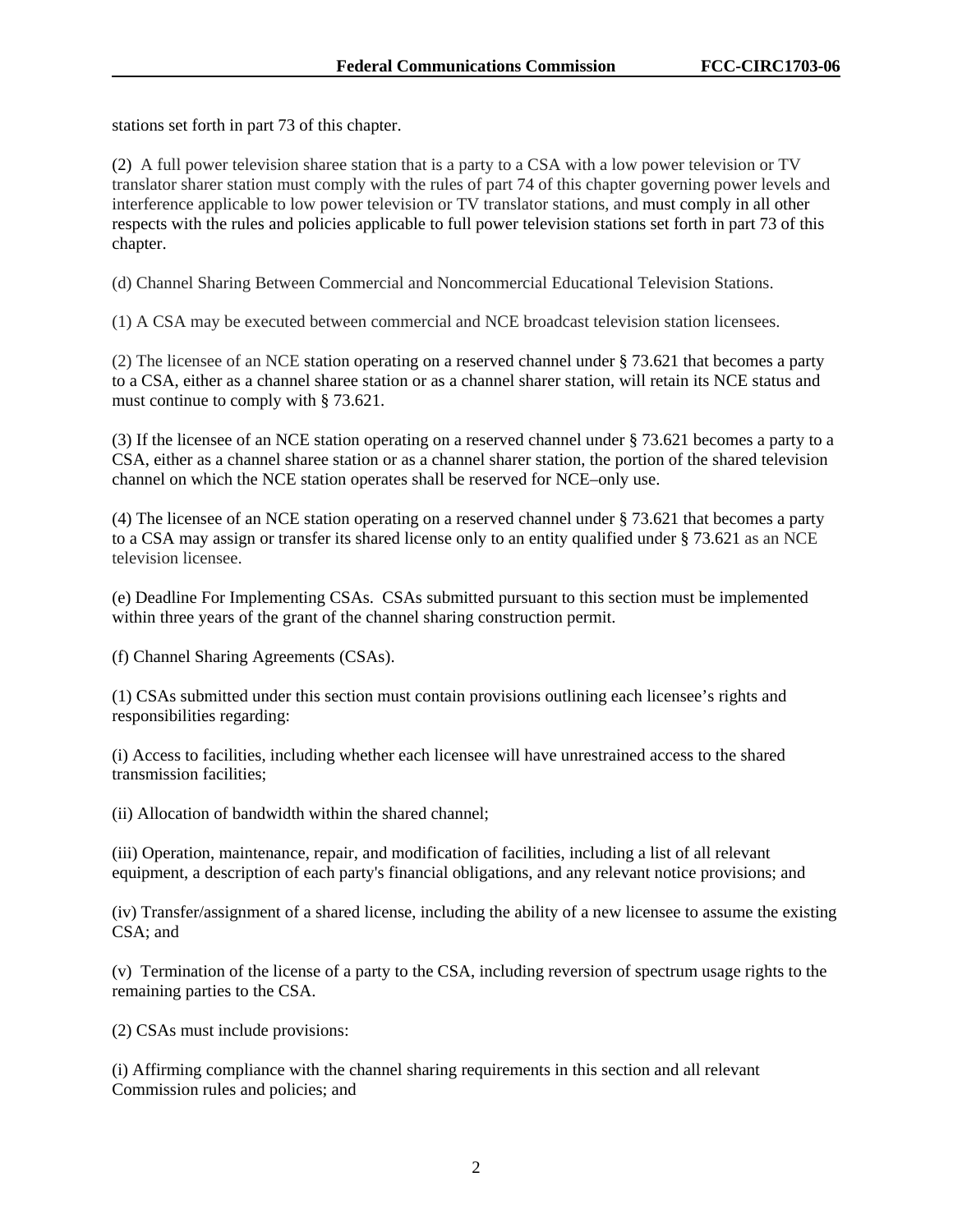(ii) Requiring that each channel sharing licensee shall retain spectrum usage rights adequate to ensure a sufficient amount of the shared channel capacity to allow it to provide at least one Standard Definition program stream at all times.

(g) Termination and Assignment/Transfer of Shared Channel.

(1) Upon termination of the license of a party to a CSA, the spectrum usage rights covered by that license may revert to the remaining parties to the CSA. Such reversion shall be governed by the terms of the CSA in accordance with paragraph  $(f)(1)(v)$  of this section. If upon termination of the license of a party to a CSA only one party to the CSA remains, the remaining licensee may file an application for license to change its status to non-shared.

(2) If the rights under a CSA are transferred or assigned, the assignee or the transferee must comply with the terms of the CSA in accordance with paragraph  $(f)(1)(iv)$  of this section. If the transferee or assignee and the licensees of the remaining channel sharing station or stations agree to amend the terms of the existing CSA, the agreement may be amended, subject to Commission approval.

- (h) Notice to MVPDs.
- (1) Stations participating in channel sharing agreements must provide notice to MVPDs that:
- (i) no longer will be required to carry the station because of the relocation of the station;
- (ii) currently carry and will continue to be obligated to carry a station that will change channels; or
- (iii) will become obligated to carry the station due to a channel sharing relocation.
- (2) The notice required by this section must contain the following information:
- (i) date and time of any channel changes;
- (ii) the channel occupied by the station before and after implementation of the CSA;
- (iii) modification, if any, to antenna position, location, or power levels;
- (iv) stream identification information; and
- (v) engineering staff contact information.

(3) Should any of the information in (h)(2) of this section change, an amended notification must be sent.

(4) Sharee stations must provide notice as required by this section at least 90 days prior to terminating operations on the sharee's channel. Sharer stations and sharee stations must provide notice as required by this section at least 90 days prior to initiation of operations on the sharer channel. Should the anticipated date to either cease operations or commence channel sharing operations change, the stations must send a further notice to affected MVPDs informing them of the new anticipated date(s).

(5) Notifications provided to cable systems pursuant to this section must be either mailed to the system's official address of record provided in the cable system's most recent filing in the FCC's Cable Operations and Licensing System (COALS) Form 322, or emailed to the system if the system has provided an email address. For all other MVPDs, the letter must be addressed to the official corporate address registered with their State of incorporation.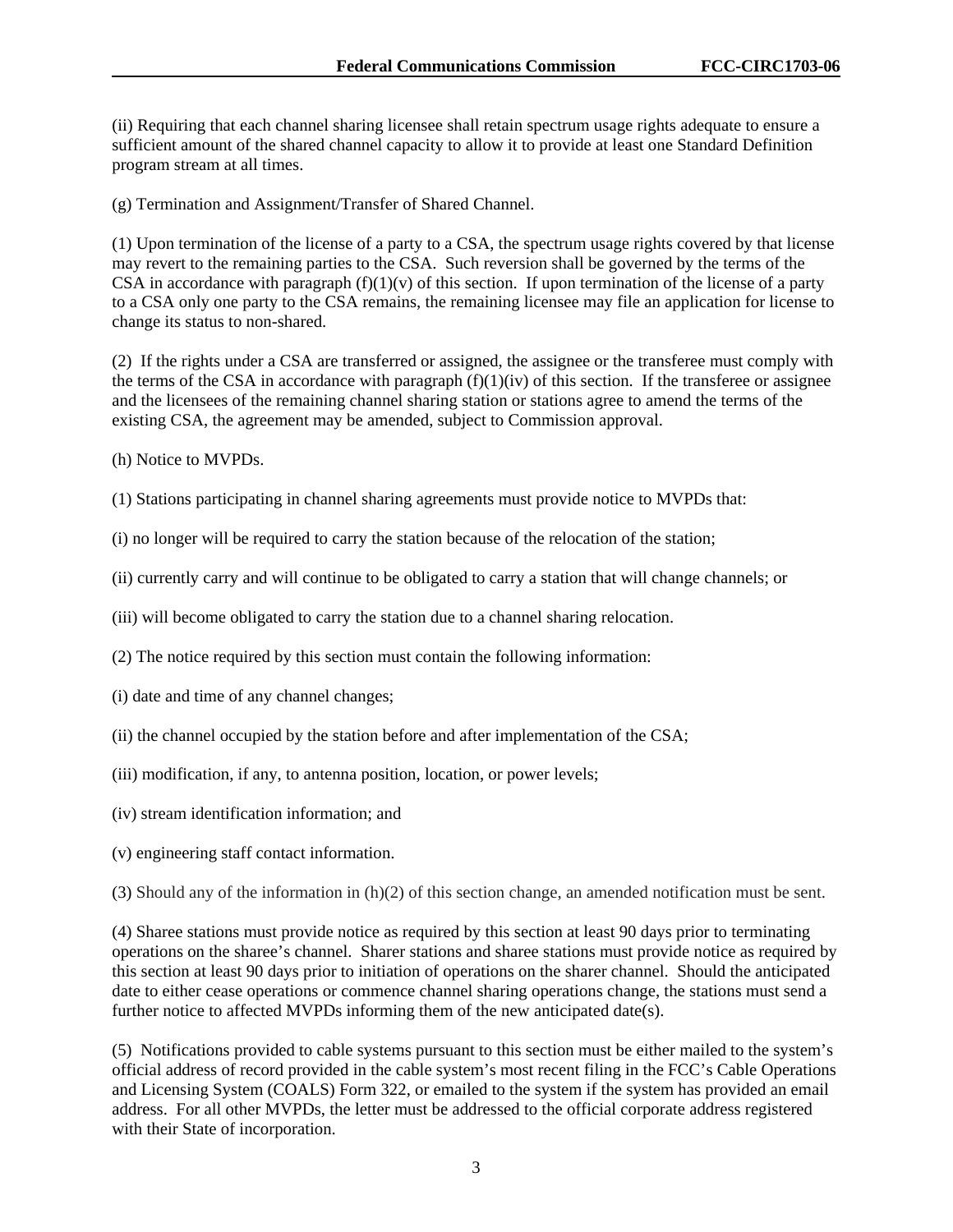4. Section 73.6028 is added to read as follows:

§ 73.6028 Class A Television Channel Sharing Outside the Incentive Auction

(a) Eligibility. Subject to the provisions of this section, Class A television stations may voluntarily seek Commission approval to share a single six megahertz channel with other Class A, full power, low power, or TV translator television stations.

(b) Licensing of Channel Sharing Stations.

(1) Each station sharing a single channel pursuant to this section shall continue to be licensed and operated separately, have its own call sign, and be separately subject to all of the Commission's obligations, rules, and policies.

(2) A station relinquishing its channel must file an application for a construction permit, include a copy of the Channel Sharing Agreement (CSA) as an exhibit, and cross reference the other sharing station(s). Any engineering changes necessitated by the CSA may be included in the station's application. Upon initiation of shared operations, the station relinquishing its channel must notify the Commission that it has terminated operation pursuant to 47 C.F.R. 73.1750 and each sharing station must file an application for license.

(c) Channel Sharing Between Class A Television Stations and Full Power, Low Power Television, and TV Translator Stations.

(1) A Class A television sharee station (defined as a station relinquishing a channel in order to share) that is a party to a CSA with a full power television sharer station (defined as the station hosting a sharee pursuant to a CSA) must comply with the rules of part 73 of this chapter governing power levels and interference, and must comply in all other respects with the rules and policies applicable to Class A television stations, as set forth in §§ 73.6000 et seq.

(2) A Class A television sharee station that is a party to a CSA with a low power television or TV translator sharer station must comply with the rules of part 74 of this chapter governing power levels and interference that are applicable to low power television or TV translator stations, and must comply in all other respects with the rules and policies applicable to Class A television stations, as set forth in §§ 73.6000 et seq.

(d) Deadline For Implementing CSAs. CSAs submitted pursuant to this section must be implemented within three years of the grant of the initial channel sharing construction permit.

(e) Channel Sharing Agreements (CSAs).

(1) CSAs submitted under this section must contain provisions outlining each licensee's rights and responsibilities regarding:

(i) Access to facilities, including whether each licensee will have unrestrained access to the shared transmission facilities;

(ii) Allocation of bandwidth within the shared channel;

(iii) Operation, maintenance, repair, and modification of facilities, including a list of all relevant equipment, a description of each party's financial obligations, and any relevant notice provisions;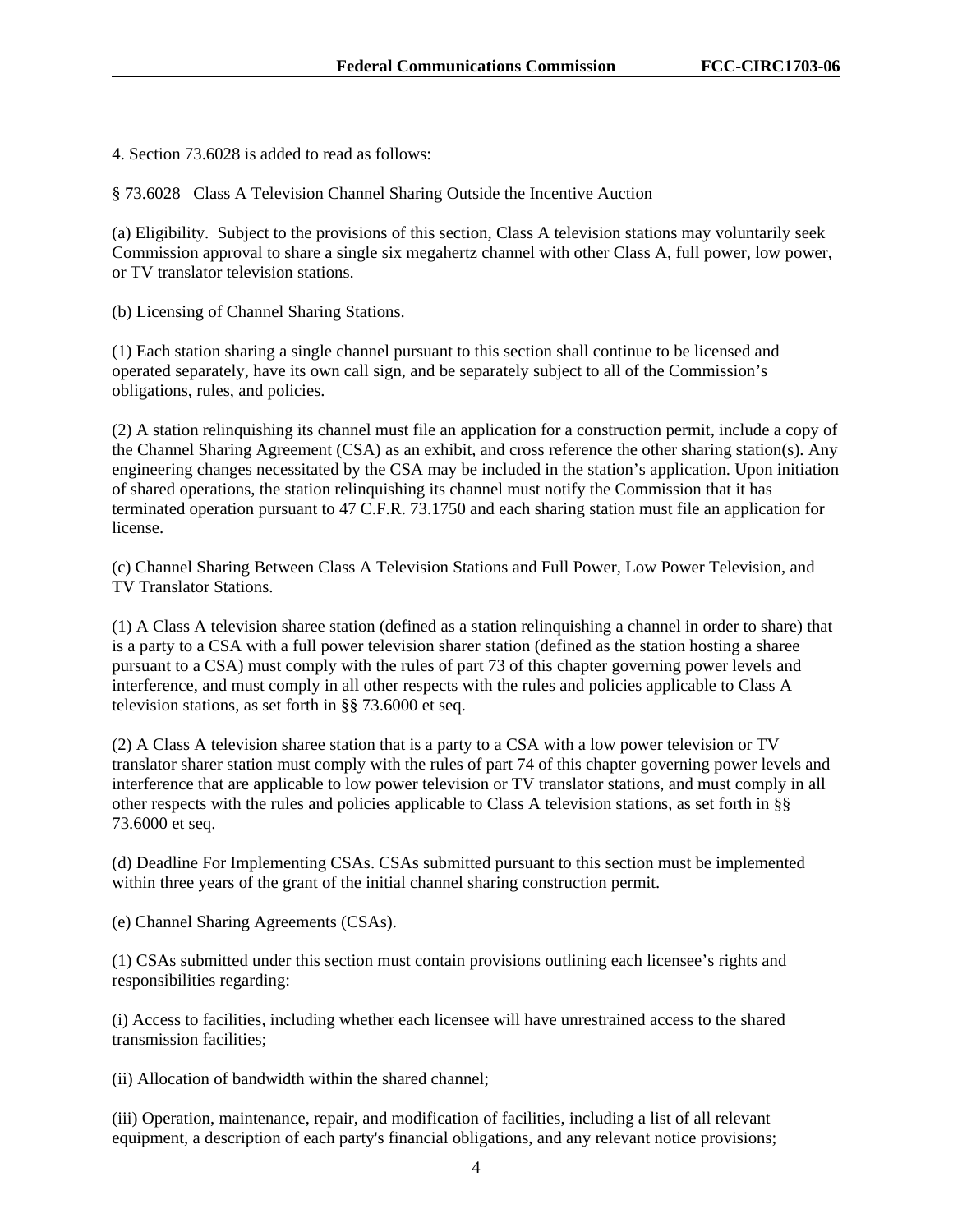(iv) Transfer/assignment of a shared license, including the ability of a new licensee to assume the existing CSA; and

(v) Termination of the license of a party to the CSA, including reversion of spectrum usage rights to the remaining parties to the CSA.

(2) CSAs must include provisions:

(i) Affirming compliance with the channel sharing requirements in this section and all relevant Commission rules and policies; and

(ii) Requiring that each channel sharing licensee shall retain spectrum usage rights adequate to ensure a sufficient amount of the shared channel capacity to allow it to provide at least one Standard Definition program stream at all times.

(f) Termination and Assignment/Transfer of Shared Channel.

(1) Upon termination of the license of a party to a CSA, the spectrum usage rights covered by that license may revert to the remaining parties to the CSA. Such reversion shall be governed by the terms of the CSA in accordance with paragraph  $(e)(1)(v)$  of this section. If upon termination of the license of a party to a CSA only one party to the CSA remains, the remaining licensee may file an application for license to change its status to non-shared.

(2) If the rights under a CSA are transferred or assigned, the assignee or the transferee must comply with the terms of the CSA in accordance with paragraph  $(e)(1)(iv)$  of this section. If the transferee or assignee and the licensees of the remaining channel sharing station or stations agree to amend the terms of the existing CSA, the agreement may be amended, subject to Commission approval.

(g) Notice to Cable Systems.

(1) Stations participating in channel sharing agreements must provide notice to cable systems that:

(i) no longer will be required to carry the station because of the relocation of the station;

(ii) currently carry and will continue to be obligated to carry a station that will change channels; or

(iii) will become obligated to carry the station due to a channel sharing relocation.

(2) The notice required by this section must contain the following information:

(i) date and time of any channel changes;

(ii) the channel occupied by the station before and after implementation of the CSA;

(iii) modification, if any, to antenna position, location, or power levels;

(iv) stream identification information; and

(v) engineering staff contact information.

(3) Should any of the information in  $(g)(2)$  of this section change, an amended notification must be sent.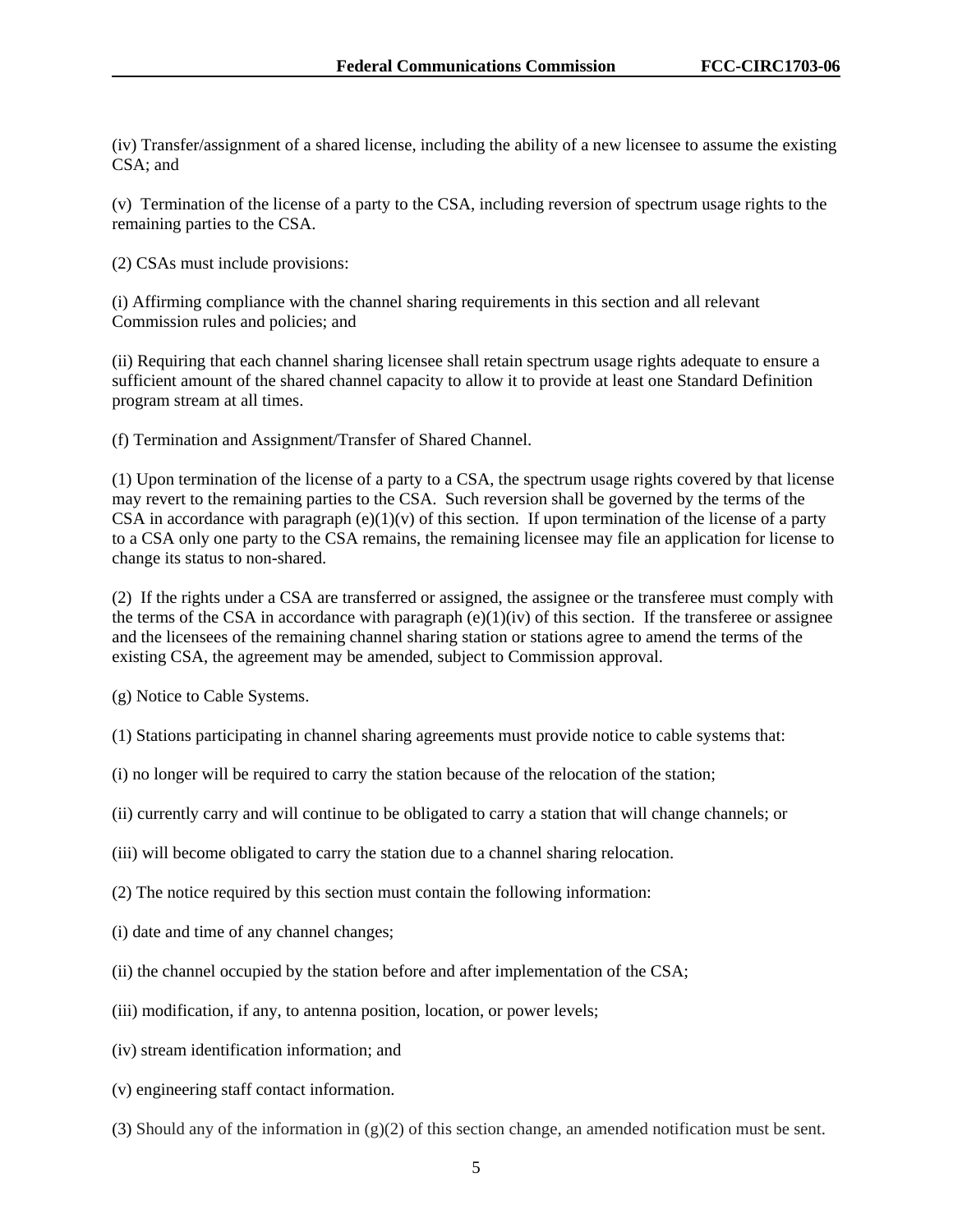(4) Sharee stations must provide notice as required by this section at least 90 days prior to terminating operations on the sharee's channel. Sharer stations and sharee stations must provide notice as required by this section at least 90 days prior to initiation of operations on the sharer channel. Should the anticipated date to either cease operations or commence channel sharing operations change, the stations must send a further notice to affected cable systems informing them of the new anticipated date(s).

(5) Notifications provided to cable systems pursuant to this section must be either mailed to the system's official address of record provided in the cable system's most recent filing in the FCC's Cable Operations and Licensing System (COALS) Form 322, or emailed to the system if the system has provided an email address.

5. Section 74.800 is renumbered and revised as follows:

§ 74.799 Low Power Television and TV Translator Channel Sharing

(a) Channel sharing generally.

(1) Subject to the provisions of this section, low power television and TV translator stations may voluntarily seek Commission approval to share a single six megahertz channel with other low power television and TV translator stations, Class A television stations, and full power television stations.

\* \* \* \* \*

(g) Channel Sharing Between Low Power Television or TV Translator Stations and Class A Television Stations or Full Power Television Stations.

(1) A low power television or TV translator sharee station (defined as a station relinquishing a channel in order to share) that is a party to a CSA with a full power television sharer station (defined as the station hosting a sharee pursuant to a CSA) must comply with the rules of part 73 of this chapter governing power levels and interference, and must comply in all other respects with the rules and policies applicable to low power television or TV translator stations set forth in part 74 of this chapter.

(2) A low power television or TV translator sharee station that is a party to a CSA with a Class A television sharer station must comply with the rules governing power levels and interference that are applicable to Class A television stations, and must comply in all other respects with the rules and policies applicable to low power television or TV translator stations set forth in part 74 of this chapter.

(h) Notice to Cable Systems.

(1) Stations participating in channel sharing agreements must provide notice to cable systems that:

- (i) no longer will be required to carry the station because of the relocation of the station;
- (ii) currently carry and will continue to be obligated to carry a station that will change channels; or
- (iii) will become obligated to carry the station due to a channel sharing relocation.
- (2) The notice required by this section must contain the following information:
- (i) date and time of any channel changes;
- (ii) the channel occupied by the station before and after implementation of the CSA;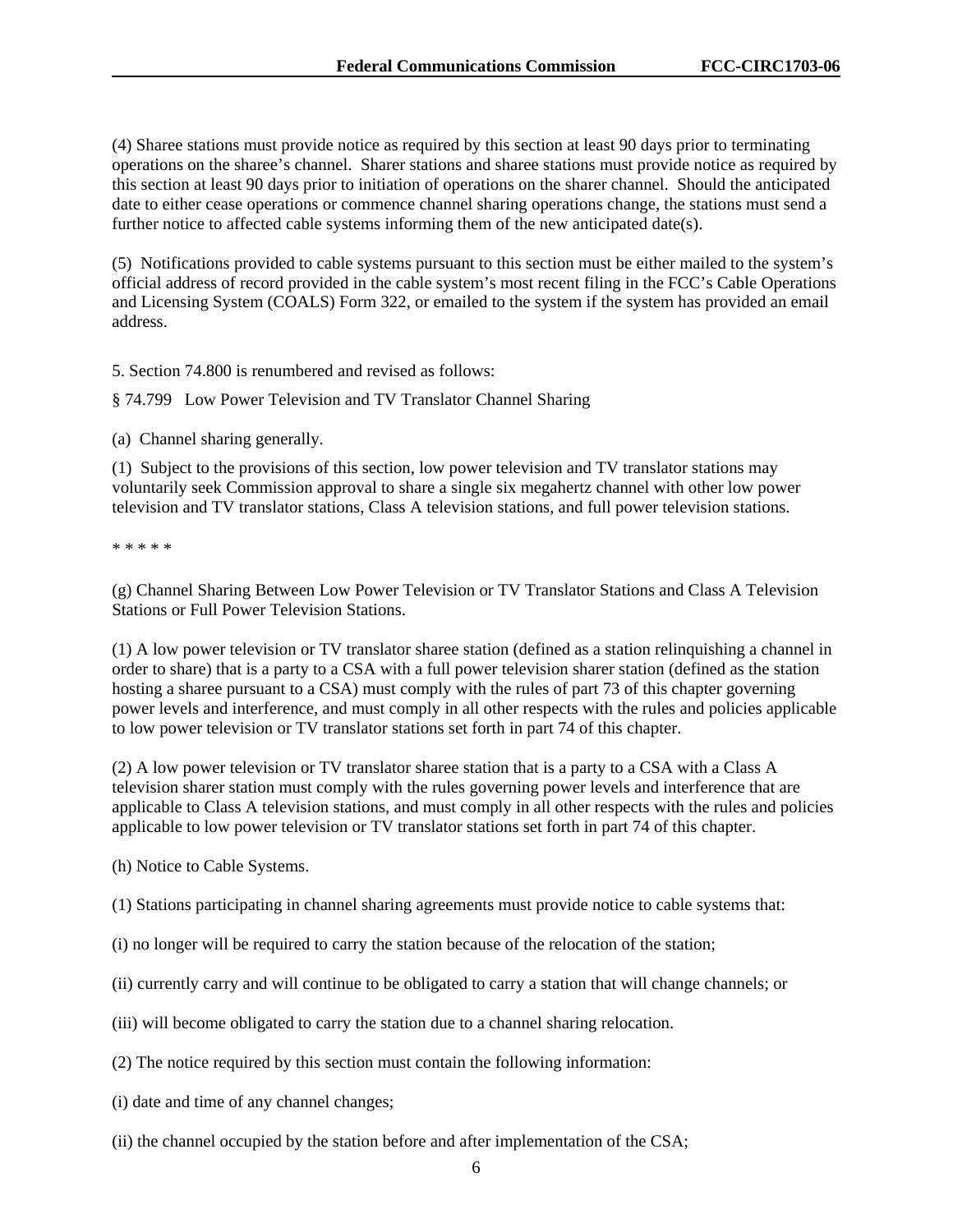(iii) modification, if any, to antenna position, location, or power levels;

- (iv) stream identification information; and
- (v) engineering staff contact information.

(3) Should any of the information in (h)(2) of this section change, an amended notification must be sent.

(4) Sharee stations must provide notice as required by this section at least 90 days prior to terminating operations on the sharee's channel. Sharer stations and sharee stations must provide notice as required by this section at least 90 days prior to initiation of operations on the sharer channel. Should the anticipated date to either cease operations or commence channel sharing operations change, the stations must send a further notice to affected cable systems informing them of the new anticipated date(s).

(5) Notifications provided to cable systems pursuant to this section must be either mailed to the system's official address of record provided in the cable system's most recent filing in the FCC's Cable Operations and Licensing System (COALS) Form 322, or emailed to the system if the system has provided an email address.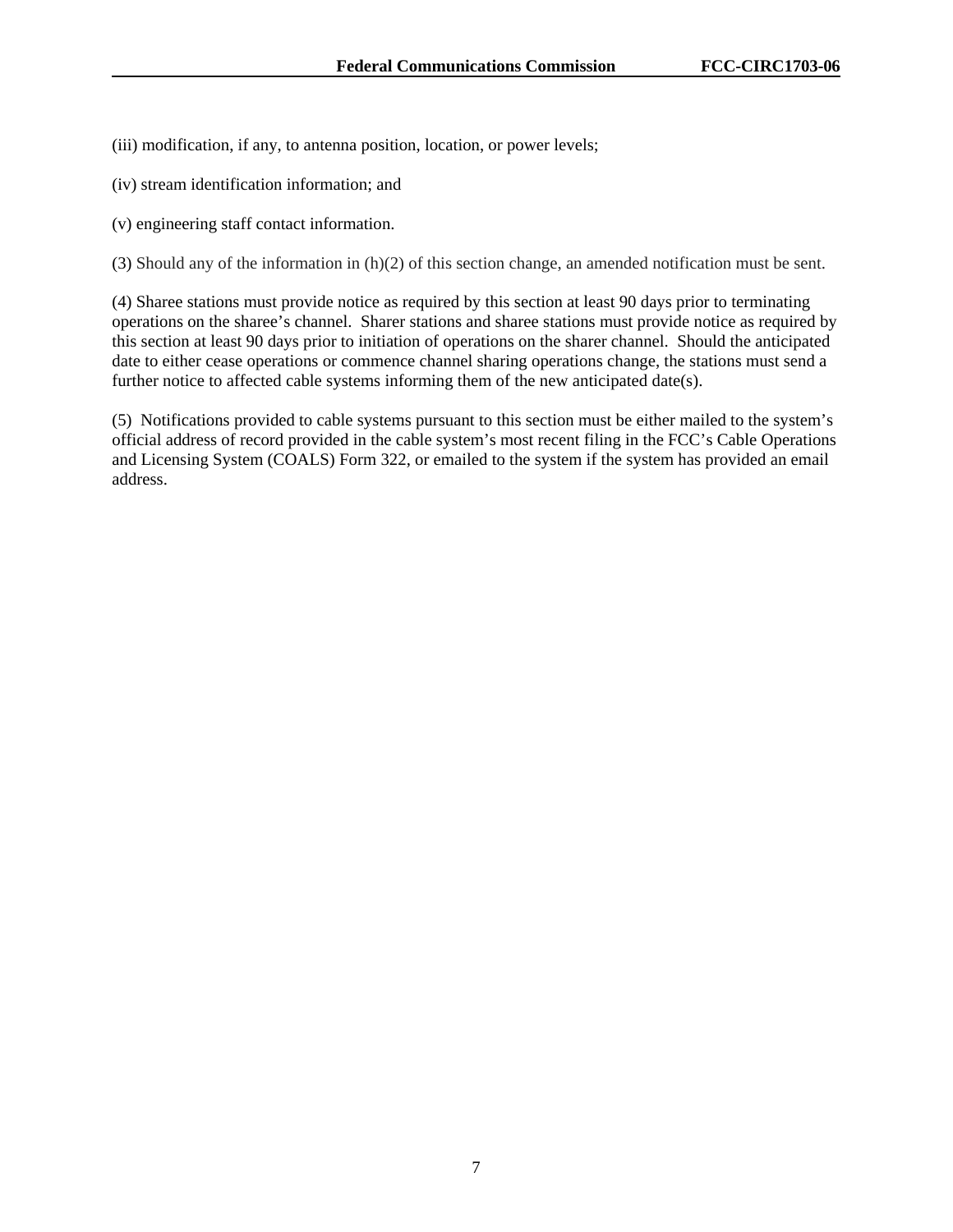# **APPENDIX C**

## **Final Regulatory Flexibility Analysis**

1. As required by the Regulatory Flexibility Act of 1980, as amended (RFA),<sup>174</sup> Initial Regulatory Flexibility Analyses ("IRFAs") were incorporated in the *First Order on Reconsideration and Notice of Proposed Rulemaking* and *Third Report and Order and Fourth Notice of Proposed Rulemaking*  ("*NPRMs*"). The Commission sought written public comment on the proposals in the *NPRMs*, including comment on the IRFAs. Because we amend the rules in this *Report and Order*, we have included this Final Regulatory Flexibility Analysis ("FRFA") which conforms to the RFA.<sup>175</sup> We note that no formal comments were filed on the IRFAs but some commenters raised issues concerning the impact of the various proposals in this proceeding on small entities. These comments were considered in the *Report and Order* and in the FRFA.

## **A. Need for and Objectives of the Rules**

2. The *Report and Order* adopts rules permitting full power stations with auction-related channel sharing agreements (CSAs) to become "sharee" stations outside the auction context. Our goal in this regard is to permit full power stations with auction-related CSAs to continue to share, and to find a new host station, once their auction-related CSAs expire or otherwise terminate. We also adopt rules to allow all secondary stations, including those that have not yet constructed facilities and are not operating at the time they enter into a CSA, to share a channel with another secondary station or with a full power or Class A station. This action will reduce construction and operating costs for resource-constrained secondary stations and assist those secondary stations that are displaced by the incentive auction and the repacking process to continue to operate in the post-auction television bands. We also permit all Class A stations to become sharee stations outside the auction context. In addition, we permit all stations, both primary and secondary, to be "sharers" outside the auction context. The rules we adopt in this Report and Order will enhance the benefits of channel sharing for broadcasters without imposing significant burdens on multichannel video programming distributors (MVPDs).

# **C. Description and Estimate of the Number of Small Entities to Which the Rules Will Apply**

3. The RFA directs the Commission to provide a description of and, where feasible, an estimate of the number of small entities that will be affected by the proposed rules, if adopted.176 The RFA generally defines the term "small entity" as having the same meaning as the terms "small business," small organization," and "small government jurisdiction."177 In addition, the term "small business" has the same meaning as the term "small business concern" under the Small Business Act.<sup>178</sup> A small business concern is one which: (1) is independently owned and operated; (2) is not dominant in its field of

1

<sup>174</sup> *See* 5 U.S.C. § 603. The RFA, *see* 5 U.S.C. §§ 601-612, has been amended by the Small Business Regulatory Enforcement Fairness Act of 1996 (SBREFA), Pub. L. No. 104-121, Title II, 110 Stat. 857 (1996).

<sup>175</sup> *See* 5 U.S.C. § 604.

<sup>176</sup> *Id*. at § 603(b)(3).

 $177$  5 U.S.C. § 601(6).

<sup>&</sup>lt;sup>178</sup> Id. at § 601(3) (incorporating by reference the definition of "small business concern" in 15 U.S.C. § 632). Pursuant to 5 U.S.C. § 601(3), the statutory definition of a small business applies "unless an agency, after consultation with the Office of Advocacy of the Small Business Administration and after opportunity for public comment, establishes one or more definitions of such term which are appropriate to the activities of the agency and publishes such definition(s) in the Federal Register." 5 U.S.C. § 601(3).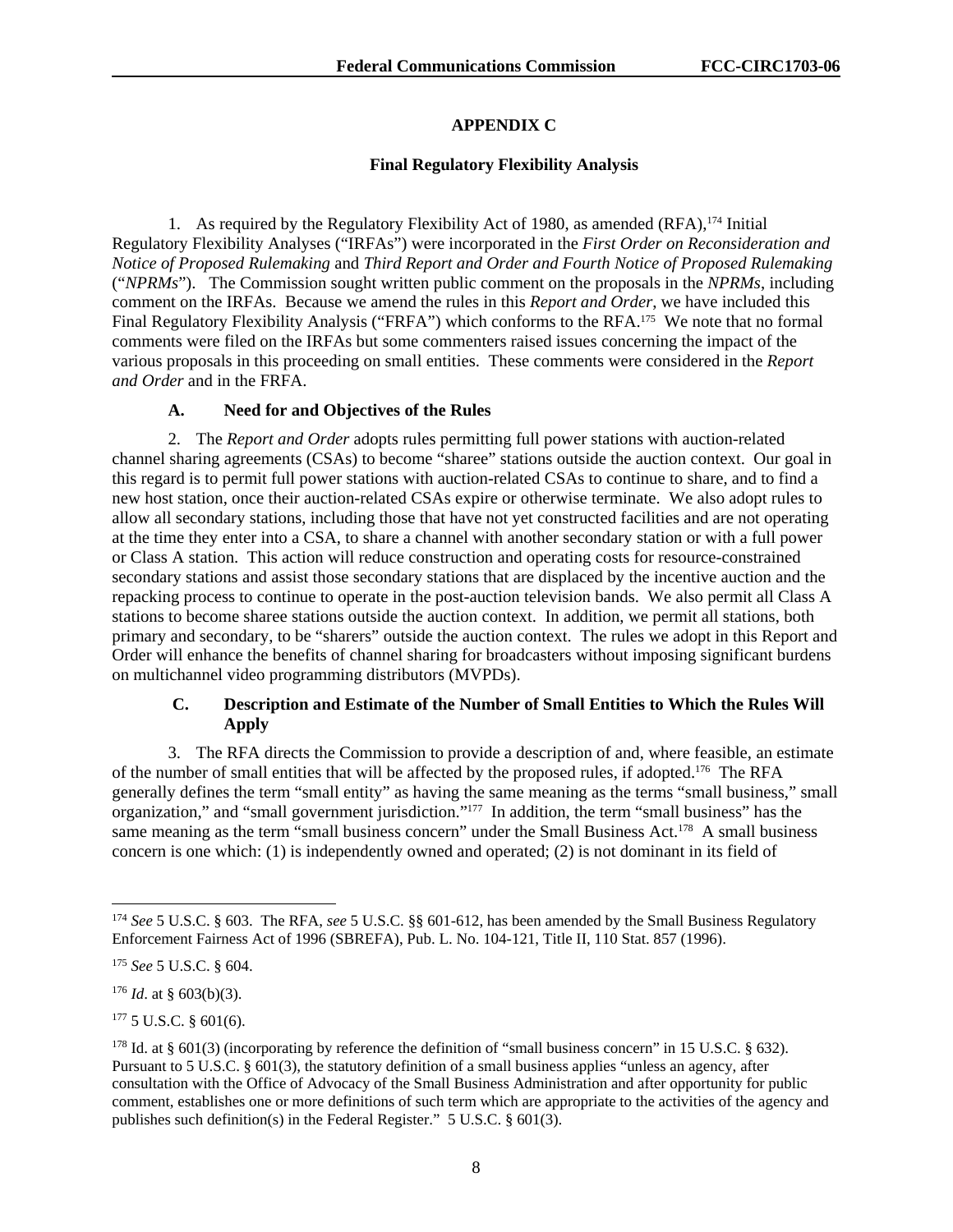operation; and (3) satisfies any additional criteria established by the SBA.179

4. *Television Broadcasting*. This economic census category "comprises establishments primarily engaged in broadcasting images together with sound. These establishments operate television broadcasting studios and facilities for the programming and transmission of programs to the public."180 The SBA has created the following small business size standard for Television Broadcasting firms: those having \$14 million or less in annual receipts.<sup>181</sup> The Commission has estimated the number of licensed commercial television stations to be 1,386.182 In addition, according to Commission staff review of the BIA Advisory Services, LLC's *Media Access Pro Television Database* on March 28, 2012, about 950 of an estimated 1,300 commercial television stations (or approximately 73 percent) had revenues of \$14 million or less.<sup>183</sup> We therefore estimate that the majority of commercial television broadcasters are small entities.

5. We note, however, that in assessing whether a business concern qualifies as small under the above definition, business (control) affiliations must be included.<sup>184</sup> Our estimate, therefore, likely overstates the number of small entities that might be affected by our action because the revenue figure on which it is based does not include or aggregate revenues from affiliated companies. In addition, an element of the definition of "small business" is that the entity not be dominant in its field of operation. We are unable at this time to define or quantify the criteria that would establish whether a specific television station is dominant in its field of operation. Accordingly, the estimate of small businesses to which rules may apply does not exclude any television station from the definition of a small business on this basis and is therefore possibly over-inclusive to that extent.

6. In addition, the Commission has estimated the number of licensed noncommercial educational ("NCE") television stations to be 395.185 These stations are non-profit, and therefore considered to be small entities.186

7. There are also 1,975 LPTV stations, 417 Class A stations, and 3,793 TV translator stations.187 Given the nature of these services, we will presume that all of these entities qualify as small entities under the above SBA small business size standard.

8. *Wired Telecommunications Carriers*. The North American Industry Classification System ("NAICS") defines "Wired Telecommunications Carriers" as follows: "This industry comprises

bin/sssd/naics/naicsrch?code=515120&search=2012 (last visited Mar. 6, 2014). U.S. Census Bureau, *2012 NAICS Definitions: 515120 Television Broadcasting*, http://www.census.gov/cgibin/sssd/naics/naicsrch?code=515120&search=2012http://www.census.gov/cgi-

-

 $179$  15 U.S.C. § 632. Application of the statutory criteria of dominance in its field of operation and independence are sometimes difficult to apply in the context of broadcast television. Accordingly, the Commission's statistical account of television stations may be over-inclusive.

<sup>180</sup> U.S. Census Bureau, *2012 NAICS Definitions: 515120 Television Broadcasting*, http://www.census.gov/cgibin/sssd/naics/naicsrch?code=515120&search=2012http://www.census.gov/cgi-

bin/sssd/naics/naicsrch?code=515120&search=2012 (last visited Mar. 6, 2014).

<sup>181 13</sup> CFR § 121.201 (NAICS code 515120) (updated for inflation in 2010).

<sup>182</sup> *See* FCC News Release, Broadcast Station Totals as of June 30, 2016 (rel. July 8, 2016).

<sup>&</sup>lt;sup>183</sup> We recognize that BIA's estimate differs slightly from the FCC total given the information provided above.

<sup>&</sup>lt;sup>184</sup> "[Business concerns] are affiliates of each other when one concern controls or has the power to control the other, or a third party or parties controls or has the power to control both." 13 CFR § 121.103(a)(1).

<sup>185</sup> *See* FCC News Release, Broadcast Station Totals as of June 30, 2016 (rel. July 8, 2016).

<sup>186</sup> *See generally* 5 U.S.C. §§ 601(4), (6).

<sup>187</sup> *See* FCC News Release, Broadcast Station Totals as of Sept. 30, 2016 (rel. Oct. 19, 2016).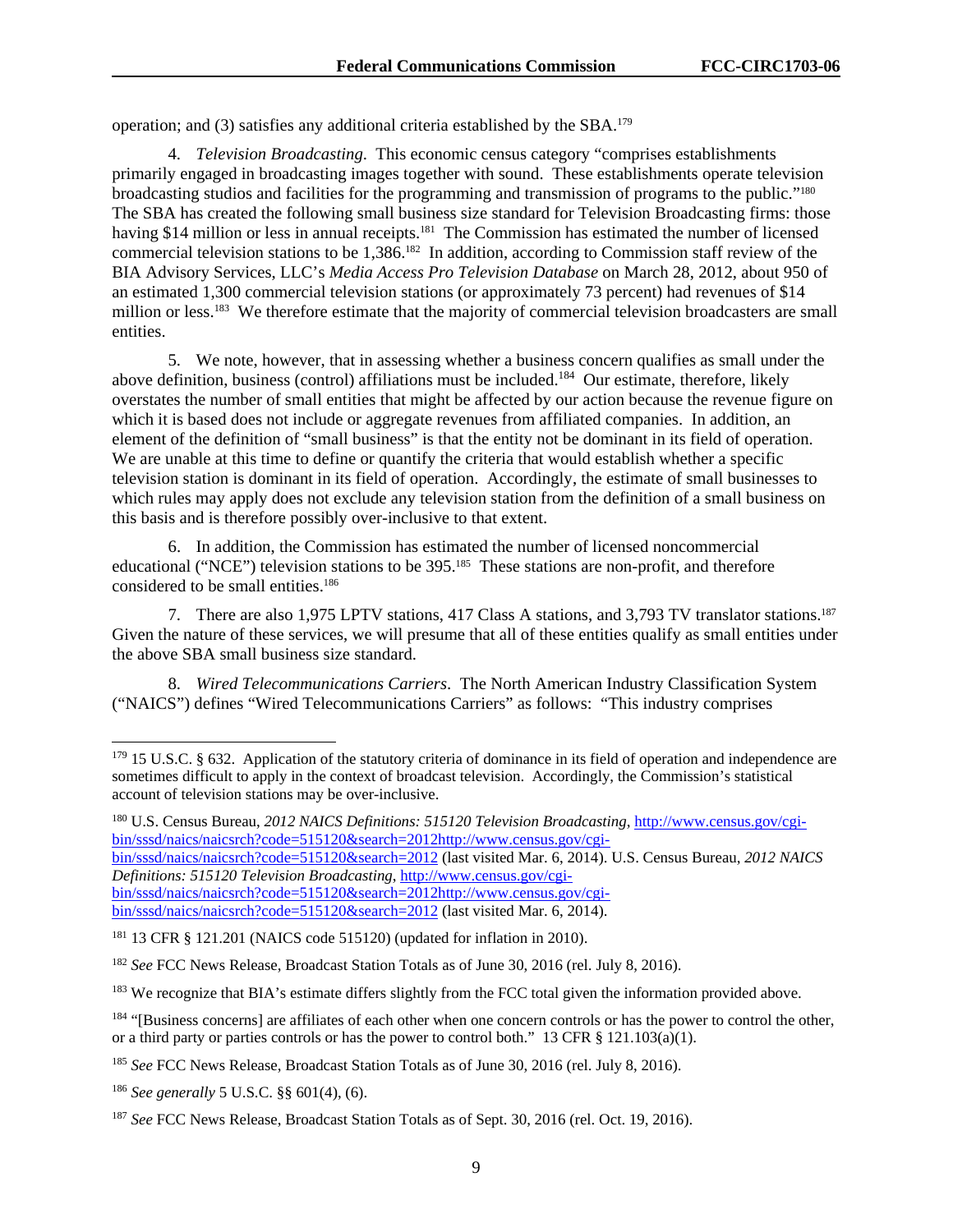establishments primarily engaged in operating and/or providing access to transmission facilities and infrastructure that they own and/or lease for the transmission of voice, data, text, sound, and video using wired telecommunications networks. Transmission facilities may be based on a single technology or a combination of technologies. Establishments in this industry use the wired telecommunications network facilities that they operate to provide a variety of services, such as wired telephony services, including VoIP services; wired (cable) audio and video programming distribution; and wired broadband Internet services. By exception, establishments providing satellite television distribution services using facilities and infrastructure that they operate are included in this industry."188 The SBA has developed a small business size standard for wireline firms for the broad economic census category of "Wired Telecommunications Carriers." Under this category, a wireline business is small if it has 1,500 or fewer employees.<sup>189</sup> Census data for 2007 shows that there were 3,188 firms that operated for the entire year.<sup>190</sup> Of this total, 3,144 firms had fewer than 1,000 employees, and 44 firms had 1,000 or more employees.<sup>191</sup> Therefore, under this size standard, we estimate that the majority of businesses can be considered small entities.

9. *Cable Television Distribution Services.* Since 2007, these services have been defined within the broad economic census category of Wired Telecommunications Carriers, which category is defined above.192 The SBA has developed a small business size standard for this category, which is: All such businesses having 1,500 or fewer employees.<sup>193</sup> Census data for 2007 shows that there were 3,188 firms that operated for the entire year.194 Of this total, 3,144 firms had fewer than 1,000 employees, and 44 firms had 1,000 or more employees.<sup>195</sup> Therefore, under this size standard, we estimate that the majority of businesses can be considered small entities.

10. *Cable Companies and Systems.* The Commission has developed its own small business size standards for the purpose of cable rate regulation. Under the Commission's rules, a "small cable

189 13 CFR § 121.201; NAICS code 517110.

l

190 U.S. Census Bureau, 2007 Economic Census. *See* U.S. Census Bureau, American FactFinder, "Information: Subject Series – Estab and Firm Size: Employment Size of Establishments for the United States: 2007 – 2007 Economic Census," NAICS code 517110, Table EC0751SSSZ5; available at http://factfinder2.census.gov/faces/nav/jsf/pages/index.xhtmlhttp://factfinder2.census.gov/faces/nav/jsf/pages/index. xhtml.

<sup>192</sup> *See also* U.S. Census Bureau, 2012 NAICS Definitions, "517110 Wired Telecommunications Carriers" at http://www.census.gov/cgi-bin/sssd/naics/naicsrchhttp://www.census.gov/cgi-bin/sssd/naics/naicsrch.

193 13 CFR § 121.201; NAICS code 517110.

http://factfinder2.census.gov/faces/nav/jsf/pages/index.xhtmlhttp://factfinder2.census.gov/faces/nav/jsf/pages/index. xhtml.

<sup>&</sup>lt;sup>188</sup> U.S. Census Bureau, 2012 NAICS Definitions, "517110 Wired Telecommunications Carriers" at http://www.census.gov/cgi-bin/sssd/naics/naicsrch.http://www.census.gov/cgi-bin/sssd/naics/naicsrch. Examples of this category are: broadband Internet service providers (*e.g.*, cable, DSL); local telephone carriers (wired); cable television distribution services; long-distance telephone carriers (wired); closed circuit television (CCTV) services; VoIP service providers, using own operated wired telecommunications infrastructure; direct-to-home satellite system (DTH) services; telecommunications carriers (wired); satellite television distribution systems; and multichannel multipoint distribution services (MMDS).

<sup>&</sup>lt;sup>191</sup> *Id*. With respect to the latter 44 firms, there is no data available that shows how many operated with more than 1,500 employees.

<sup>194</sup> U.S. Census Bureau, 2007 Economic Census. *See* U.S. Census Bureau, American FactFinder, "Information: Subject Series – Estab and Firm Size: Employment Size of Establishments for the United States: 2007 – 2007 Economic Census," NAICS code 517110, Table EC0751SSSZ5; available at

<sup>&</sup>lt;sup>195</sup> *Id*. With respect to the latter 44 firms, there is no data available that shows how many operated with more than 1,500 employees.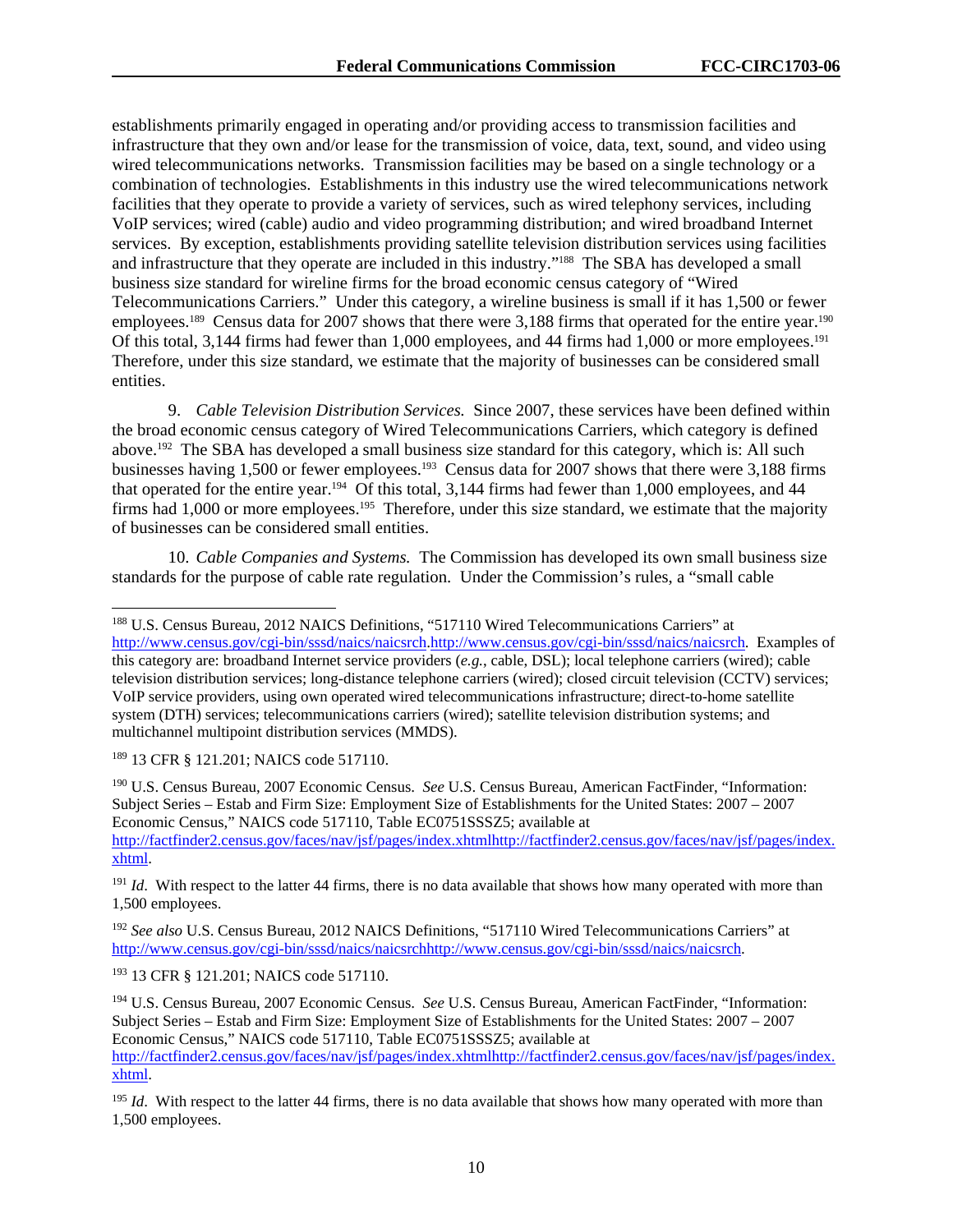company" is one serving 400,000 or fewer subscribers nationwide.<sup>196</sup> Industry data shows that there are currently 4,600 active cable systems in the United States.197Of this total, all but nine cable operators nationwide are small under this size standard.198 In addition, under the Commission's rate regulation rules, a "small system" is a cable system serving 15,000 or fewer subscribers.<sup>199</sup> Current Commission records show 4,600 cable systems nationwide.<sup>200</sup> Of this total, 3,900cable systems have fewer than15,000 subscribers, and 700 systems have 15,000 or more subscribers, based on the same records.<sup>201</sup> Thus, under this standard as well, we estimate that most cable systems are small entities.

11. *Cable System Operators (Telecom Act Standard)*.The Communications Act of 1934, as amended, also contains a size standard for small cable system operators, which is "a cable operator that, directly or through an affiliate, serves in the aggregate fewer than 1 percent of all subscribers in the United States and is not affiliated with any entity or entities whose gross annual revenues in the aggregate exceed \$250,000,000."<sup>202</sup> There are approximately 52,403,705 cable video subscribers in the United States today.<sup>203</sup> Accordingly, an operator serving fewer than 524,037 subscribers shall be deemed a small operator if its annual revenues, when combined with the total annual revenues of all its affiliates, do not exceed \$250 million in the aggregate.<sup>204</sup> Based on available data, we find that all but nine incumbent cable operators are small entities under this size standard.<sup>205</sup> We note that the Commission neither requests nor collects information on whether cable system operators are affiliated with entities whose gross annual revenues exceed \$250 million.<sup>206</sup> Although it seems certain that some of these cable system operators are affiliated with entities whose gross annual revenues exceed \$250,000,000, we are unable at this time to estimate with greater precision the number of cable system operators that would qualify as small cable operators under the definition in the Communications Act.

12. *Direct Broadcast Satellite (DBS) Service.* DBS service is a nationally distributed subscription service that delivers video and audio programming via satellite to a small parabolic "dish" antenna at the subscriber's location. DBS, by exception, is now included in the SBA's broad economic census category, Wired Telecommunications Carriers,<sup>207</sup> which was developed for small wireline

l

<sup>205</sup> *See* SNL KAGAN at https://www.snl.com/Interactivex/TopCableMSOs.aspx.

 $196$  47 CFR § 76.901(e). The Commission determined that this size standard equates approximately to a size standard of \$100 million or less in annual revenues. *Implementation of Sections of the Cable Television Consumer Protection And Competition Act of 1992: Rate Regulation,* MM Docket No. 92-266, MM Docket No. 93-215*,* Sixth Report and Order and Eleventh Order on Reconsideration, 10 FCC Rcd 7393, 7408, ¶ 28 (1995).

<sup>&</sup>lt;sup>197</sup> Media Bureau estimates were based on data contained in the Commission's Cable Operations and Licensing System (COALS) as of August 15, 2015. *See* www.fcc.gov/coals.

<sup>198</sup> *See* SNL KAGAN at https://www.snl.com/Interactivex/TopCableMSOs.aspx.

<sup>199 47</sup> CFR. § 76.901(c).

<sup>200</sup> *See supra* note 202.

<sup>201</sup> *See id*.

<sup>202 47</sup> U.S.C. § 543(m)(2); *see* 47 CFR § 76.901(f) & nn. 1-3.

<sup>203</sup> *See* SNL KAGAN at www.snl.com/interactivex/MultichannelIndustryBenchmarks.aspx.

<sup>204 47</sup> CFR § 76.901(f) and notes 1, 2, and 3.

<sup>&</sup>lt;sup>206</sup> The Commission does receive such information on a case-by-case basis if a cable operator appeals a local franchise authority's finding that the operator does not qualify as a small cable operator pursuant to § 76.901(f) of the Commission's rules. *See* 47 CFR § 76.901(f).

<sup>207</sup> *See* 13 CFR § 121.201, 2012 NAICS code 517110. This category of Wired Telecommunications Carriers is defined as follows: "This industry comprises establishments primarily engaged in operating and/or providing access to transmission facilities and infrastructure that they own and/or lease for the transmission of voice, data, text, sound, and video using wired telecommunications networks. Transmission facilities may be based on a single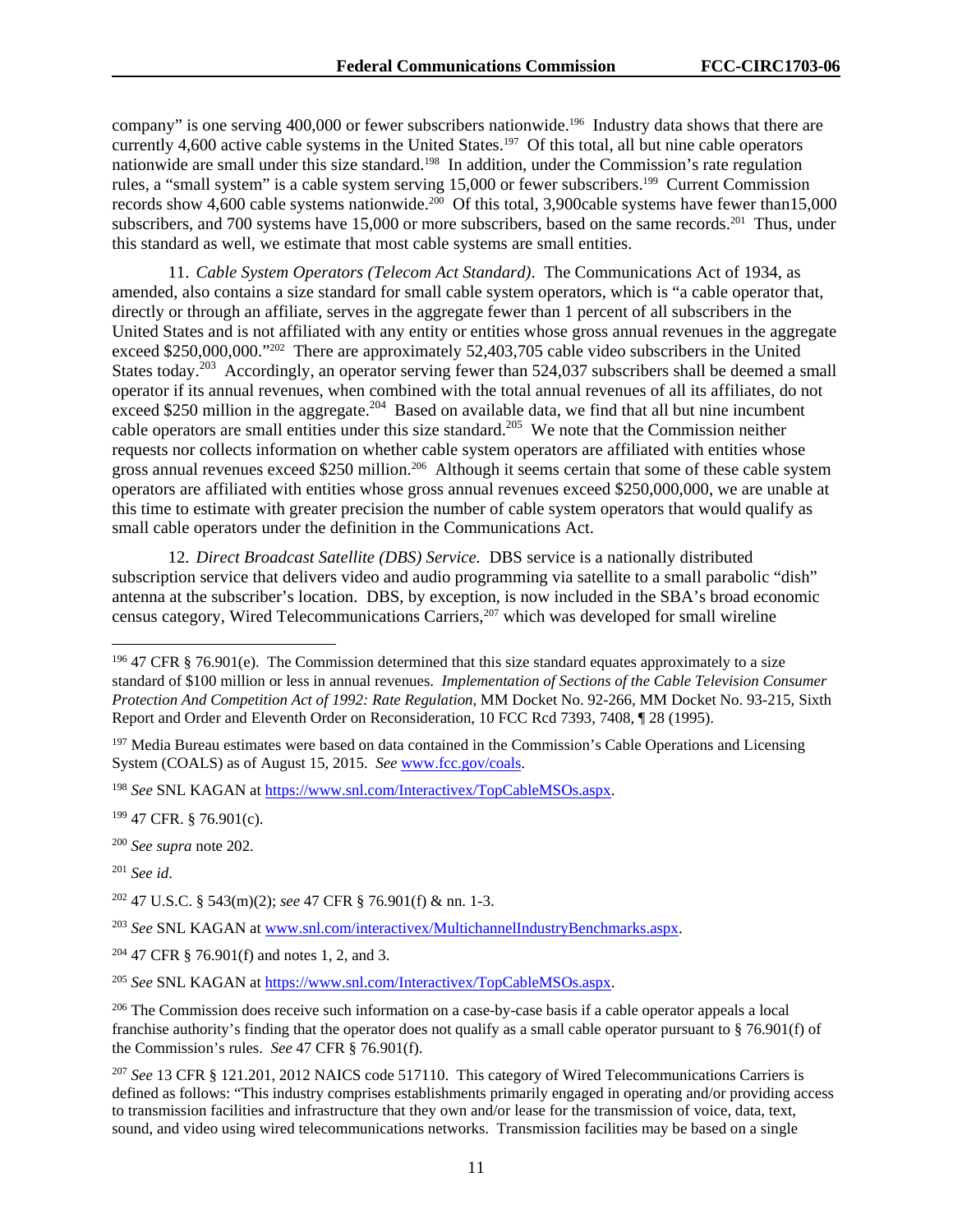businesses. Under this category, the SBA deems a wireline business to be small if it has 1,500 or fewer employees.<sup>208</sup> Census data for 2007 shows that there were 3,188 firms that operated for that entire year.<sup>209</sup> Of this total, 2,940 firms had fewer than 100 employees, and 248 firms had 100 or more employees.210 Therefore, under this size standard, the majority of such businesses can be considered small entities. However, the data we have available as a basis for estimating the number of such small entities were gathered under a superseded SBA small business size standard formerly titled "Cable and Other Program Distribution." As of 2002, the SBA defined a small Cable and Other Program Distribution provider as one with \$12.5 million or less in annual receipts.211 Currently, only two entities provide DBS service, which requires a great investment of capital for operation: DIRECTV and DISH Network.<sup>212</sup> Each currently offers subscription services. DIRECTV and DISH Network each report annual revenues that are in excess of the threshold for a small business. Because DBS service requires significant capital, we believe it is unlikely that a small entity as defined under the superseded SBA size standard would have the financial wherewithal to become a DBS service provider.

## **D. Description of Projected Reporting, Recordkeeping and other Compliance Requirements**

13. The *Report and Order* adopted the following new reporting requirements. To implement channel sharing outside of the auction context, the Commission will follow a two-step process – stations will first file an application for construction permit and then an application for license. Stations terminating operations to share a channel will be required to submit a termination notice pursuant to the existing Commission rule. These existing forms and collections will be revised to accommodate these new channel-sharing related filings and to expand the burden estimates. In addition, channel sharing stations will be required to submit their channel sharing agreements (CSAs) with the Commission and be required to include certain provisions in their CSAs. In addition, if upon termination of the license of a party to a CSA only one party to the CSA remains, the remaining licensee may file an application to change its license to non-shared status. The existing collection concerning the execution and filing of CSAs will be revised. In addition, stations participating in CSAs outside the auction context are required to provide notice to those MVPDs that: (i) no longer will be required to carry the station because of the relocation of the station; (ii) currently carry and will continue to be obligated to carry a station that will change channels; or (iii) will become obligated to carry the station due to a channel sharing relocation.

l technology or a combination of technologies. Establishments in this industry use the wired telecommunications network facilities that they operate to provide a variety of services, such as wired telephony services, including VoIP services; wired (cable) audio and video programming distribution; and wired broadband Internet services. *By exception, establishments providing satellite television distribution services using facilities and infrastructure that they operate are included in this industry.*" (*Emphasis* added to text relevant to satellite services.) U.S. Census Bureau, 2012 NAICS Definitions, "517110 Wired Telecommunications Carriers," at http://www.census.gov/cgibin/sssd/naics/naicsrchhttp://www.census.gov/cgi-bin/sssd/naics/naicsrch.

208 13 CFR § 121.201; 2012 NAICS code 517110.

209 U.S. Census Bureau, 2007 Economic Census. *See* U.S. Census Bureau, American FactFinder, "Information: Subject Series – Estab and Firm Size: Employment Size of Establishments for the United States: 2007 – 2007 Economic Census," NAICS code 517110, Table EC0751SSSZ5; available at http://factfinder2.census.gov/faces/tableservices/jsf/pages/productview.xhtml?pid=ECN\_2007\_US\_51SSSZ5&prod Type=table.

<sup>210</sup> *Id*.

<sup>211</sup> *See* 13 CFR § 121.201, NAICS code 517510 (2002).

212 S*ee 15th Annual Competition Report*, 28 FCC Rcd at 10507, ¶ 27. As of June 2012, DIRECTV is the largest DBS operator and the second largest MVPD in the United States, serving approximately 19.9 million subscribers. DISH Network is the second largest DBS operator and the third largest MVPD, serving approximately 14.1 million subscribers. *Id*. at 10507, 10546, paras 27, 110-11.